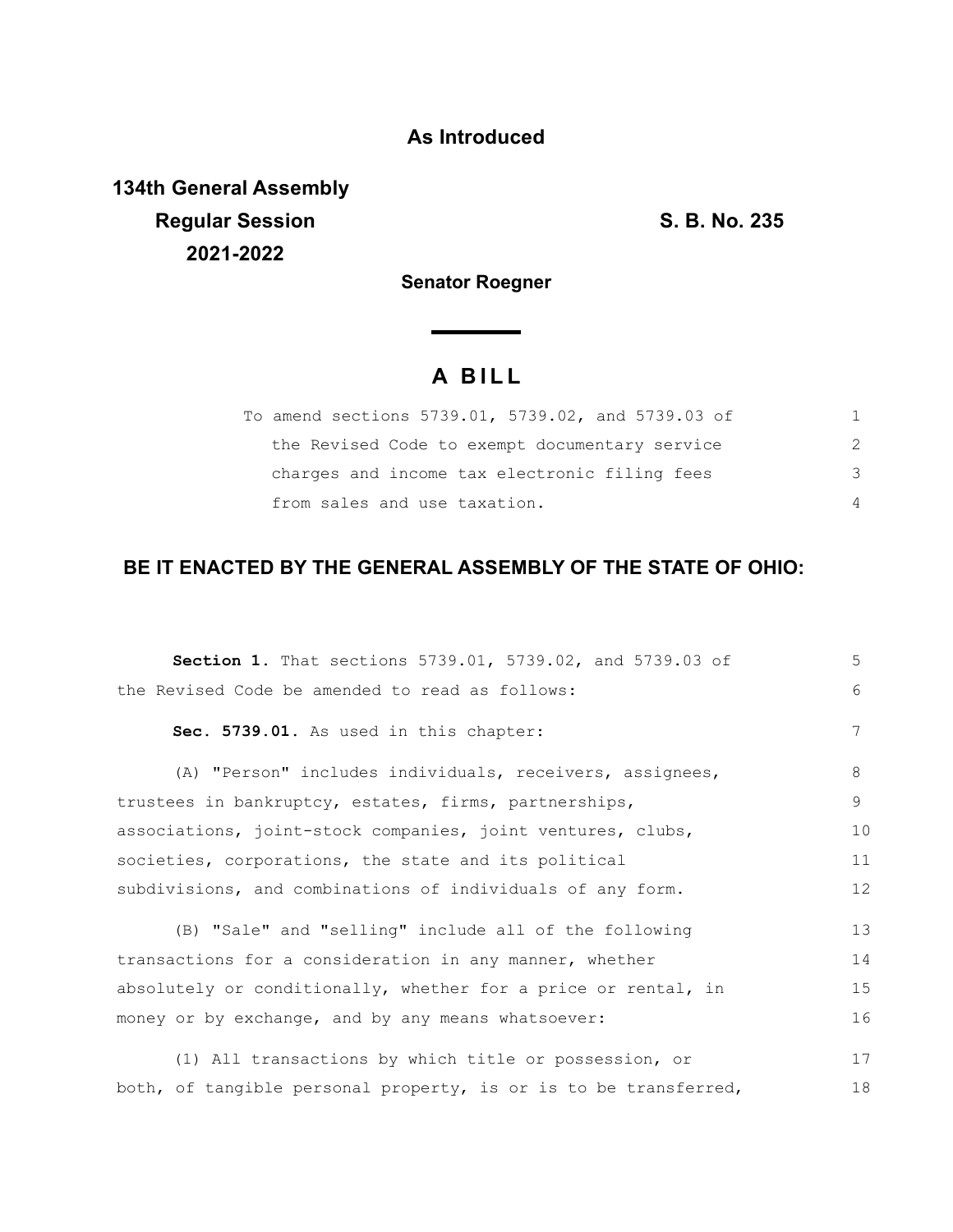| or a license to use or consume tangible personal property is or | 19 |
|-----------------------------------------------------------------|----|
| is to be granted;                                               | 20 |
| (2) All transactions by which lodging by a hotel is or is       | 21 |
| to be furnished to transient quests;                            | 22 |
| (3) All transactions by which:                                  | 23 |
| (a) An item of tangible personal property is or is to be        | 24 |
| repaired, except property, the purchase of which would not be   | 25 |
| subject to the tax imposed by section 5739.02 of the Revised    | 26 |
| Code;                                                           | 27 |
| (b) An item of tangible personal property is or is to be        | 28 |
| installed, except property, the purchase of which would not be  | 29 |
| subject to the tax imposed by section 5739.02 of the Revised    | 30 |
| Code or property that is or is to be incorporated into and will | 31 |
| become a part of a production, transmission, transportation, or | 32 |
| distribution system for the delivery of a public utility        | 33 |
| service;                                                        | 34 |
| (c) The service of washing, cleaning, waxing, polishing,        | 35 |
| or painting a motor vehicle is or is to be furnished;           | 36 |
| (d) Laundry and dry cleaning services are or are to be          | 37 |
| provided;                                                       | 38 |
| (e) Automatic data processing, computer services, or            | 39 |
| electronic information services are or are to be provided for   | 40 |
| use in business when the true object of the transaction is the  | 41 |
| receipt by the consumer of automatic data processing, computer  | 42 |
| services, or electronic information services rather than the    | 43 |
| receipt of personal or professional services to which automatic | 44 |
| data processing, computer services, or electronic information   | 45 |
| services are incidental or supplemental. Notwithstanding any    | 46 |
| other provision of this chapter, such transactions that occur   | 47 |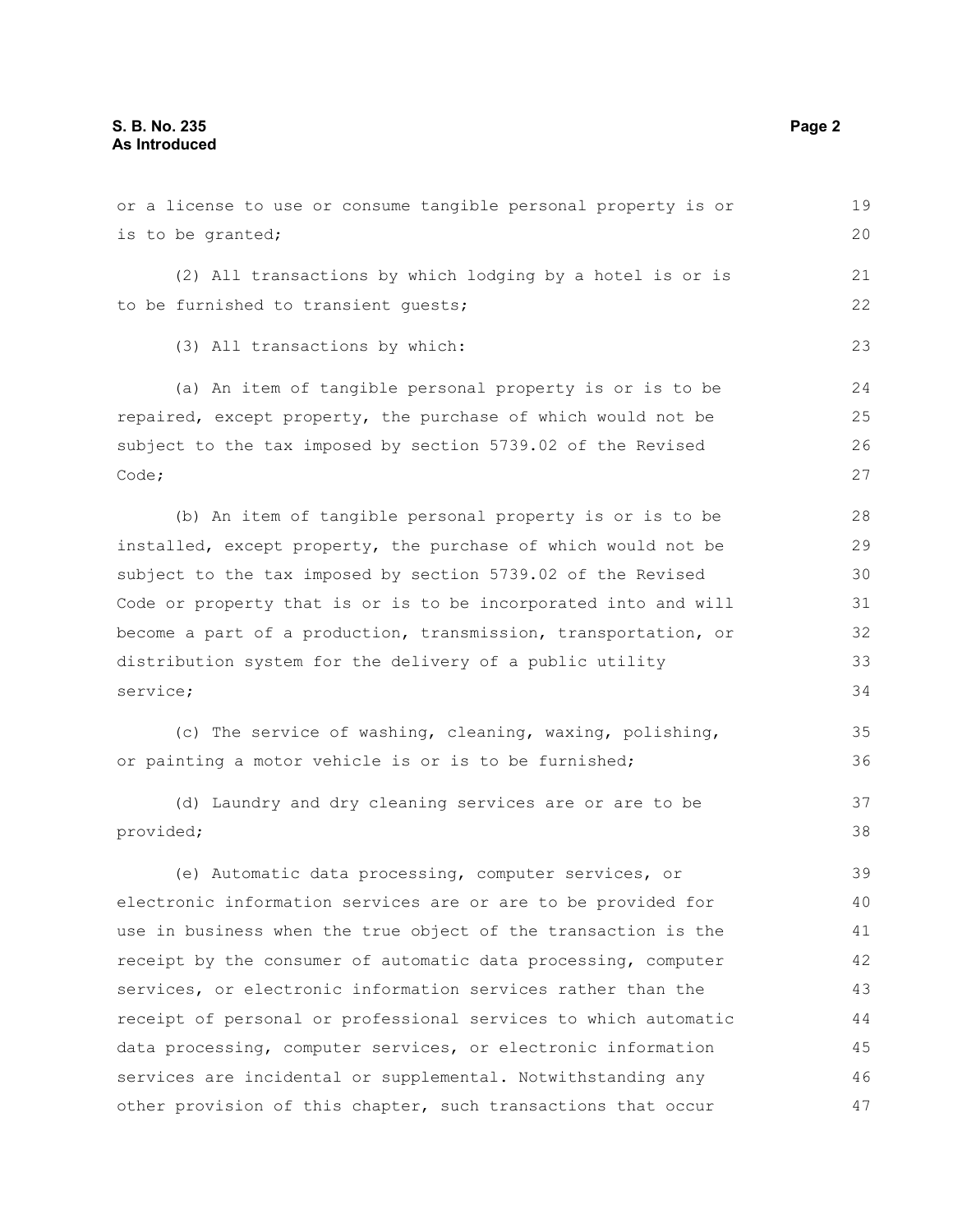between members of an affiliated group are not sales. An "affiliated group" means two or more persons related in such a way that one person owns or controls the business operation of another member of the group. In the case of corporations with stock, one corporation owns or controls another if it owns more than fifty per cent of the other corporation's common stock with voting rights. (f) Telecommunications service, including prepaid calling service, prepaid wireless calling service, or ancillary service, is or is to be provided, but not including coin-operated telephone service; (g) Landscaping and lawn care service is or is to be provided; (h) Private investigation and security service is or is to be provided; (i) Information services or tangible personal property is provided or ordered by means of a nine hundred telephone call; (j) Building maintenance and janitorial service is or is to be provided; (k) Exterminating service is or is to be provided; (l) Physical fitness facility service is or is to be provided; (m) Recreation and sports club service is or is to be provided; (n) Satellite broadcasting service is or is to be provided; (o) Personal care service is or is to be provided to an 48 49 50 51 52 53 54 55 56 57 58 59 60 61 62 63 64 65 66 67 68 69 70 71 72 73 74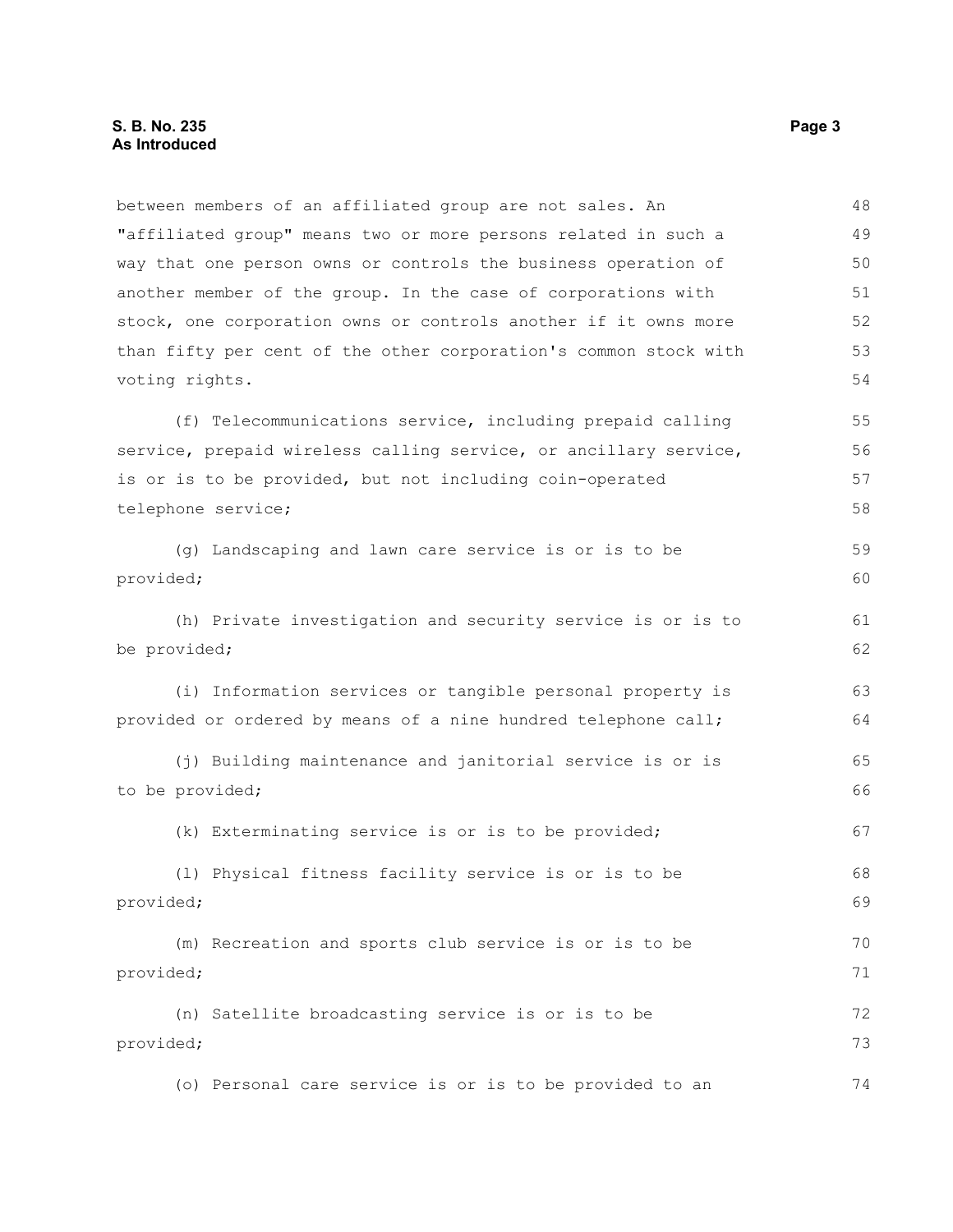#### **S. B. No. 235** Page 4 **As Introduced**

individual. As used in this division, "personal care service" includes skin care, the application of cosmetics, manicuring, pedicuring, hair removal, tattooing, body piercing, tanning, massage, and other similar services. "Personal care service" does not include a service provided by or on the order of a licensed physician or licensed chiropractor, or the cutting, coloring, or styling of an individual's hair. 75 76 77 78 79 80 81

(p) The transportation of persons by motor vehicle or aircraft is or is to be provided, when the transportation is entirely within this state, except for transportation provided by an ambulance service, by a transit bus, as defined in section 5735.01 of the Revised Code, and transportation provided by a citizen of the United States holding a certificate of public convenience and necessity issued under 49 U.S.C. 41102; 82 83 84 85 86 87 88

(q) Motor vehicle towing service is or is to be provided. As used in this division, "motor vehicle towing service" means the towing or conveyance of a wrecked, disabled, or illegally parked motor vehicle.

(r) Snow removal service is or is to be provided. As used in this division, "snow removal service" means the removal of snow by any mechanized means, but does not include the providing of such service by a person that has less than five thousand dollars in sales of such service during the calendar year. 93 94 95 96 97

(s) Electronic publishing service is or is to be provided to a consumer for use in business, except that such transactions occurring between members of an affiliated group, as defined in division (B)(3)(e) of this section, are not sales. 98 99 100 101

(4) All transactions by which printed, imprinted, overprinted, lithographic, multilithic, blueprinted, 102 103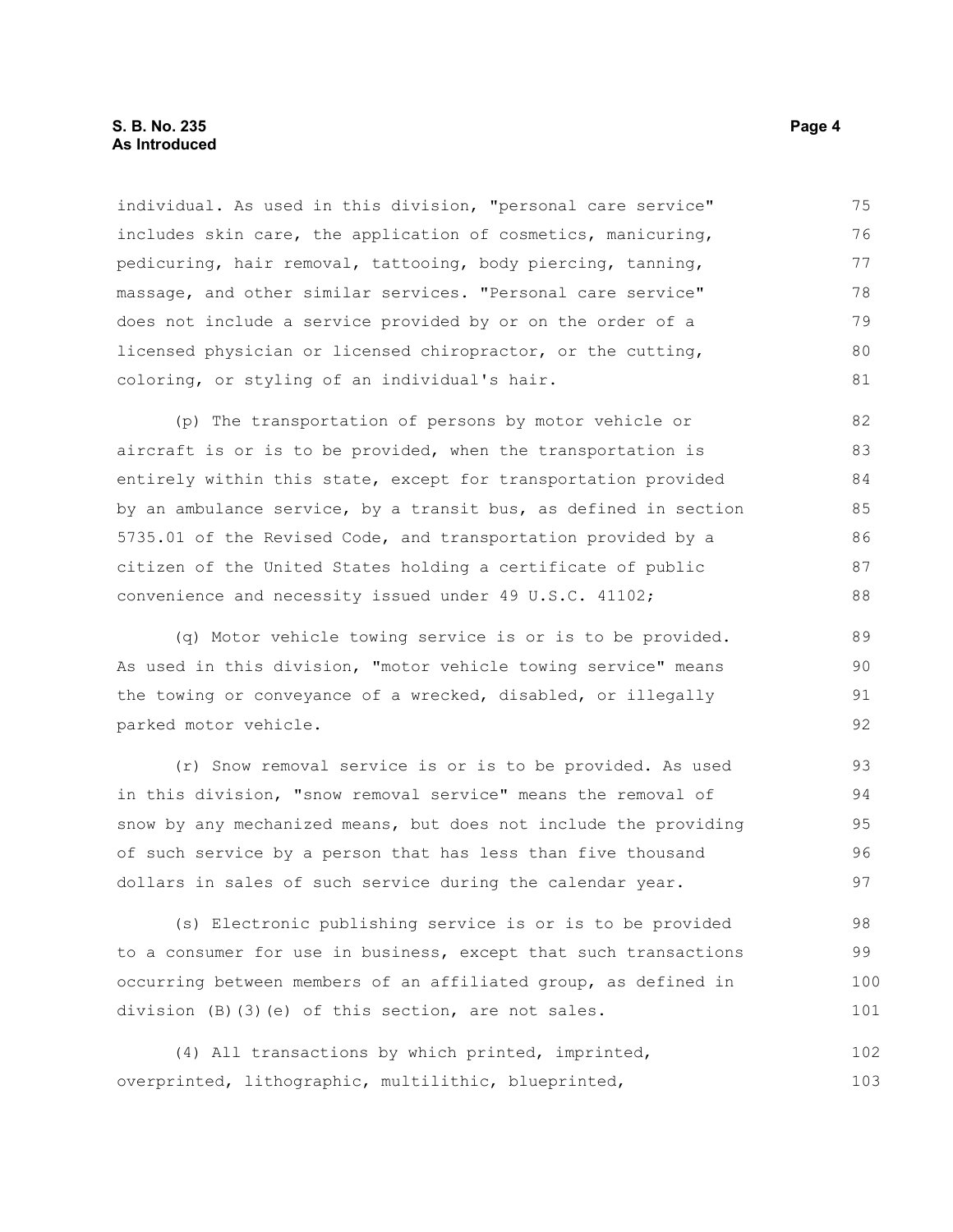photostatic, or other productions or reproductions of written or graphic matter are or are to be furnished or transferred; (5) The production or fabrication of tangible personal property for a consideration for consumers who furnish either directly or indirectly the materials used in the production of fabrication work; and include the furnishing, preparing, or serving for a consideration of any tangible personal property consumed on the premises of the person furnishing, preparing, or serving such tangible personal property. Except as provided in section 5739.03 of the Revised Code, a construction contract pursuant to which tangible personal property is or is to be incorporated into a structure or improvement on and becoming a part of real property is not a sale of such tangible personal property. The construction contractor is the consumer of such tangible personal property, provided that the sale and installation of carpeting, the sale and installation of agricultural land tile, the sale and erection or installation of portable grain bins, or the provision of landscaping and lawn care service and the transfer of property as part of such service is never a construction contract. As used in division (B)(5) of this section: (a) "Agricultural land tile" means fired clay or concrete tile, or flexible or rigid perforated plastic pipe or tubing, incorporated or to be incorporated into a subsurface drainage system appurtenant to land used or to be used primarily in 104 105 106 107 108 109 110 111 112 113 114 115 116 117 118 119 120 121 122 123 124 125 126 127 128

production by farming, agriculture, horticulture, or floriculture. The term does not include such materials when they are or are to be incorporated into a drainage system appurtenant to a building or structure even if the building or structure is used or to be used in such production. 129 130 131 132 133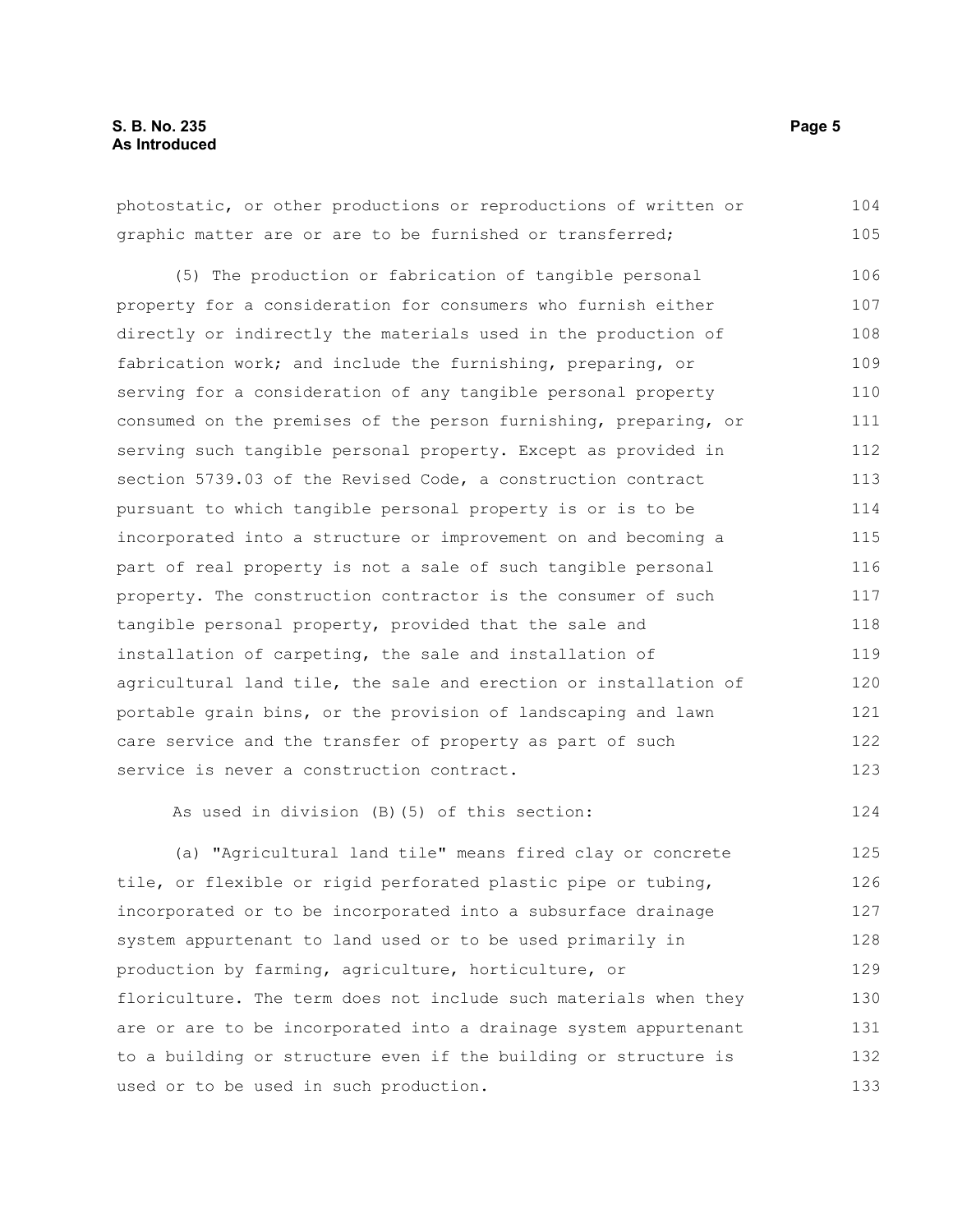#### **S. B. No. 235** Page 6 **As Introduced**

(b) "Portable grain bin" means a structure that is used or to be used by a person engaged in farming or agriculture to shelter the person's grain and that is designed to be disassembled without significant damage to its component parts. (6) All transactions in which all of the shares of stock of a closely held corporation are transferred, or an ownership interest in a pass-through entity, as defined in section 5733.04 of the Revised Code, is transferred, if the corporation or passthrough entity is not engaging in business and its entire assets consist of boats, planes, motor vehicles, or other tangible personal property operated primarily for the use and enjoyment of the shareholders or owners; (7) All transactions in which a warranty, maintenance or service contract, or similar agreement by which the vendor of the warranty, contract, or agreement agrees to repair or maintain the tangible personal property of the consumer is or is 134 135 136 137 138 139 140 141 142 143 144 145 146 147 148 149

to be provided;

(8) The transfer of copyrighted motion picture films used solely for advertising purposes, except that the transfer of such films for exhibition purposes is not a sale; 151 152 153

(9) All transactions by which tangible personal property is or is to be stored, except such property that the consumer of the storage holds for sale in the regular course of business; 154 155 156

(10) All transactions in which "guaranteed auto protection" is provided whereby a person promises to pay to the consumer the difference between the amount the consumer receives from motor vehicle insurance and the amount the consumer owes to a person holding title to or a lien on the consumer's motor vehicle in the event the consumer's motor vehicle suffers a 157 158 159 160 161 162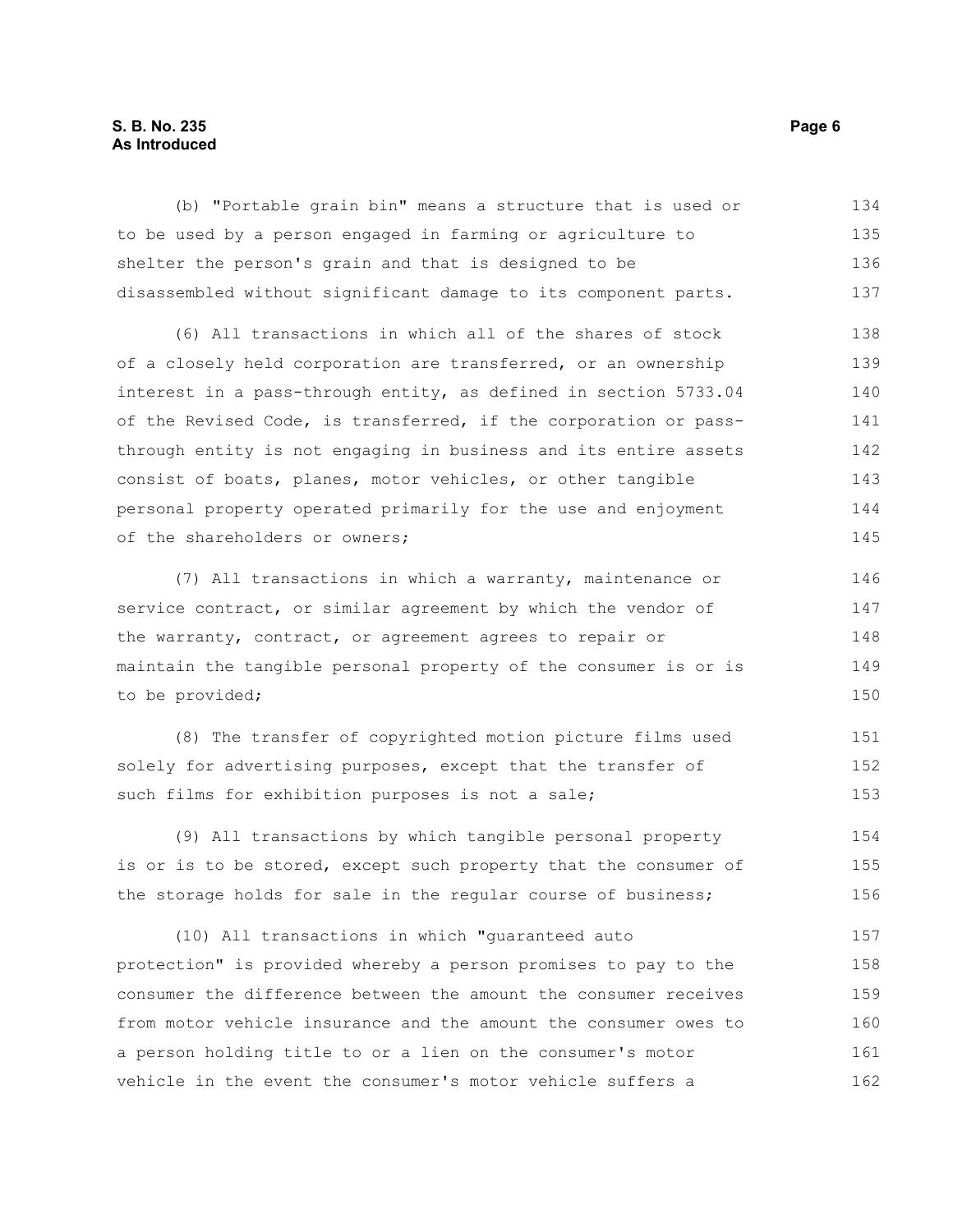total loss under the terms of the motor vehicle insurance policy or is stolen and not recovered, if the protection and its price are included in the purchase or lease agreement; 163 164 165

(11)(a) Except as provided in division (B)(11)(b) of this section, all transactions by which health care services are paid for, reimbursed, provided, delivered, arranged for, or otherwise made available by a medicaid health insuring corporation pursuant to the corporation's contract with the state. 166 167 168 169 170

(b) If the centers for medicare and medicaid services of the United States department of health and human services determines that the taxation of transactions described in division (B)(11)(a) of this section constitutes an impermissible health care-related tax under the "Social Security Act," section 1903(w), 42 U.S.C. 1396b(w), and regulations adopted thereunder, the medicaid director shall notify the tax commissioner of that determination. Beginning with the first day of the month following that notification, the transactions described in division (B)(11)(a) of this section are not sales for the purposes of this chapter or Chapter 5741. of the Revised Code. The tax commissioner shall order that the collection of taxes under sections 5739.02, 5739.021, 5739.023, 5739.026, 5741.02, 5741.021, 5741.022, and 5741.023 of the Revised Code shall cease for transactions occurring on or after that date. 171 172 173 174 175 176 177 178 179 180 181 182 183 184 185

(12) All transactions by which a specified digital product is provided for permanent use or less than permanent use, regardless of whether continued payment is required. 186 187 188

Except as provided in this section, "sale" and "selling" do not include transfers of interest in leased property where the original lessee and the terms of the original lease agreement remain unchanged, or professional, insurance, or 189 190 191 192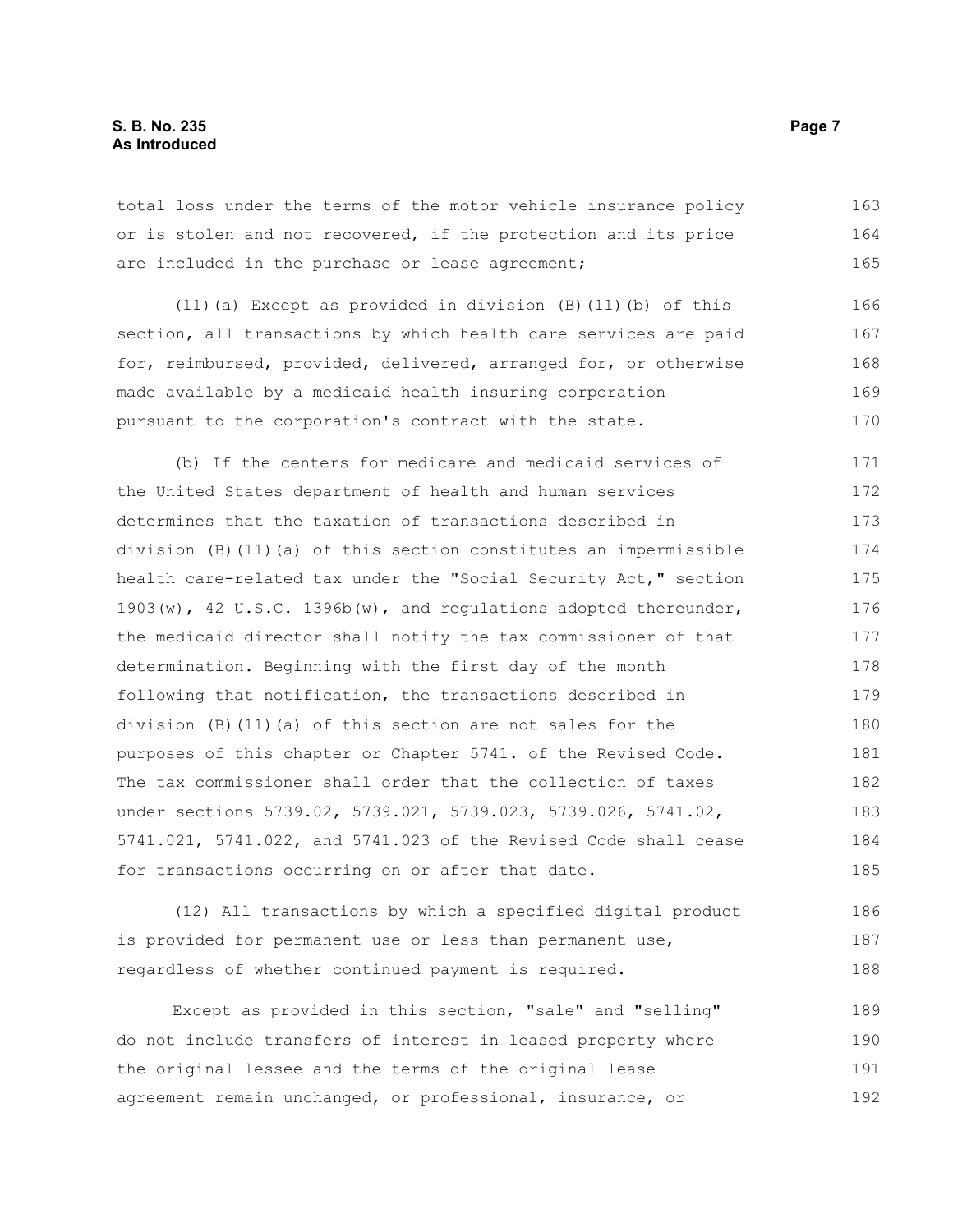personal service transactions that involve the transfer of tangible personal property as an inconsequential element, for which no separate charges are made. 193 194 195

(C) "Vendor" means the person providing the service or by whom the transfer effected or license given by a sale is or is to be made or given and, for sales described in division (B)(3) (i) of this section, the telecommunications service vendor that provides the nine hundred telephone service; if two or more persons are engaged in business at the same place of business under a single trade name in which all collections on account of sales by each are made, such persons shall constitute a single vendor. 196 197 198 199 200 201 202 203 204

Physicians, dentists, hospitals, and veterinarians who are engaged in selling tangible personal property as received from others, such as eyeglasses, mouthwashes, dentifrices, or similar articles, are vendors. Veterinarians who are engaged in transferring to others for a consideration drugs, the dispensing of which does not require an order of a licensed veterinarian or physician under federal law, are vendors. 205 206 207 208 209 210 211

The operator of any peer-to-peer car sharing program shall be considered to be the vendor.

(D)(1) "Consumer" means the person for whom the service is provided, to whom the transfer effected or license given by a sale is or is to be made or given, to whom the service described in division (B)(3)(f) or (i) of this section is charged, or to whom the admission is granted. 214 215 216 217 218

(2) Physicians, dentists, hospitals, and blood banks operated by nonprofit institutions and persons licensed to practice veterinary medicine, surgery, and dentistry are 219 220 221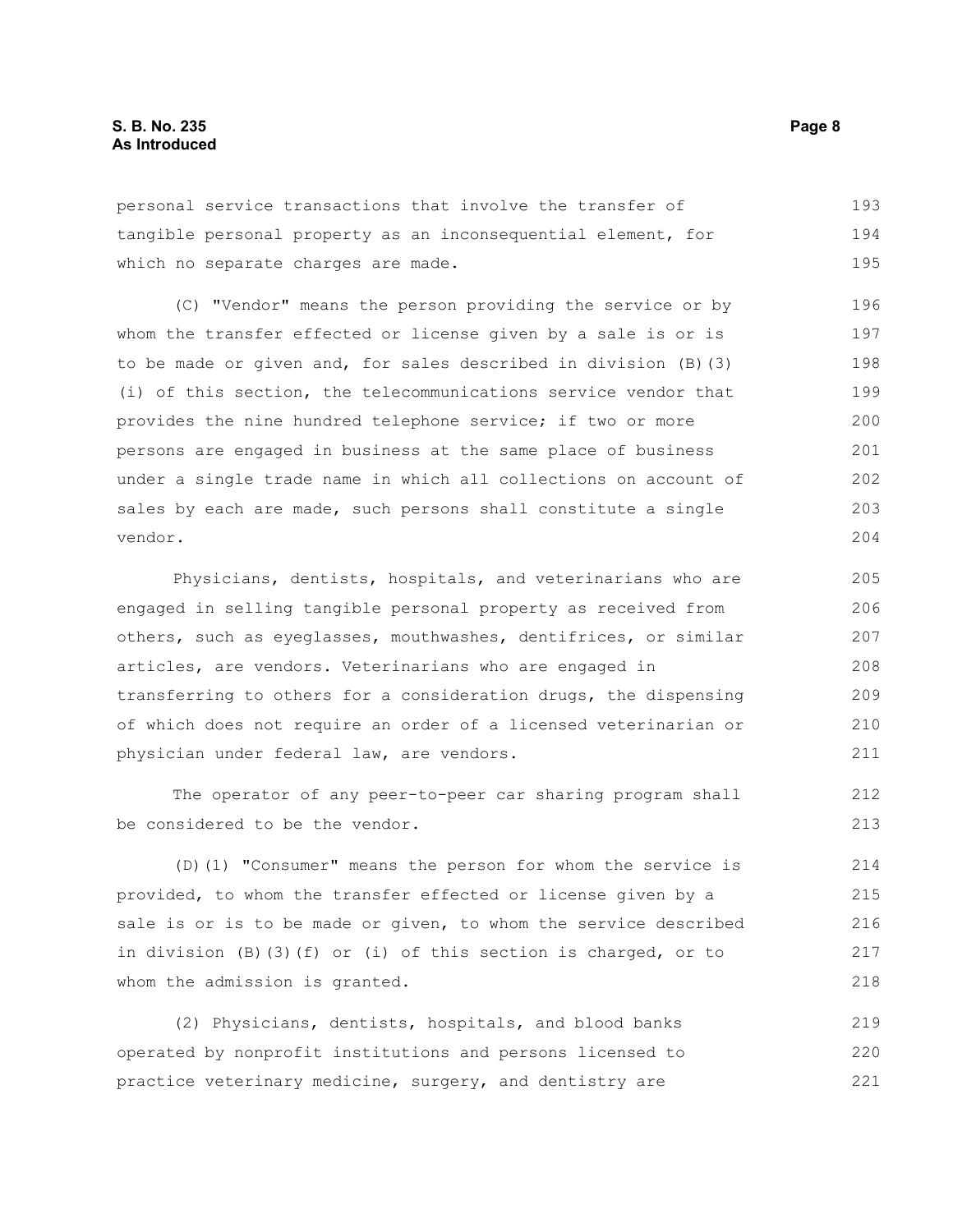#### **S. B. No. 235** Page 9 **As Introduced**

consumers of all tangible personal property and services purchased by them in connection with the practice of medicine, dentistry, the rendition of hospital or blood bank service, or the practice of veterinary medicine, surgery, and dentistry. In addition to being consumers of drugs administered by them or by their assistants according to their direction, veterinarians also are consumers of drugs that under federal law may be dispensed only by or upon the order of a licensed veterinarian or physician, when transferred by them to others for a consideration to provide treatment to animals as directed by the veterinarian. 222 223 224 225 226 227 228 229 230 231 232

(3) A person who performs a facility management, or similar service contract for a contractee is a consumer of all tangible personal property and services purchased for use in connection with the performance of such contract, regardless of whether title to any such property vests in the contractee. The purchase of such property and services is not subject to the exception for resale under division (E) of this section.

(4)(a) In the case of a person who purchases printed matter for the purpose of distributing it or having it distributed to the public or to a designated segment of the public, free of charge, that person is the consumer of that printed matter, and the purchase of that printed matter for that purpose is a sale. 240 241 242 243 244 245

(b) In the case of a person who produces, rather than purchases, printed matter for the purpose of distributing it or having it distributed to the public or to a designated segment of the public, free of charge, that person is the consumer of all tangible personal property and services purchased for use or consumption in the production of that printed matter. That 246 247 248 249 250 251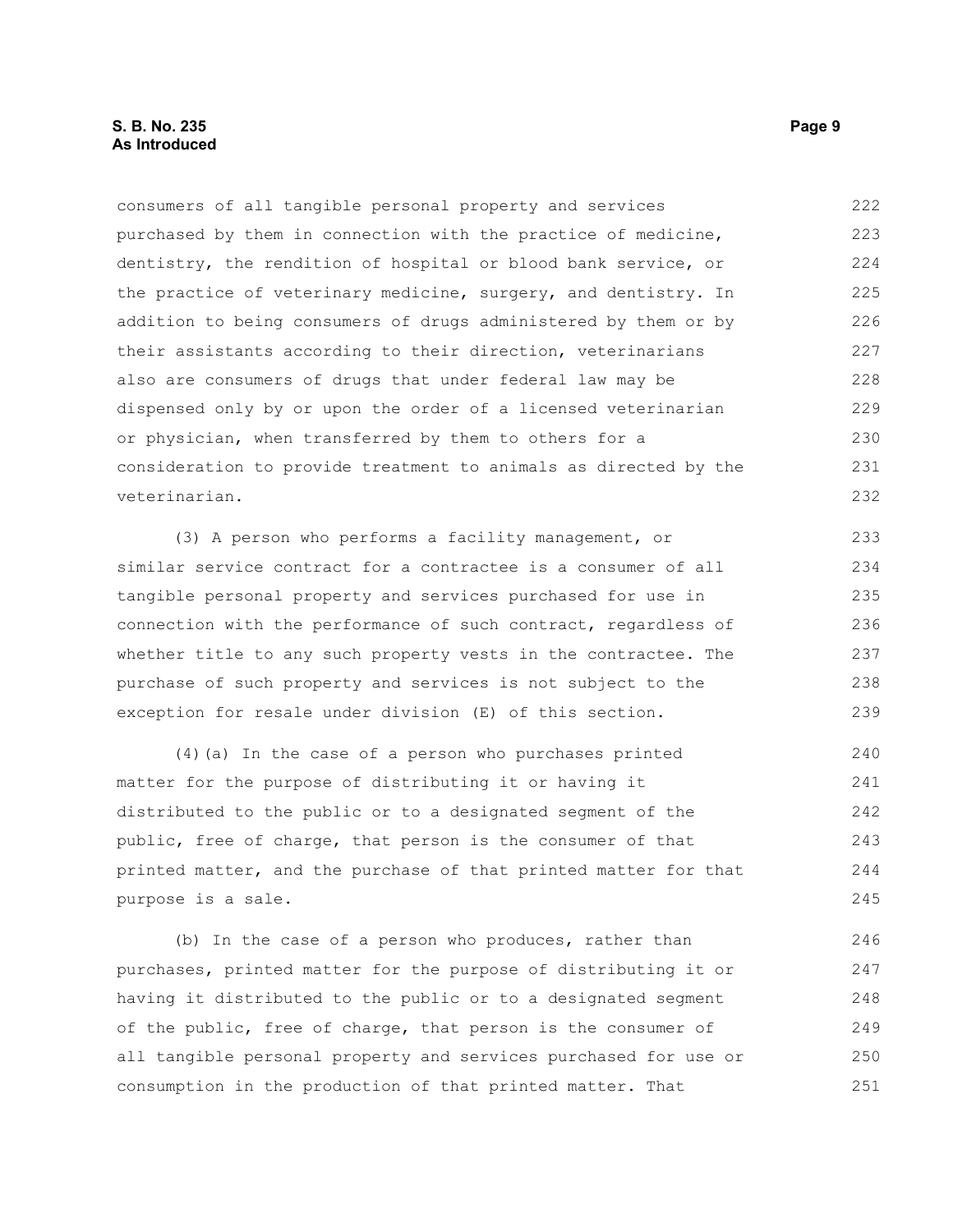#### **S. B. No. 235 Page 10 As Introduced**

person is not entitled to claim exemption under division (B)(42) (f) of section 5739.02 of the Revised Code for any material incorporated into the printed matter or any equipment, supplies, or services primarily used to produce the printed matter. 252 253 254 255

(c) The distribution of printed matter to the public or to a designated segment of the public, free of charge, is not a sale to the members of the public to whom the printed matter is distributed or to any persons who purchase space in the printed matter for advertising or other purposes. 256 257 258 259 260

(5) A person who makes sales of any of the services listed in division (B)(3) of this section is the consumer of any tangible personal property used in performing the service. The purchase of that property is not subject to the resale exception under division (E) of this section. 261 262 263 264 265

(6) A person who engages in highway transportation for hire is the consumer of all packaging materials purchased by that person and used in performing the service, except for packaging materials sold by such person in a transaction separate from the service. 266 267 268 269 270

(7) In the case of a transaction for health care services under division (B)(11) of this section, a medicaid health insuring corporation is the consumer of such services. The purchase of such services by a medicaid health insuring corporation is not subject to the exception for resale under division (E) of this section or to the exemptions provided under divisions (B)(12), (18), (19), and (22) of section 5739.02 of the Revised Code. 271 272 273 274 275 276 277 278

(E) "Retail sale" and "sales at retail" include all sales, except those in which the purpose of the consumer is to resell 279 280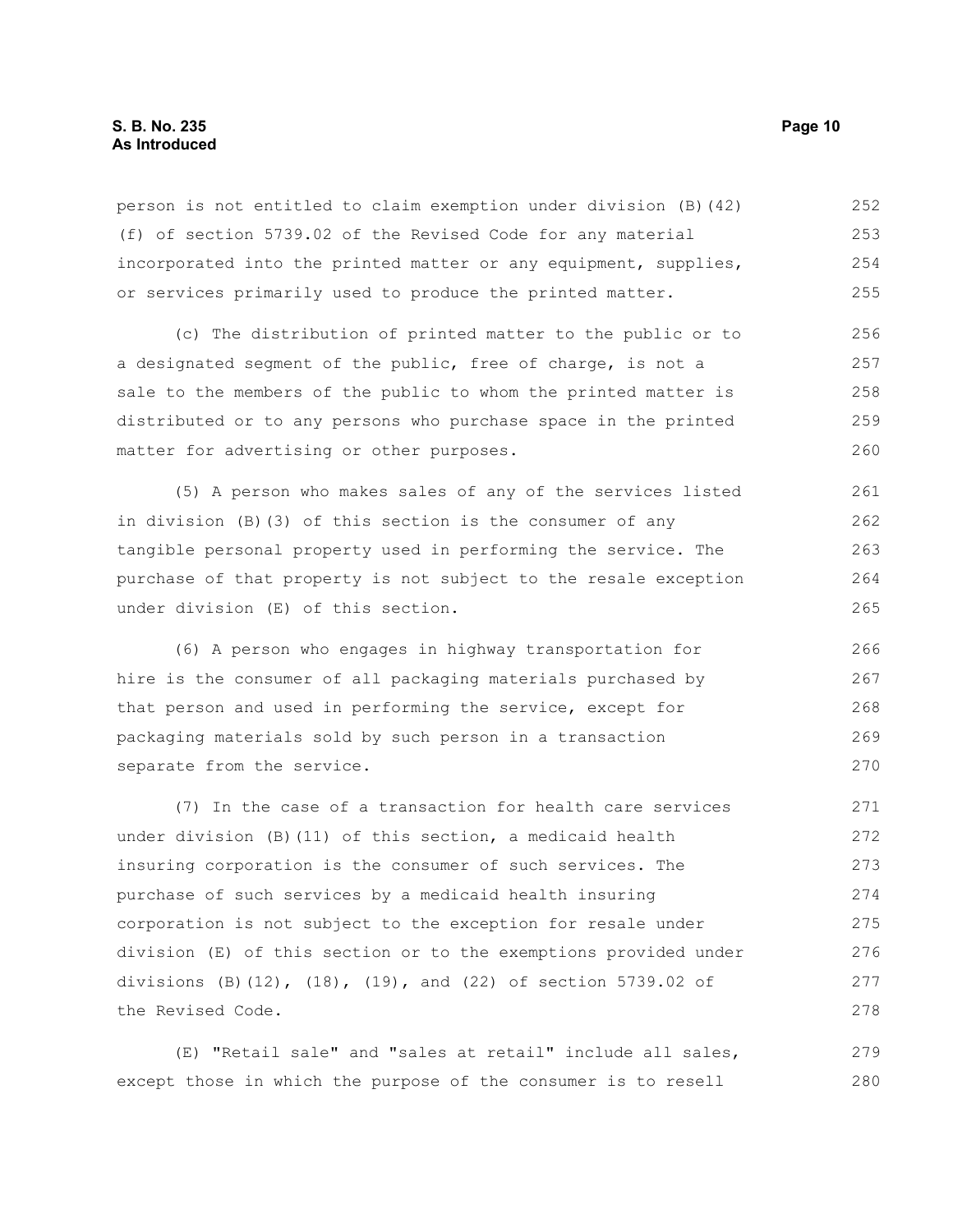the thing transferred or benefit of the service provided, by a person engaging in business, in the form in which the same is, or is to be, received by the person. 281 282 283

(F) "Business" includes any activity engaged in by any person with the object of gain, benefit, or advantage, either direct or indirect. "Business" does not include the activity of a person in managing and investing the person's own funds. 284 285 286 287

(G) "Engaging in business" means commencing, conducting, or continuing in business, and liquidating a business when the liquidator thereof holds itself out to the public as conducting such business. Making a casual sale is not engaging in business. 288 289 290 291

(H)(1)(a) "Price," except as provided in divisions  $(H)(2)$ , (3), and (4) of this section, means the total amount of consideration, including cash, credit, property, and services, for which tangible personal property or services are sold, leased, or rented, valued in money, whether received in money or otherwise, without any deduction for any of the following: 292 293 294 295 296 297

(i) The vendor's cost of the property sold;

(ii) The cost of materials used, labor or service costs, interest, losses, all costs of transportation to the vendor, all taxes imposed on the vendor, including the tax imposed under Chapter 5751. of the Revised Code, and any other expense of the vendor; 299 300 301 302 303

(iii) Charges by the vendor for any services necessary to complete the sale; 304 305

(iv) Delivery charges. As used in this division, "delivery charges" means charges by the vendor for preparation and delivery to a location designated by the consumer of tangible personal property or a service, including transportation, 306 307 308 309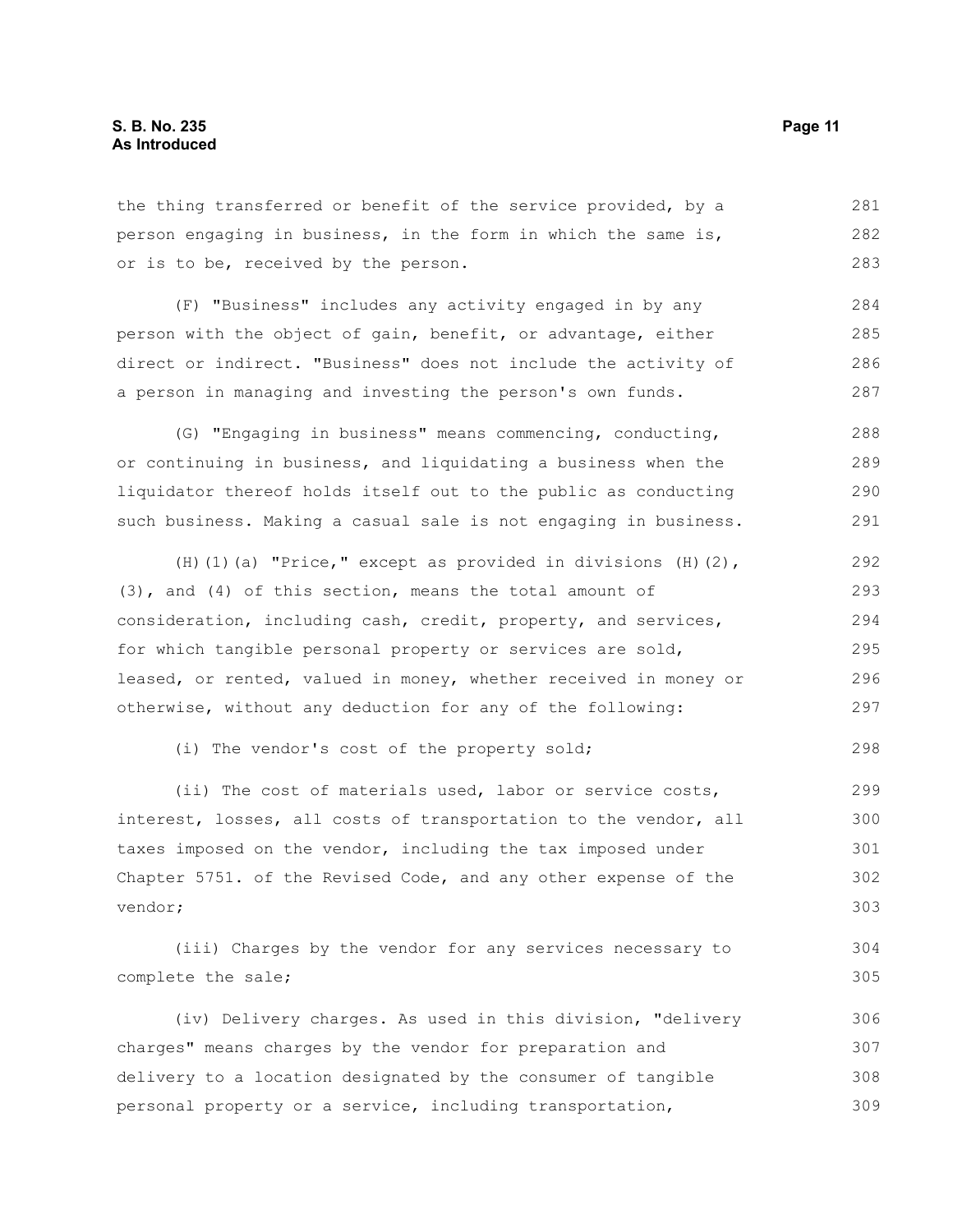|  |                           | shipping, postage, handling, crating, and packing. | 310 |
|--|---------------------------|----------------------------------------------------|-----|
|  | (v) Installation charges; |                                                    |     |

(vi) Credit for any trade-in. 312

(b) "Price" includes consideration received by the vendor from a third party, if the vendor actually receives the consideration from a party other than the consumer, and the consideration is directly related to a price reduction or discount on the sale; the vendor has an obligation to pass the price reduction or discount through to the consumer; the amount of the consideration attributable to the sale is fixed and determinable by the vendor at the time of the sale of the item to the consumer; and one of the following criteria is met: 313 314 315 316 317 318 319 320 321

(i) The consumer presents a coupon, certificate, or other document to the vendor to claim a price reduction or discount where the coupon, certificate, or document is authorized, distributed, or granted by a third party with the understanding that the third party will reimburse any vendor to whom the coupon, certificate, or document is presented; 322 323 324 325 326 327

(ii) The consumer identifies the consumer's self to the seller as a member of a group or organization entitled to a price reduction or discount. A preferred customer card that is available to any patron does not constitute membership in such a group or organization. 328 329 330 331 332

(iii) The price reduction or discount is identified as a third party price reduction or discount on the invoice received by the consumer, or on a coupon, certificate, or other document presented by the consumer. 333 334 335 336

(c) "Price" does not include any of the following: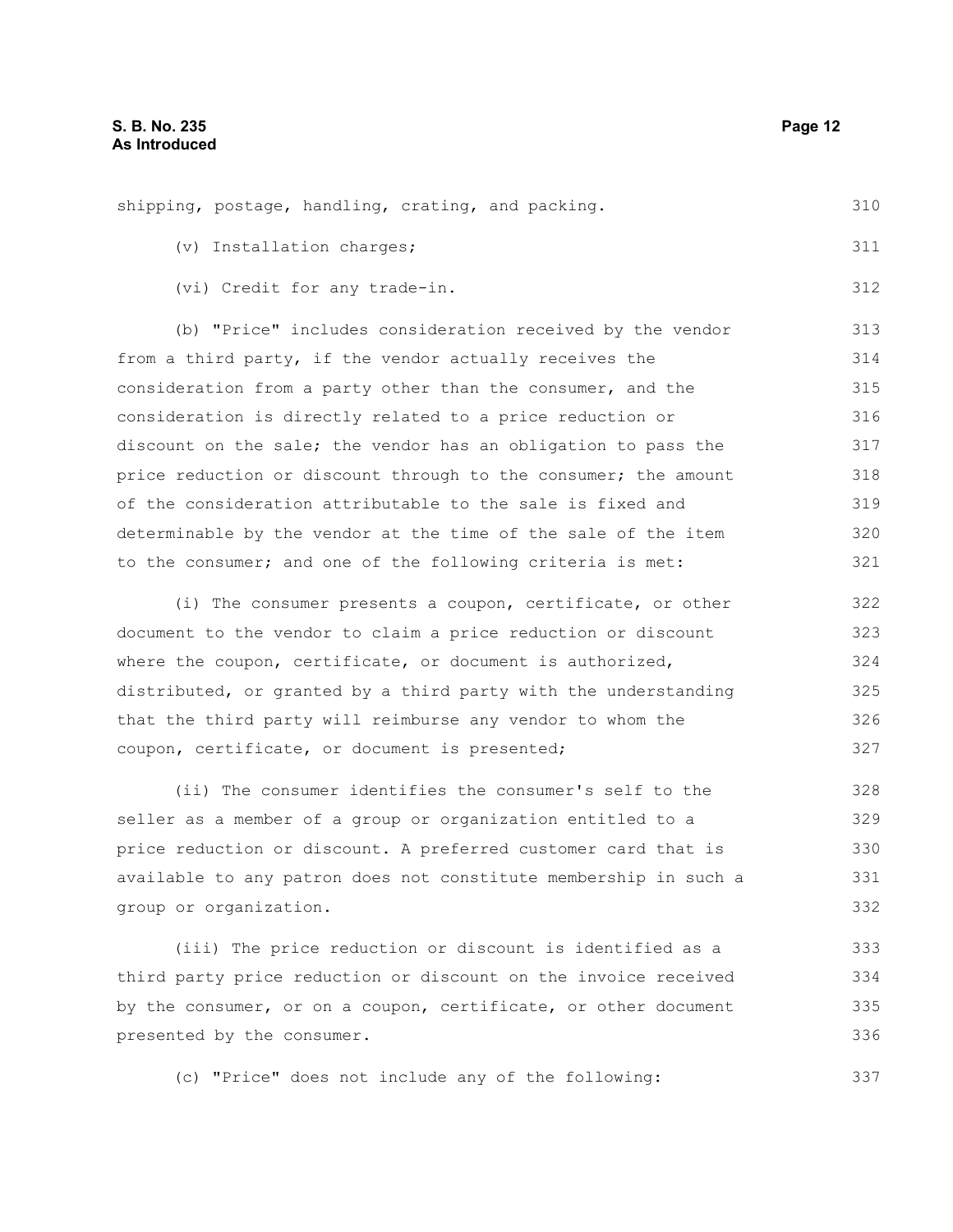#### **S. B. No. 235 Page 13 As Introduced**

(i) Discounts, including cash, term, or coupons that are not reimbursed by a third party that are allowed by a vendor and taken by a consumer on a sale; 338 339 340

(ii) Interest, financing, and carrying charges from credit extended on the sale of tangible personal property or services, if the amount is separately stated on the invoice, bill of sale, or similar document given to the purchaser; 341 342 343 344

(iii) Any taxes legally imposed directly on the consumer that are separately stated on the invoice, bill of sale, or similar document given to the consumer. For the purpose of this division, the tax imposed under Chapter 5751. of the Revised Code is not a tax directly on the consumer, even if the tax or a portion thereof is separately stated. 345 346 347 348 349 350

(iv) Notwithstanding divisions (H)(1)(b)(i) to (iii) of this section, any discount allowed by an automobile manufacturer to its employee, or to the employee of a supplier, on the purchase of a new motor vehicle from a new motor vehicle dealer in this state.

(v) The dollar value of a gift card that is not sold by a vendor or purchased by a consumer and that is redeemed by the consumer in purchasing tangible personal property or services if the vendor is not reimbursed and does not receive compensation from a third party to cover all or part of the gift card value. For the purposes of this division, a gift card is not sold by a vendor or purchased by a consumer if it is distributed pursuant to an awards, loyalty, or promotional program. Past and present purchases of tangible personal property or services by the consumer shall not be treated as consideration exchanged for a gift card. 356 357 358 359 360 361 362 363 364 365 366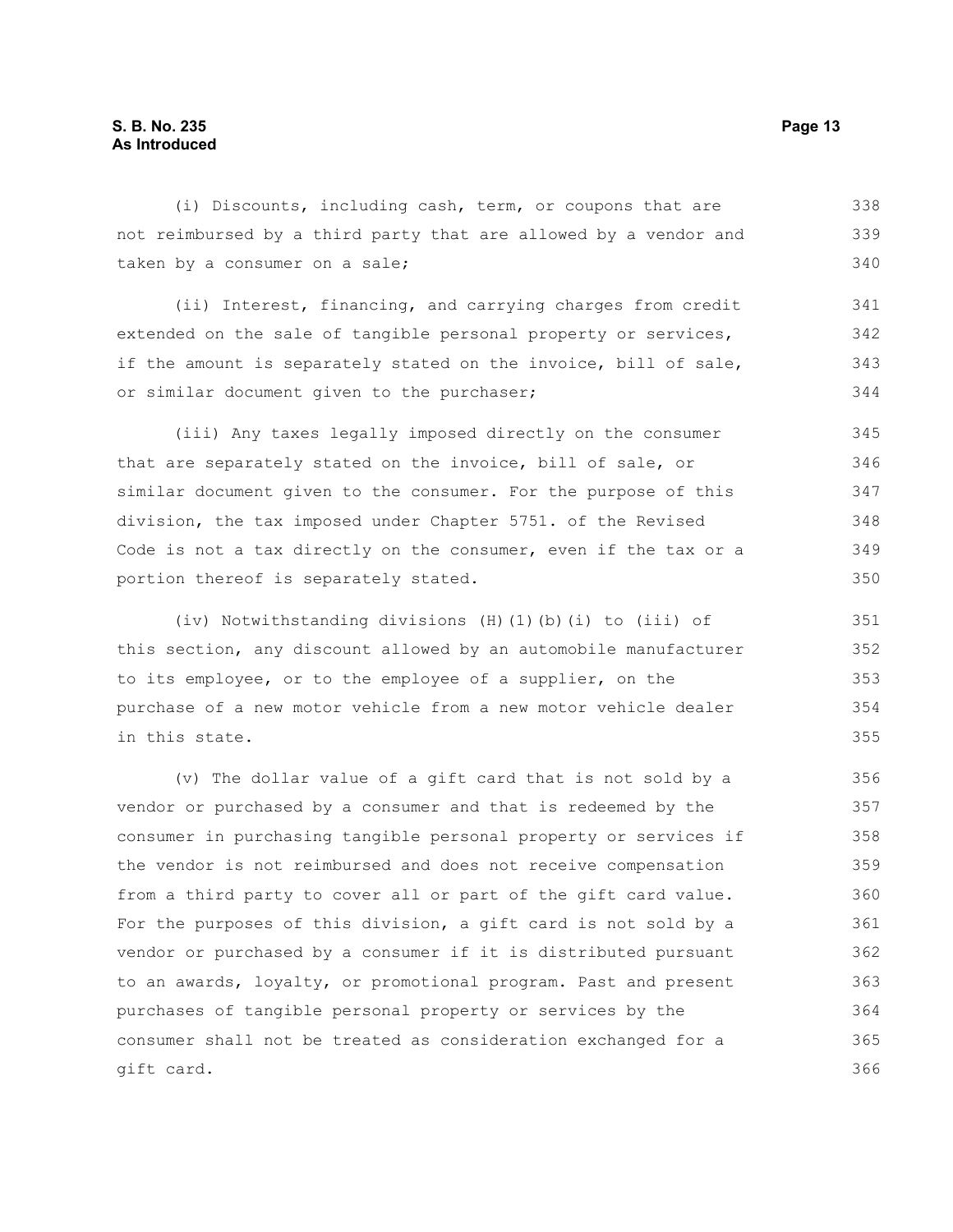#### **S. B. No. 235 Page 14 As Introduced**

(2) In the case of a sale of any new motor vehicle by a new motor vehicle dealer, as defined in section 4517.01 of the Revised Code, in which another motor vehicle is accepted by the dealer as part of the consideration received, "price" has the same meaning as in division (H)(1) of this section, reduced by the credit afforded the consumer by the dealer for the motor vehicle received in trade. 367 368 369 370 371 372 373

(3) In the case of a sale of any watercraft or outboard motor by a watercraft dealer licensed in accordance with section 1547.543 of the Revised Code, in which another watercraft, watercraft and trailer, or outboard motor is accepted by the dealer as part of the consideration received, "price" has the same meaning as in division (H)(1) of this section, reduced by the credit afforded the consumer by the dealer for the watercraft, watercraft and trailer, or outboard motor received in trade. As used in this division, "watercraft" includes an outdrive unit attached to the watercraft. 374 375 376 377 378 379 380 381 382 383

(4) In the case of transactions for health care services under division (B)(11) of this section, "price" means the amount of managed care premiums received each month by a medicaid health insuring corporation. 384 385 386 387

(I) "Receipts" means the total amount of the prices of the sales of vendors, provided that the dollar value of gift cards distributed pursuant to an awards, loyalty, or promotional program, and cash discounts allowed and taken on sales at the time they are consummated are not included, minus any amount deducted as a bad debt pursuant to section 5739.121 of the Revised Code. "Receipts" does not include the sale price of property returned or services rejected by consumers when the full sale price and tax are refunded either in cash or by 388 389 390 391 392 393 394 395 396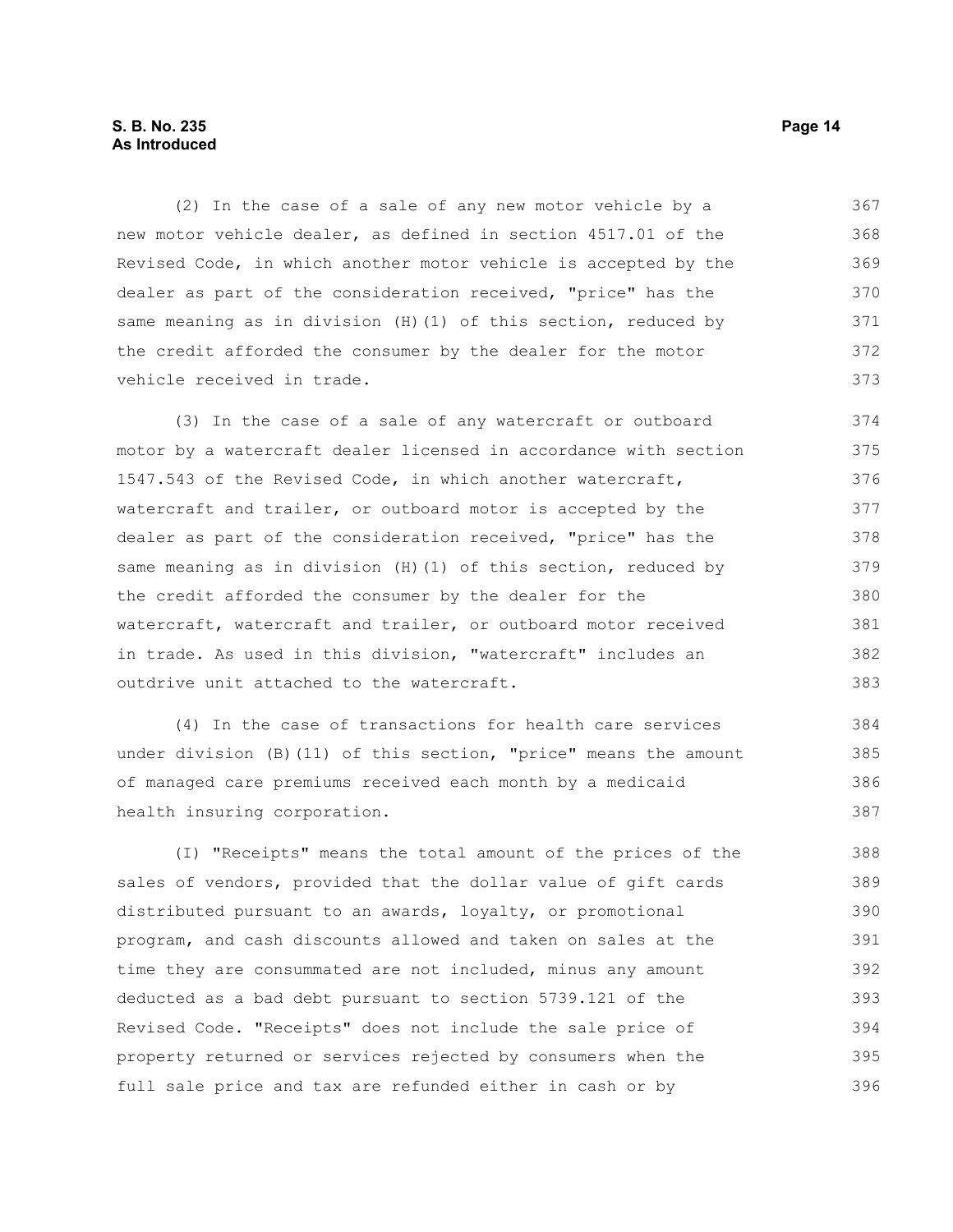Code.

423

| credit.                                                          | 397 |
|------------------------------------------------------------------|-----|
| (J) "Place of business" means any location at which a            | 398 |
| person engages in business.                                      | 399 |
| (K) "Premises" includes any real property or portion             | 400 |
| thereof upon which any person engages in selling tangible        | 401 |
| personal property at retail or making retail sales and also      | 402 |
| includes any real property or portion thereof designated for, or | 403 |
| devoted to, use in conjunction with the business engaged in by   | 404 |
| such person.                                                     | 405 |
| (L) "Casual sale" means a sale of an item of tangible            | 406 |
| personal property that was obtained by the person making the     | 407 |
| sale, through purchase or otherwise, for the person's own use    | 408 |
| and was previously subject to any state's taxing jurisdiction on | 409 |
| its sale or use, and includes such items acquired for the        | 410 |
| seller's use that are sold by an auctioneer employed directly by | 411 |
| the person for such purpose, provided the location of such sales | 412 |
| is not the auctioneer's permanent place of business. As used in  | 413 |
| this division, "permanent place of business" includes any        | 414 |
| location where such auctioneer has conducted more than two       | 415 |
| auctions during the year.                                        | 416 |
| (M) "Hotel" means every establishment kept, used,                | 417 |
| maintained, advertised, or held out to the public to be a place  | 418 |
| where sleeping accommodations are offered to quests, in which    | 419 |
| five or more rooms are used for the accommodation of such        | 420 |
| quests, whether the rooms are in one or several structures,      | 421 |
| except as otherwise provided in section 5739.091 of the Revised  | 422 |

(N) "Transient guests" means persons occupying a room or rooms for sleeping accommodations for less than thirty 424 425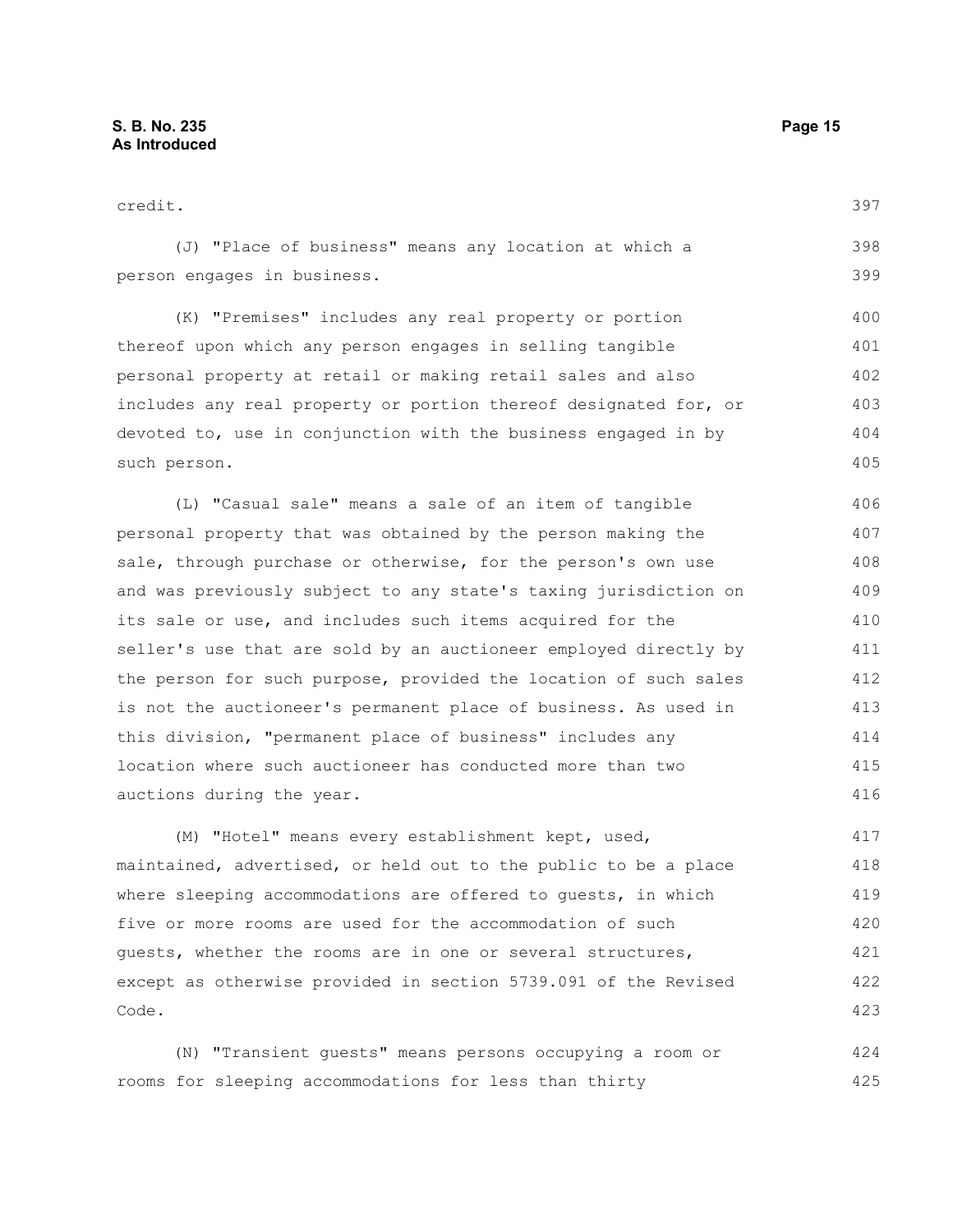consecutive days.

(O) "Making retail sales" means the effecting of transactions wherein one party is obligated to pay the price and the other party is obligated to provide a service or to transfer title to or possession of the item sold. "Making retail sales" does not include the preliminary acts of promoting or soliciting the retail sales, other than the distribution of printed matter which displays or describes and prices the item offered for sale, nor does it include delivery of a predetermined quantity of tangible personal property or transportation of property or personnel to or from a place where a service is performed. 427 428 429 430 431 432 433 434 435 436

(P) "Used directly in the rendition of a public utility service" means that property that is to be incorporated into and will become a part of the consumer's production, transmission, transportation, or distribution system and that retains its classification as tangible personal property after such incorporation; fuel or power used in the production, transmission, transportation, or distribution system; and tangible personal property used in the repair and maintenance of the production, transmission, transportation, or distribution system, including only such motor vehicles as are specially designed and equipped for such use. Tangible personal property and services used primarily in providing highway transportation for hire are not used directly in the rendition of a public utility service. In this definition, "public utility" includes a citizen of the United States holding, and required to hold, a certificate of public convenience and necessity issued under 49 U.S.C. 41102. 437 438 439 440 441 442 443 444 445 446 447 448 449 450 451 452 453

(Q) "Refining" means removing or separating a desirable product from raw or contaminated materials by distillation or 454 455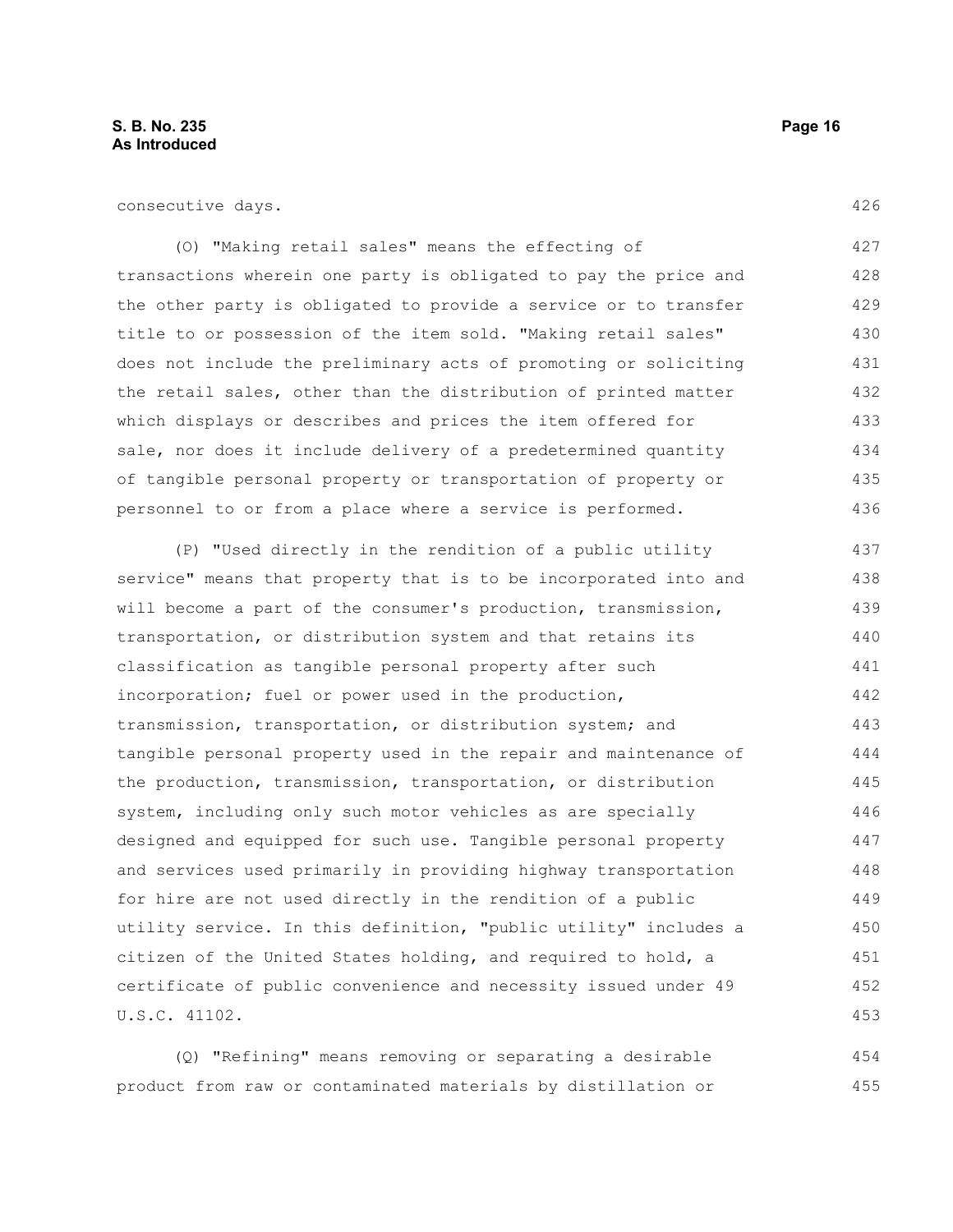physical, mechanical, or chemical processes.

(R) "Assembly" and "assembling" mean attaching or fitting together parts to form a product, but do not include packaging a product. 457 458 459

(S) "Manufacturing operation" means a process in which materials are changed, converted, or transformed into a different state or form from which they previously existed and includes refining materials, assembling parts, and preparing raw materials and parts by mixing, measuring, blending, or otherwise committing such materials or parts to the manufacturing process. "Manufacturing operation" does not include packaging. 460 461 462 463 464 465 466

(T) "Fiscal officer" means, with respect to a regional transit authority, the secretary-treasurer thereof, and with respect to a county that is a transit authority, the fiscal officer of the county transit board if one is appointed pursuant to section 306.03 of the Revised Code or the county auditor if the board of county commissioners operates the county transit system.

(U) "Transit authority" means a regional transit authority created pursuant to section 306.31 of the Revised Code or a county in which a county transit system is created pursuant to section 306.01 of the Revised Code. For the purposes of this chapter, a transit authority must extend to at least the entire area of a single county. A transit authority that includes territory in more than one county must include all the area of the most populous county that is a part of such transit authority. County population shall be measured by the most recent census taken by the United States census bureau. 474 475 476 477 478 479 480 481 482 483

(V) "Legislative authority" means, with respect to a

456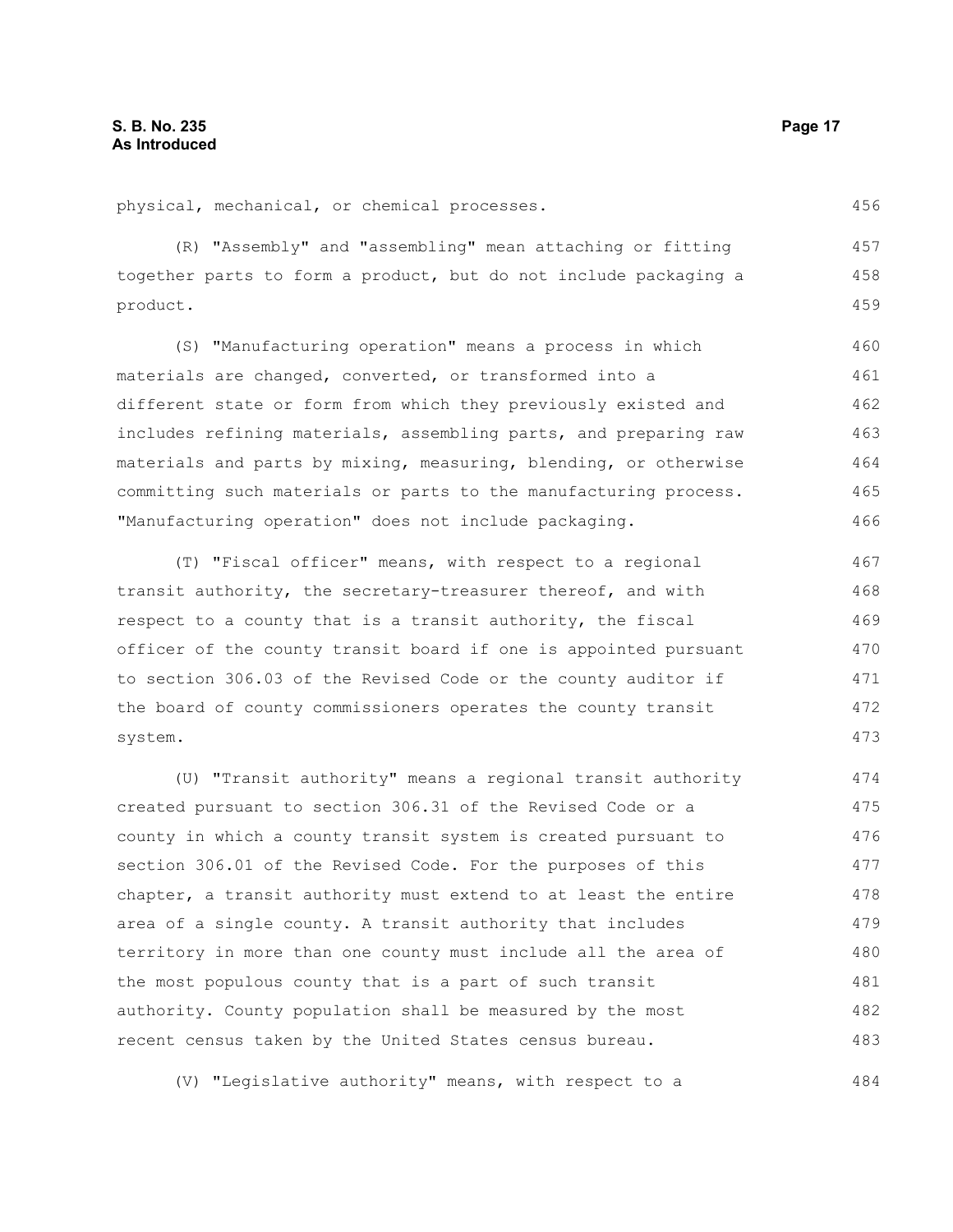regional transit authority, the board of trustees thereof, and with respect to a county that is a transit authority, the board of county commissioners. 485 486 487

(W) "Territory of the transit authority" means all of the area included within the territorial boundaries of a transit authority as they from time to time exist. Such territorial boundaries must at all times include all the area of a single county or all the area of the most populous county that is a part of such transit authority. County population shall be measured by the most recent census taken by the United States census bureau. 488 489 490 491 492 493 494 495

(X) "Providing a service" means providing or furnishing anything described in division (B)(3) of this section for consideration. 496 497 498

(Y)(1)(a) "Automatic data processing" means processing of others' data, including keypunching or similar data entry services together with verification thereof, or providing access to computer equipment for the purpose of processing data. 499 500 501 502

(b) "Computer services" means providing services consisting of specifying computer hardware configurations and evaluating technical processing characteristics, computer programming, and training of computer programmers and operators, provided in conjunction with and to support the sale, lease, or operation of taxable computer equipment or systems. 503 504 505 506 507 508

(c) "Electronic information services" means providing access to computer equipment by means of telecommunications equipment for the purpose of either of the following: 509 510 511

(i) Examining or acquiring data stored in or accessible to the computer equipment; 512 513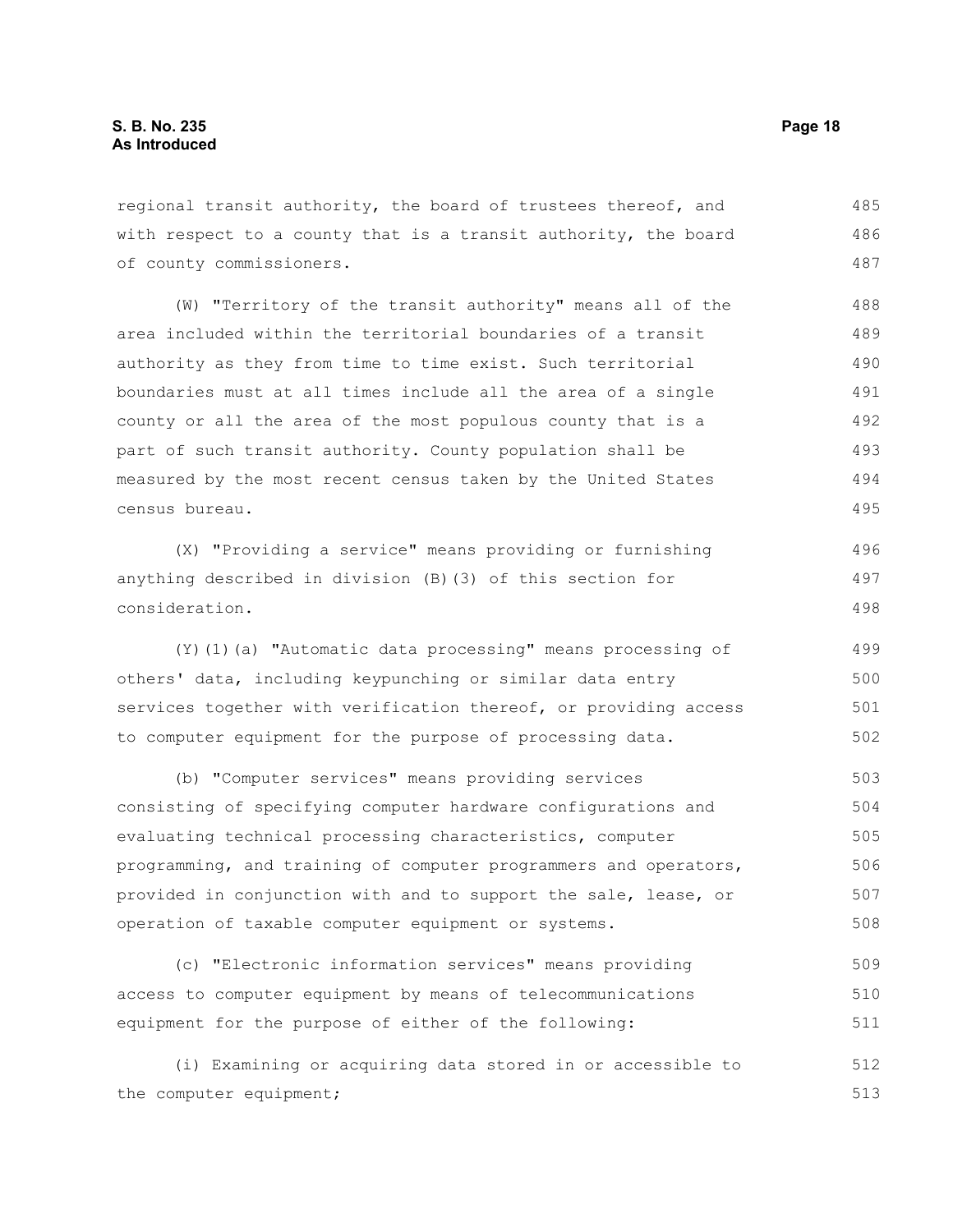(ii) Placing data into the computer equipment to be retrieved by designated recipients with access to the computer equipment. "Electronic information services" does not include electronic publishing. (d) "Automatic data processing, computer services, or electronic information services" shall not include personal or professional services. (2) As used in divisions (B)(3)(e) and (Y)(1) of this section, "personal and professional services" means all services other than automatic data processing, computer services, or electronic information services, including but not limited to: (a) Accounting and legal services such as advice on tax matters, asset management, budgetary matters, quality control, information security, and auditing and any other situation where the service provider receives data or information and studies, alters, analyzes, interprets, or adjusts such material; (b) Analyzing business policies and procedures; (c) Identifying management information needs; (d) Feasibility studies, including economic and technical analysis of existing or potential computer hardware or software needs and alternatives; (e) Designing policies, procedures, and custom software 514 515 516 517 518 519 520 521 522 523 524 525 526 527 528 529 530 531 532 533 534 535 536

for collecting business information, and determining how data should be summarized, sequenced, formatted, processed, controlled, and reported so that it will be meaningful to management; 537 538 539 540

(f) Developing policies and procedures that document how 541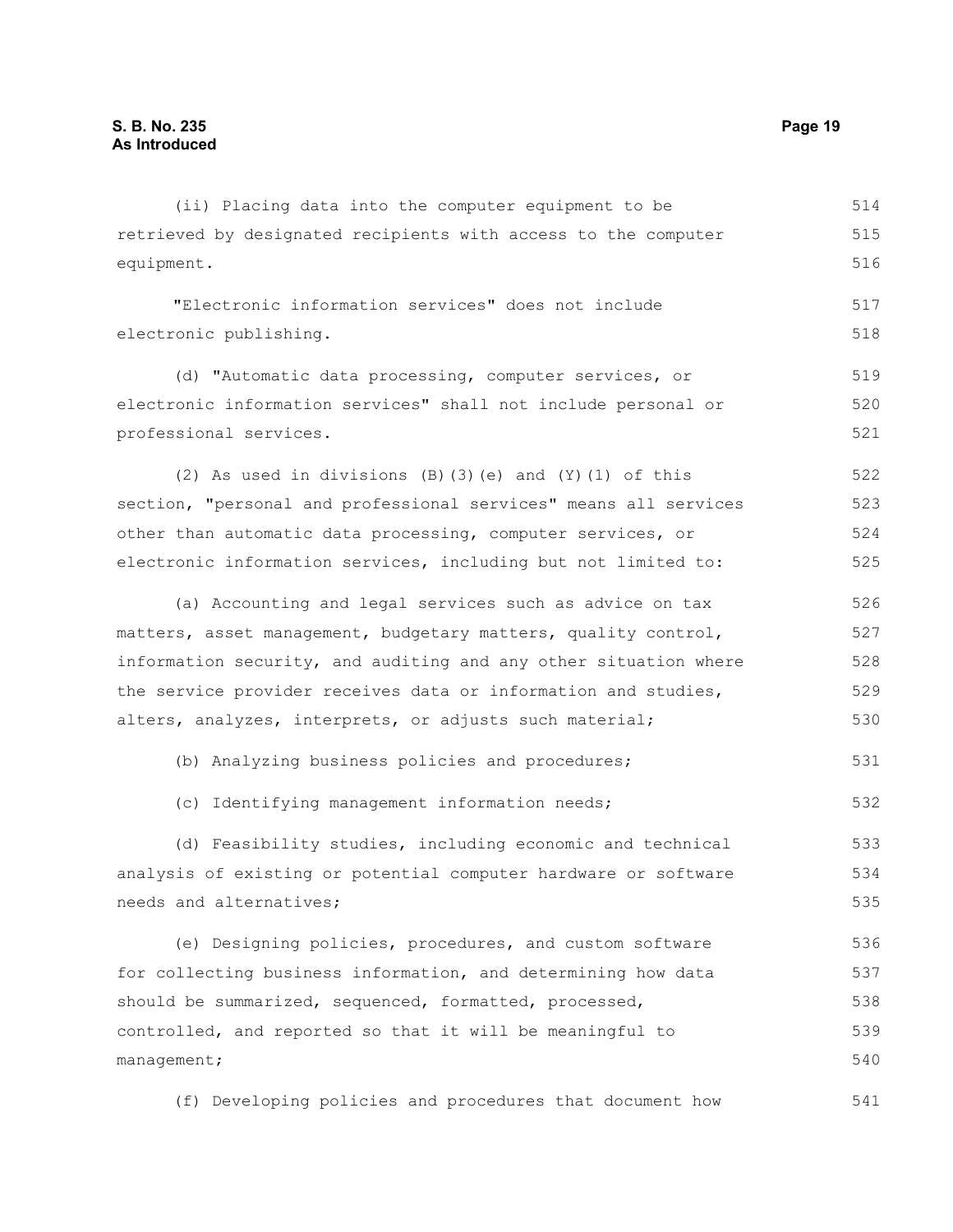business events and transactions are to be authorized, executed, and controlled; (g) Testing of business procedures; (h) Training personnel in business procedure applications; (i) Providing credit information to users of such information by a consumer reporting agency, as defined in the "Fair Credit Reporting Act," 84 Stat. 1114, 1129 (1970), 15 U.S.C. 1681a(f), or as hereafter amended, including but not limited to gathering, organizing, analyzing, recording, and furnishing such information by any oral, written, graphic, or electronic medium; (j) Providing debt collection services by any oral, written, graphic, or electronic means; (k) Providing digital advertising services; (l) Providing services to electronically file any federal, state, or local individual income tax return, report, or other related document or schedule with a federal, state, or local government entity or to electronically remit a payment of any such individual income tax to such an entity. For the purpose of this division, "individual income tax" does not include federal, state, or local taxes withheld by an employer from an employee's compensation. The services listed in divisions (Y)(2)(a) to  $\{k\}$  (l) of this section are not automatic data processing or computer services. (Z) "Highway transportation for hire" means the transportation of personal property belonging to others for consideration by any of the following: 542 543 544 545 546 547 548 549 550 551 552 553 554 555 556 557 558 559 560 561 562 563 564 565 566 567 568 569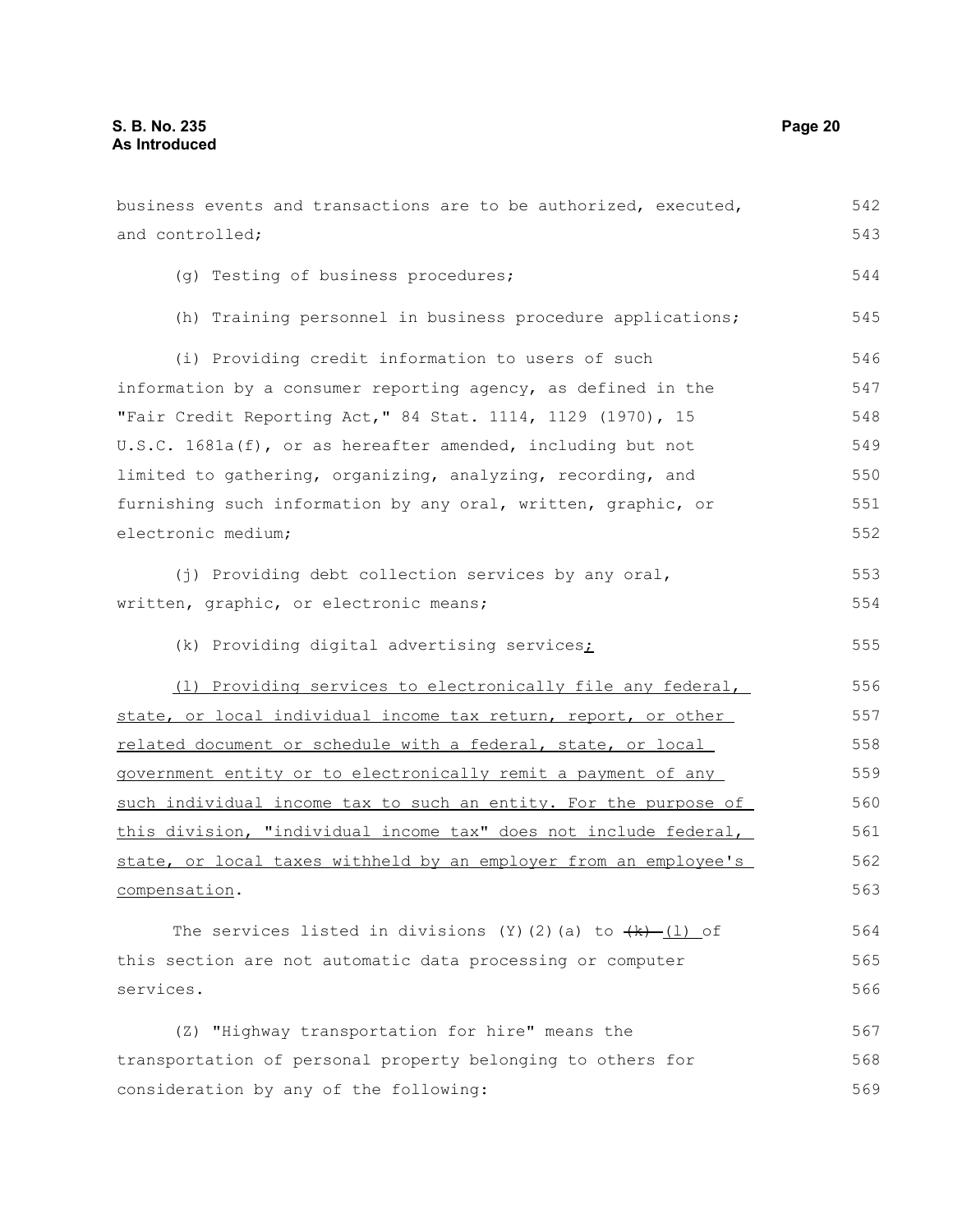#### **S. B. No. 235 Page 21 As Introduced**

(1) The holder of a permit or certificate issued by this state or the United States authorizing the holder to engage in transportation of personal property belonging to others for consideration over or on highways, roadways, streets, or any similar public thoroughfare; 570 571 572 573 574

(2) A person who engages in the transportation of personal property belonging to others for consideration over or on highways, roadways, streets, or any similar public thoroughfare but who could not have engaged in such transportation on December 11, 1985, unless the person was the holder of a permit or certificate of the types described in division (Z)(1) of this section; 575 576 577 578 579 580 581

(3) A person who leases a motor vehicle to and operates it for a person described by division  $(Z)$  (1) or  $(2)$  of this section.

(AA)(1) "Telecommunications service" means the electronic transmission, conveyance, or routing of voice, data, audio, video, or any other information or signals to a point, or between or among points. "Telecommunications service" includes such transmission, conveyance, or routing in which computer processing applications are used to act on the form, code, or protocol of the content for purposes of transmission, conveyance, or routing without regard to whether the service is referred to as voice-over internet protocol service or is classified by the federal communications commission as enhanced or value-added. "Telecommunications service" does not include any of the following: 585 586 587 588 589 590 591 592 593 594 595 596

(a) Data processing and information services that allow data to be generated, acquired, stored, processed, or retrieved and delivered by an electronic transmission to a consumer where 597 598 599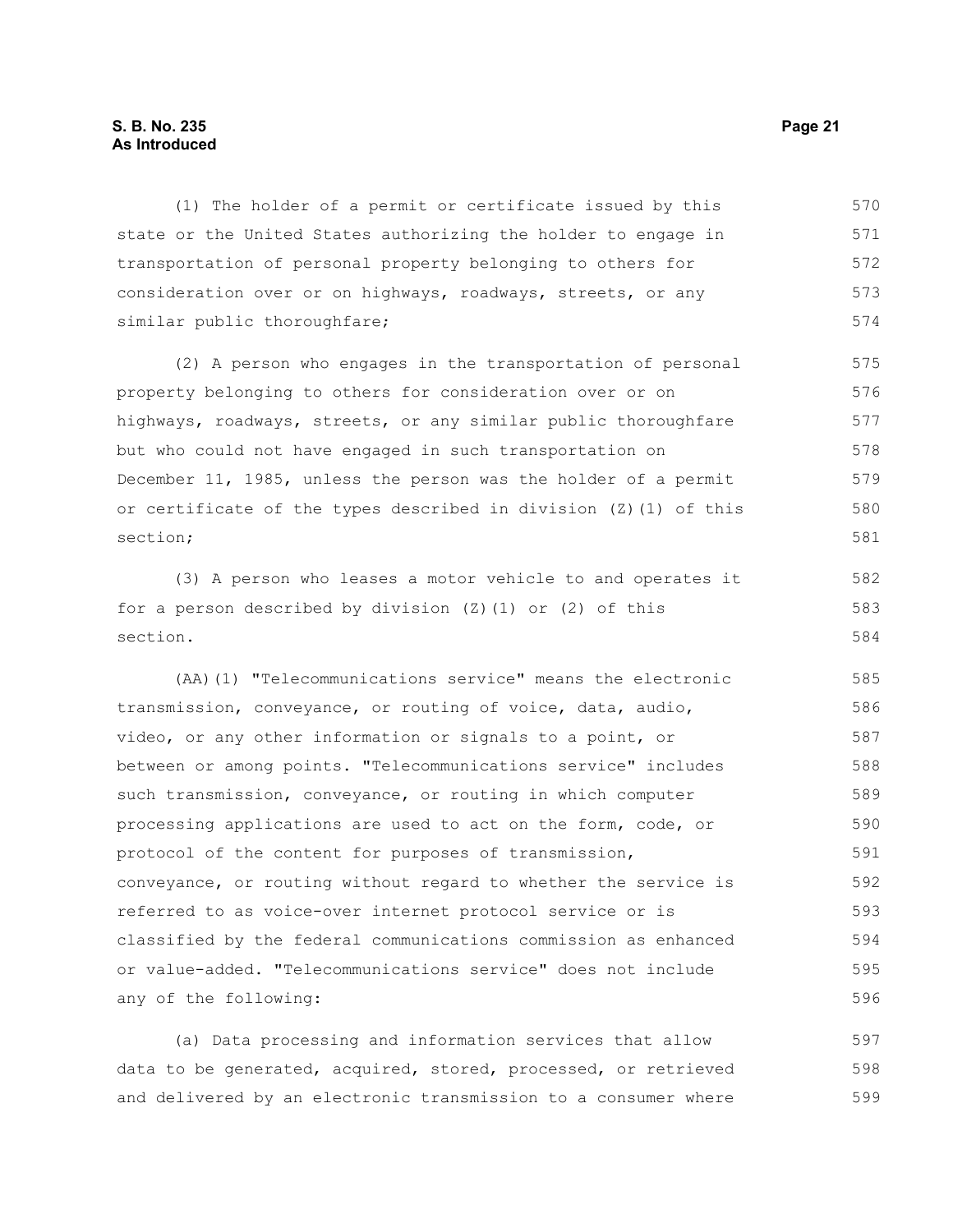| the consumer's primary purpose for the underlying transaction is | 600 |
|------------------------------------------------------------------|-----|
| the processed data or information;                               | 601 |
| (b) Installation or maintenance of wiring or equipment on        | 602 |
| a customer's premises;                                           | 603 |
| (c) Tangible personal property;                                  | 604 |
| (d) Advertising, including directory advertising;                | 605 |
| (e) Billing and collection services provided to third            | 606 |
| parties;                                                         | 607 |
|                                                                  |     |
| (f) Internet access service;                                     | 608 |
| (q) Radio and television audio and video programming             | 609 |
| services, regardless of the medium, including the furnishing of  | 610 |
| transmission, conveyance, and routing of such services by the    | 611 |
| programming service provider. Radio and television audio and     | 612 |
| video programming services include, but are not limited to,      | 613 |
| cable service, as defined in 47 U.S.C. 522(6), and audio and     | 614 |
| video programming services delivered by commercial mobile radio  | 615 |
| service providers, as defined in 47 C.F.R. 20.3;                 | 616 |
| (h) Ancillary service;                                           | 617 |
| (i) Digital products delivered electronically, including         | 618 |
| software, music, video, reading materials, or ring tones.        | 619 |
| (2) "Ancillary service" means a service that is associated       | 620 |
| with or incidental to the provision of telecommunications        | 621 |
| service, including conference bridging service, detailed         | 622 |
| telecommunications billing service, directory assistance,        | 623 |
| vertical service, and voice mail service. As used in this        | 624 |
| division:                                                        | 625 |
| (a) "Conference bridging service" means an ancillary             | 626 |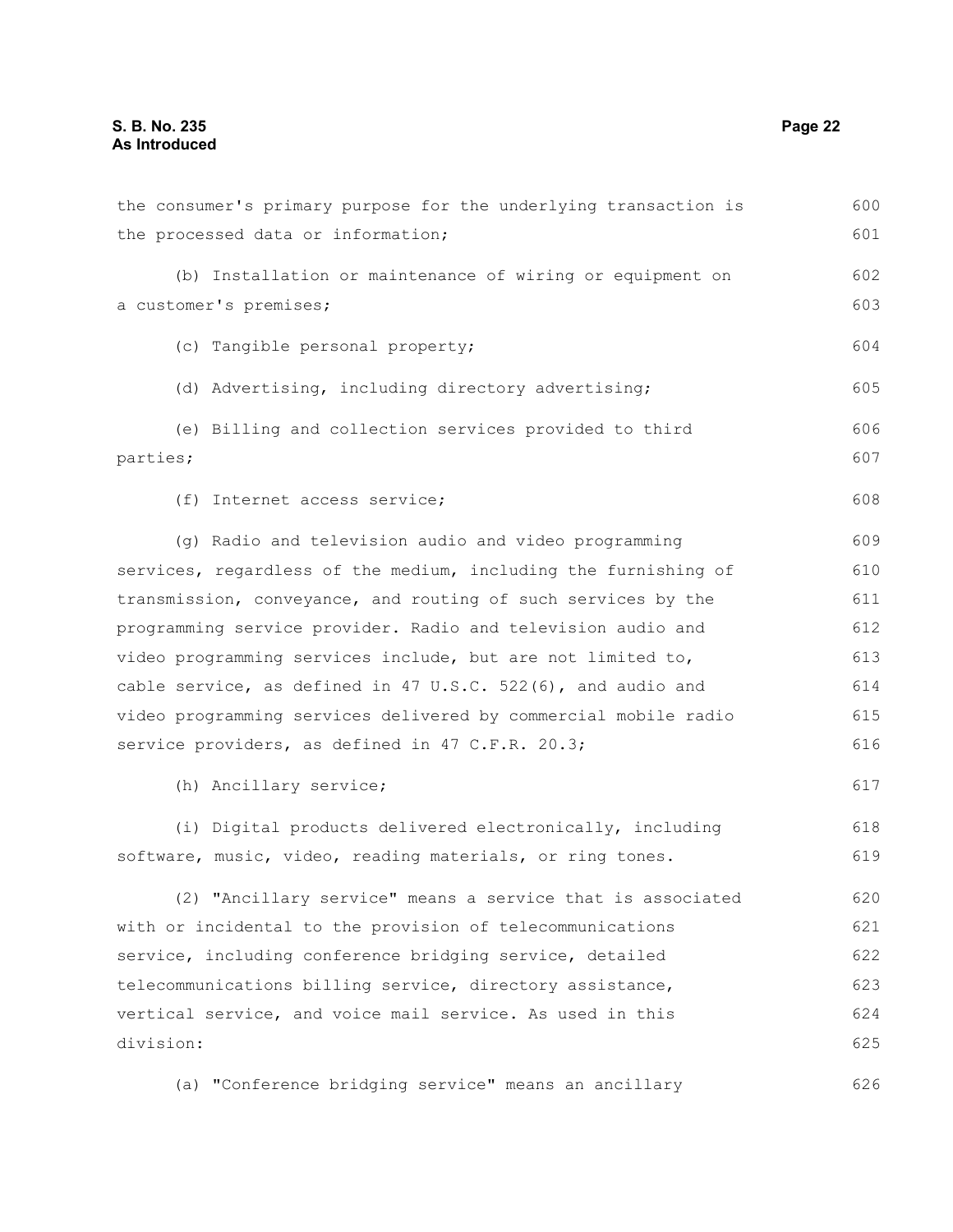### **S. B. No. 235 Page 23 As Introduced**

| service that links two or more participants of an audio or video | 627 |
|------------------------------------------------------------------|-----|
| conference call, including providing a telephone number.         | 628 |
| "Conference bridging service" does not include                   | 629 |
| telecommunications services used to reach the conference bridge. | 630 |
| (b) "Detailed telecommunications billing service" means an       | 631 |
| ancillary service of separately stating information pertaining   | 632 |
| to individual calls on a customer's billing statement.           | 633 |
| (c) "Directory assistance" means an ancillary service of         | 634 |
| providing telephone number or address information.               | 635 |
| (d) "Vertical service" means an ancillary service that is        | 636 |
| offered in connection with one or more telecommunications        | 637 |
| services, which offers advanced calling features that allow      | 638 |
| customers to identify callers and manage multiple calls and call | 639 |
| connections, including conference bridging service.              | 640 |
| (e) "Voice mail service" means an ancillary service that         | 641 |
| enables the customer to store, send, or receive recorded         | 642 |
| messages. "Voice mail service" does not include any vertical     | 643 |
| services that the customer may be required to have in order to   | 644 |
| utilize the voice mail service.                                  | 645 |
| (3) "900 service" means an inbound toll telecommunications       | 646 |
| service purchased by a subscriber that allows the subscriber's   | 647 |
| customers to call in to the subscriber's prerecorded             | 648 |
| announcement or live service, and which is typically marketed    | 649 |
| under the name "900 service" and any subsequent numbers          | 650 |
| designated by the federal communications commission. "900        | 651 |
| service" does not include the charge for collection services     | 652 |
| provided by the seller of the telecommunications service to the  | 653 |
| subscriber, or services or products sold by the subscriber to    | 654 |
| the subscriber's customer.                                       | 655 |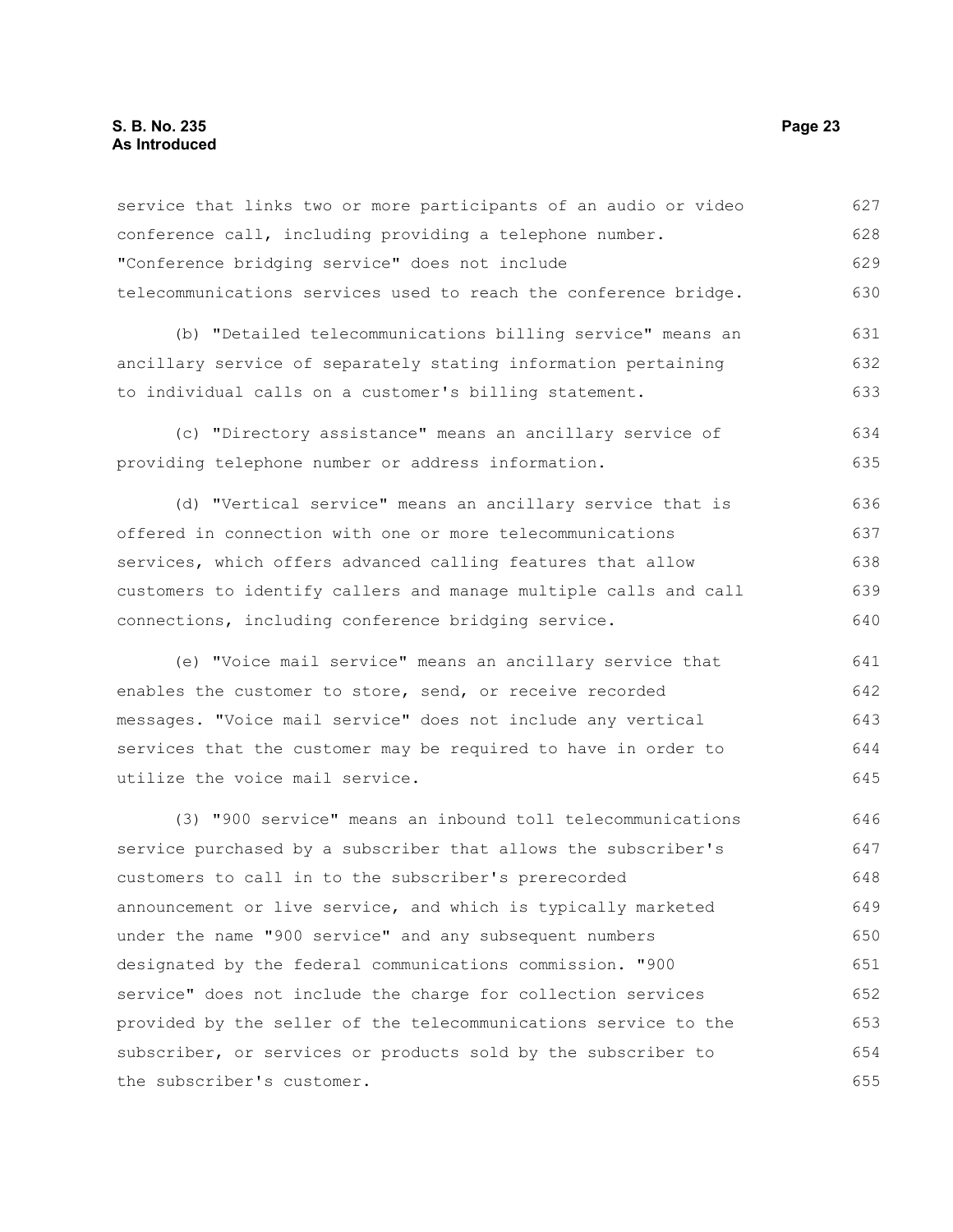#### **S. B. No. 235 Page 24 As Introduced**

(4) "Prepaid calling service" means the right to access exclusively telecommunications services, which must be paid for in advance and which enables the origination of calls using an access number or authorization code, whether manually or electronically dialed, and that is sold in predetermined units or dollars of which the number declines with use in a known amount. 656 657 658 659 660 661 662

(5) "Prepaid wireless calling service" means a telecommunications service that provides the right to utilize mobile telecommunications service as well as other nontelecommunications services, including the download of digital products delivered electronically, and content and ancillary services, that must be paid for in advance and that is sold in predetermined units or dollars of which the number declines with use in a known amount. 663 664 665 666 667 668 669 670

(6) "Value-added non-voice data service" means a telecommunications service in which computer processing applications are used to act on the form, content, code, or protocol of the information or data primarily for a purpose other than transmission, conveyance, or routing. 671 672 673 674 675

(7) "Coin-operated telephone service" means a telecommunications service paid for by inserting money into a telephone accepting direct deposits of money to operate. 676 677 678

(8) "Customer" has the same meaning as in section 5739.034 of the Revised Code. 679 680

(BB) "Laundry and dry cleaning services" means removing soil or dirt from towels, linens, articles of clothing, or other fabric items that belong to others and supplying towels, linens, articles of clothing, or other fabric items. "Laundry and dry 681 682 683 684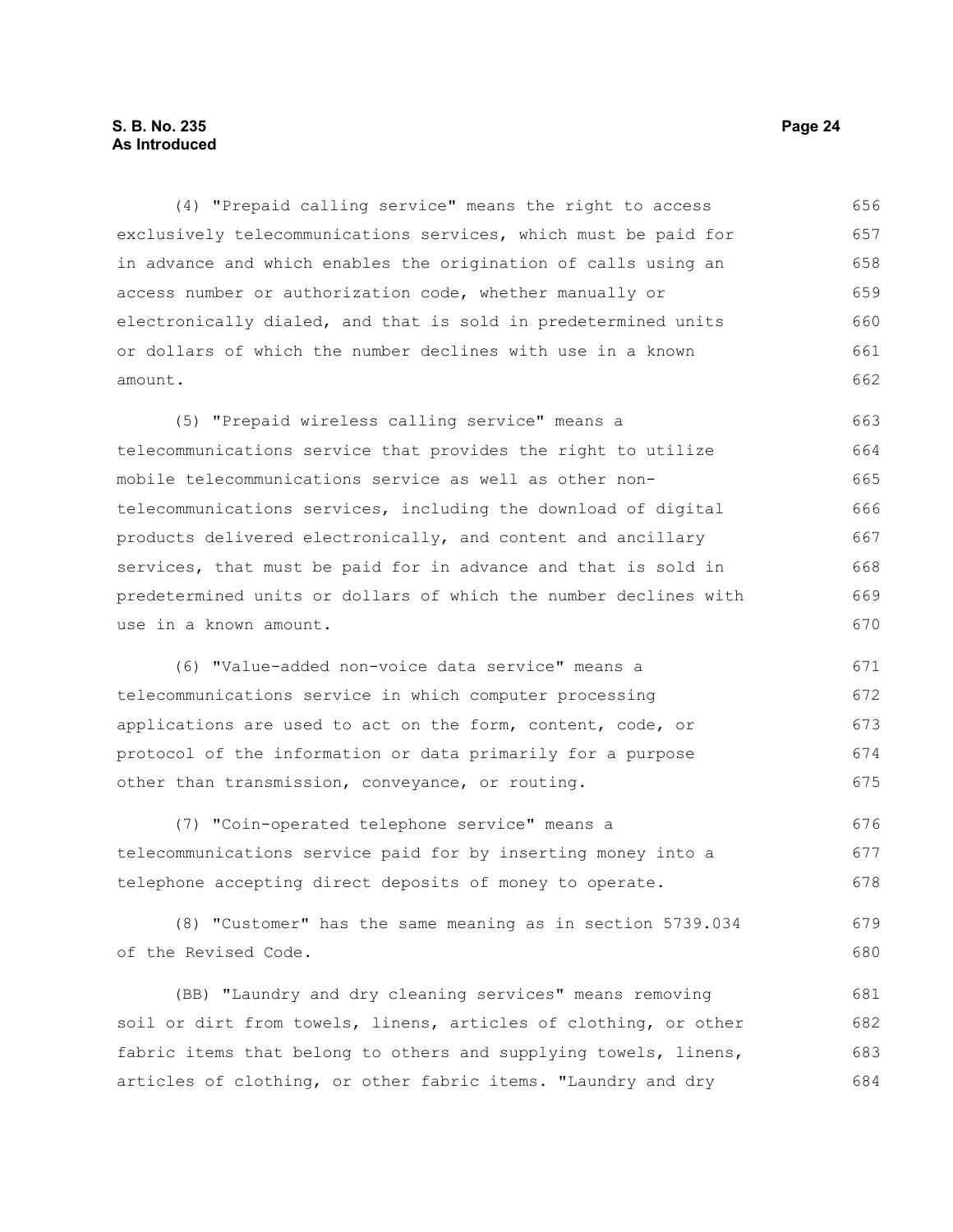cleaning services" does not include the provision of selfservice facilities for use by consumers to remove soil or dirt from towels, linens, articles of clothing, or other fabric items. 685 686 687 688

(CC) "Magazines distributed as controlled circulation publications" means magazines containing at least twenty-four pages, at least twenty-five per cent editorial content, issued at regular intervals four or more times a year, and circulated without charge to the recipient, provided that such magazines are not owned or controlled by individuals or business concerns which conduct such publications as an auxiliary to, and essentially for the advancement of the main business or calling of, those who own or control them. 689 690 691 692 693 694 695 696 697

(DD) "Landscaping and lawn care service" means the services of planting, seeding, sodding, removing, cutting, trimming, pruning, mulching, aerating, applying chemicals, watering, fertilizing, and providing similar services to establish, promote, or control the growth of trees, shrubs, flowers, grass, ground cover, and other flora, or otherwise maintaining a lawn or landscape grown or maintained by the owner for ornamentation or other nonagricultural purpose. However, "landscaping and lawn care service" does not include the providing of such services by a person who has less than five thousand dollars in sales of such services during the calendar year. 698 699 700 701 702 703 704 705 706 707 708 709

(EE) "Private investigation and security service" means the performance of any activity for which the provider of such service is required to be licensed pursuant to Chapter 4749. of the Revised Code, or would be required to be so licensed in performing such services in this state, and also includes the 710 711 712 713 714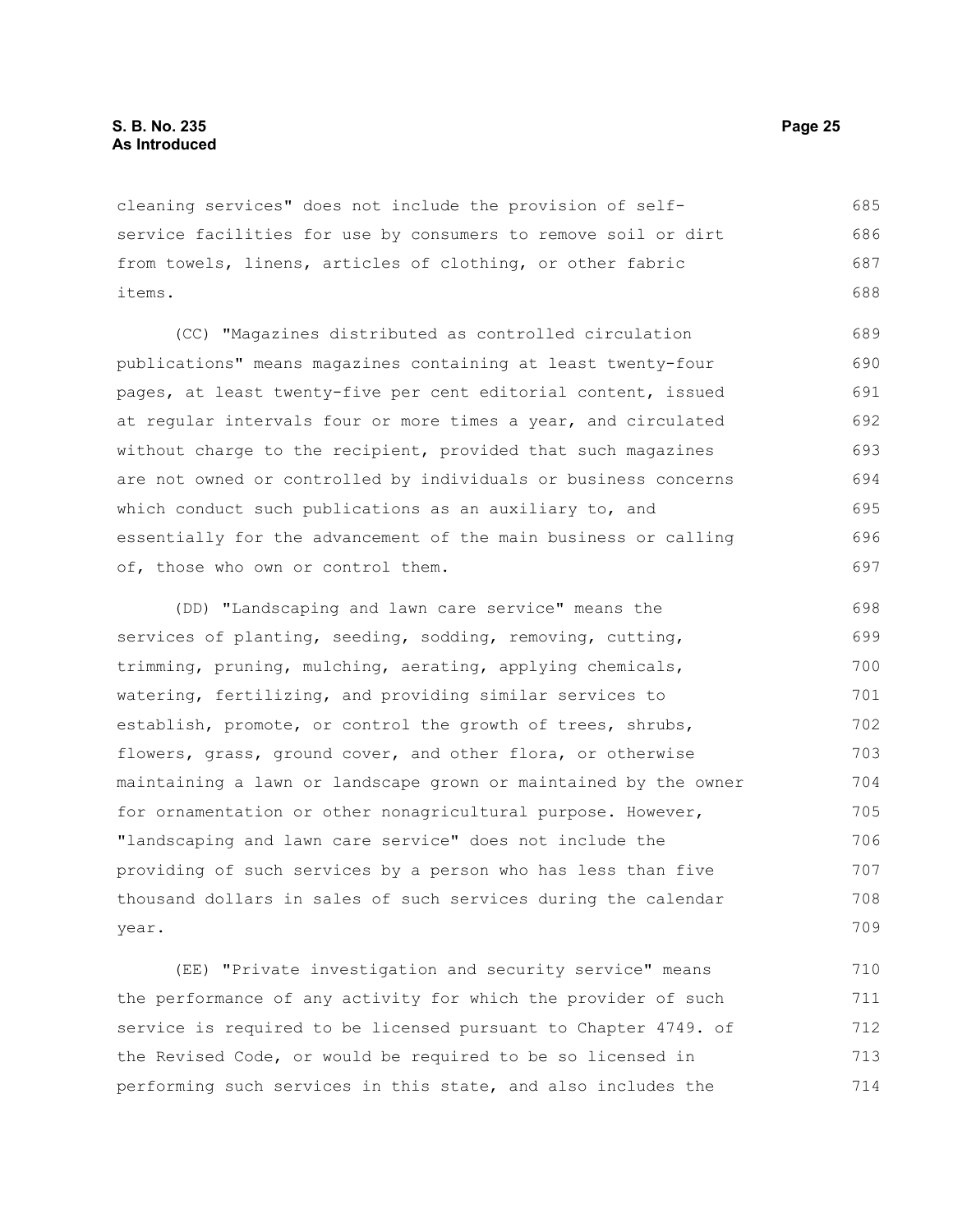#### **S. B. No. 235 Page 26 As Introduced**

services of conducting polygraph examinations and of monitoring or overseeing the activities on or in, or the condition of, the consumer's home, business, or other facility by means of electronic or similar monitoring devices. "Private investigation and security service" does not include special duty services provided by off-duty police officers, deputy sheriffs, and other peace officers regularly employed by the state or a political subdivision. 715 716 717 718 719 720 721 722

(FF) "Information services" means providing conversation, giving consultation or advice, playing or making a voice or other recording, making or keeping a record of the number of callers, and any other service provided to a consumer by means of a nine hundred telephone call, except when the nine hundred telephone call is the means by which the consumer makes a contribution to a recognized charity. 723 724 725 726 727 728 729

(GG) "Research and development" means designing, creating, or formulating new or enhanced products, equipment, or manufacturing processes, and also means conducting scientific or technological inquiry and experimentation in the physical sciences with the goal of increasing scientific knowledge which may reveal the bases for new or enhanced products, equipment, or manufacturing processes. 730 731 732 733 734 735 736

(HH) "Qualified research and development equipment" means capitalized tangible personal property, and leased personal property that would be capitalized if purchased, used by a person primarily to perform research and development. Tangible personal property primarily used in testing, as defined in division (A)(4) of section 5739.011 of the Revised Code, or used for recording or storing test results, is not qualified research and development equipment unless such property is primarily used 737 738 739 740 741 742 743 744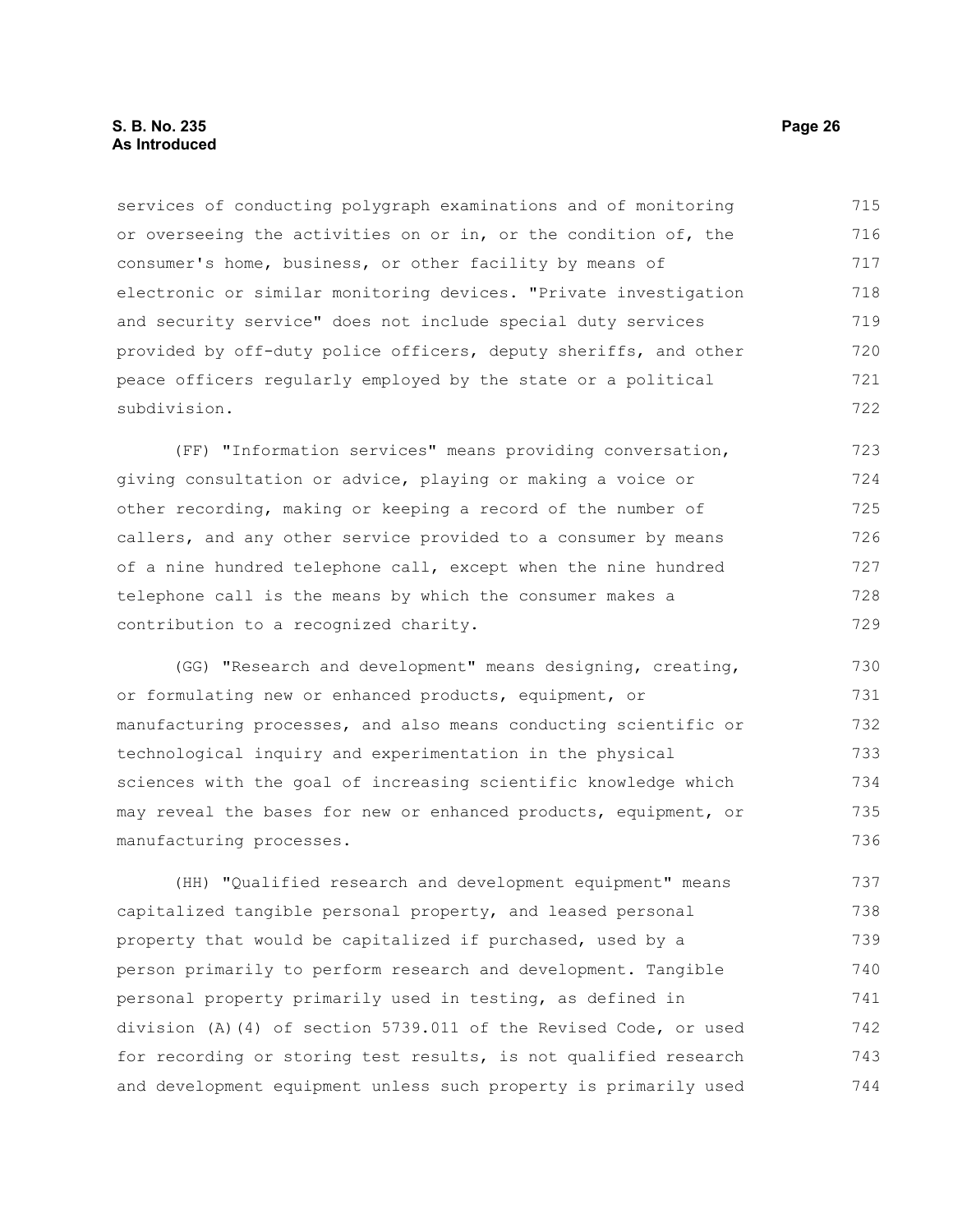#### **S. B. No. 235 Page 27 As Introduced**

by the consumer in testing the product, equipment, or manufacturing process being created, designed, or formulated by the consumer in the research and development activity or in recording or storing such test results. 745 746 747 748

(II) "Building maintenance and janitorial service" means cleaning the interior or exterior of a building and any tangible personal property located therein or thereon, including any services incidental to such cleaning for which no separate charge is made. However, "building maintenance and janitorial service" does not include the providing of such service by a person who has less than five thousand dollars in sales of such service during the calendar year. As used in this division, "cleaning" does not include sanitation services necessary for an establishment described in 21 U.S.C. 608 to comply with rules and regulations adopted pursuant to that section. 749 750 751 752 753 754 755 756 757 758 759

(JJ) "Exterminating service" means eradicating or attempting to eradicate vermin infestations from a building or structure, or the area surrounding a building or structure, and includes activities to inspect, detect, or prevent vermin infestation of a building or structure. 760 761 762 763 764

(KK) "Physical fitness facility service" means all transactions by which a membership is granted, maintained, or renewed, including initiation fees, membership dues, renewal fees, monthly minimum fees, and other similar fees and dues, by a physical fitness facility such as an athletic club, health spa, or gymnasium, which entitles the member to use the facility for physical exercise. 765 766 767 768 769 770 771

(LL) "Recreation and sports club service" means all transactions by which a membership is granted, maintained, or renewed, including initiation fees, membership dues, renewal 772 773 774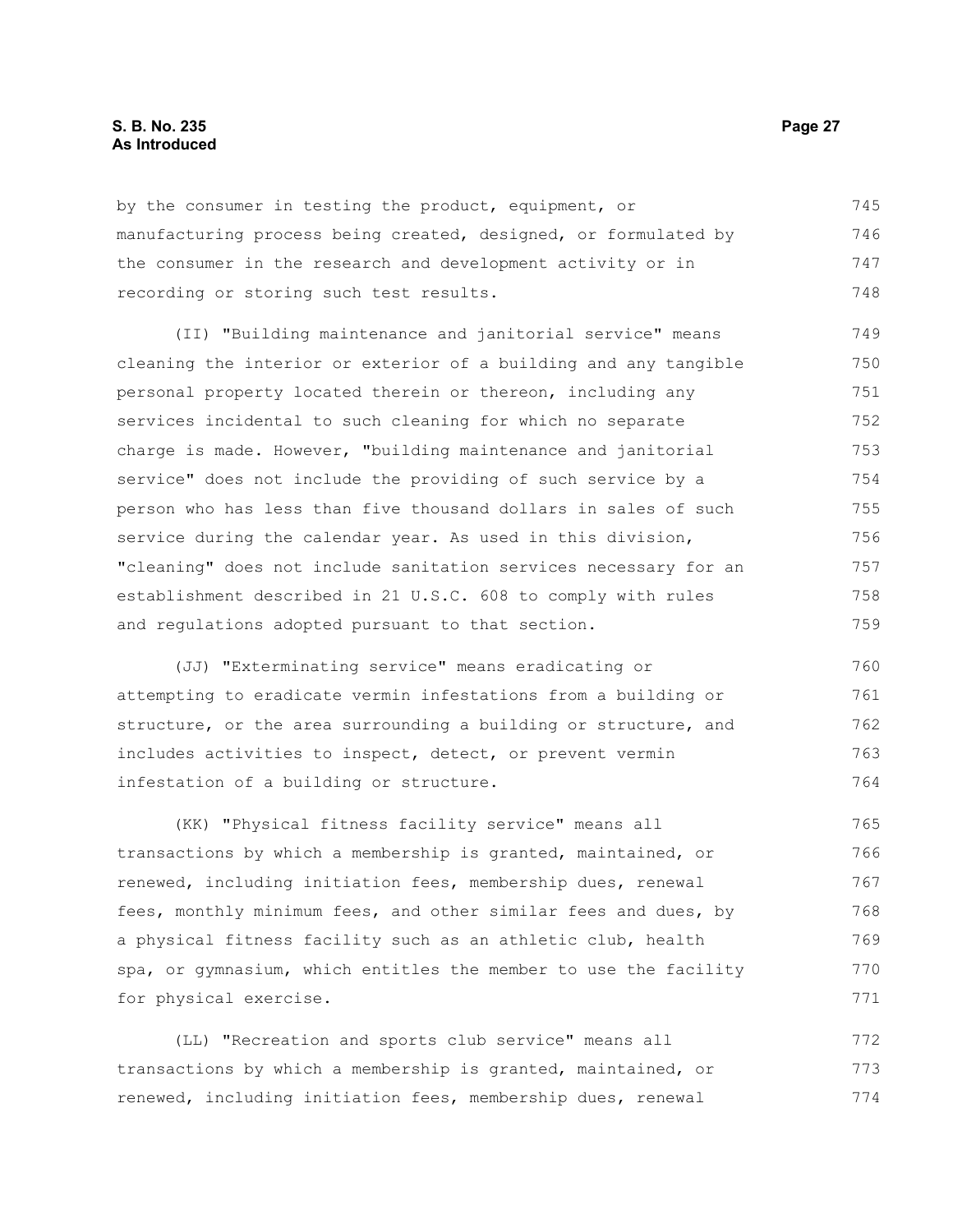fees, monthly minimum fees, and other similar fees and dues, by a recreation and sports club, which entitles the member to use the facilities of the organization. "Recreation and sports club" means an organization that has ownership of, or controls or leases on a continuing, long-term basis, the facilities used by its members and includes an aviation club, gun or shooting club, yacht club, card club, swimming club, tennis club, golf club, country club, riding club, amateur sports club, or similar organization. 775 776 777 778 779 780 781 782 783

(MM) "Livestock" means farm animals commonly raised for food, food production, or other agricultural purposes, including, but not limited to, cattle, sheep, goats, swine, poultry, and captive deer. "Livestock" does not include invertebrates, amphibians, reptiles, domestic pets, animals for use in laboratories or for exhibition, or other animals not commonly raised for food or food production. 784 785 786 787 788 789 790

(NN) "Livestock structure" means a building or structure used exclusively for the housing, raising, feeding, or sheltering of livestock, and includes feed storage or handling structures and structures for livestock waste handling. 791 792 793 794

(OO) "Horticulture" means the growing, cultivation, and production of flowers, fruits, herbs, vegetables, sod, mushrooms, and nursery stock. As used in this division, "nursery stock" has the same meaning as in section 927.51 of the Revised Code. 795 796 797 798 799

(PP) "Horticulture structure" means a building or structure used exclusively for the commercial growing, raising, or overwintering of horticultural products, and includes the area used for stocking, storing, and packing horticultural products when done in conjunction with the production of those 800 801 802 803 804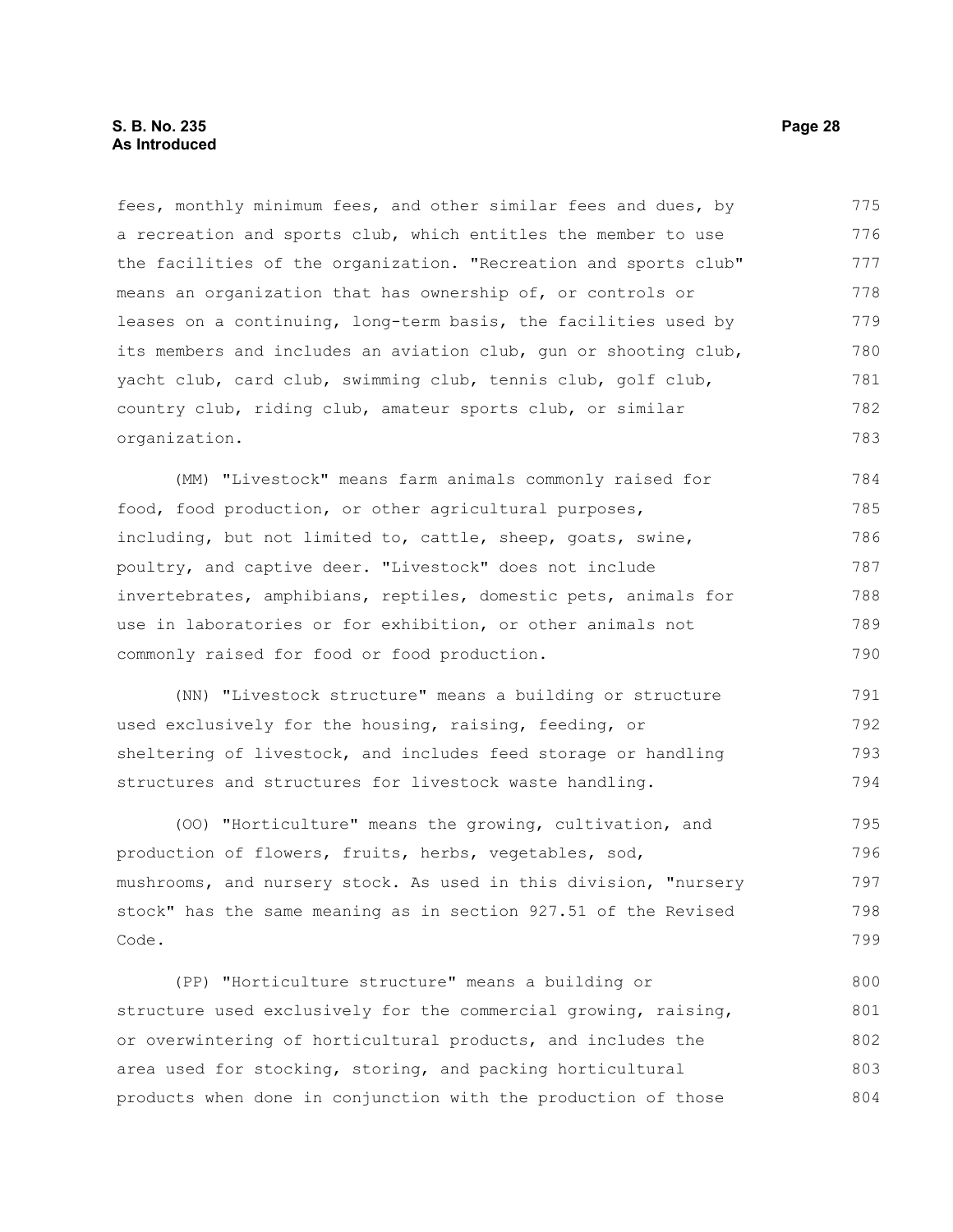805

(QQ) "Newspaper" means an unbound publication bearing a title or name that is regularly published, at least as frequently as biweekly, and distributed from a fixed place of business to the public in a specific geographic area, and that contains a substantial amount of news matter of international, national, or local events of interest to the general public. 806 807 808 809 810 811

(RR)(1) "Feminine hygiene products" means tampons, panty liners, menstrual cups, sanitary napkins, and other similar tangible personal property designed for feminine hygiene in connection with the human menstrual cycle, but does not include grooming and hygiene products. 812 813 814 815 816

(2) "Grooming and hygiene products" means soaps and cleaning solutions, shampoo, toothpaste, mouthwash, antiperspirants, and sun tan lotions and screens, regardless of whether any of these products are over-the-counter drugs. 817 818 819 820

(3) "Over-the-counter drugs" means a drug that contains a label that identifies the product as a drug as required by 21 C.F.R. 201.66, which label includes a drug facts panel or a statement of the active ingredients with a list of those ingredients contained in the compound, substance, or preparation. 821 822 823 824 825 826

(SS)(1) "Lease" or "rental" means any transfer of the possession or control of tangible personal property for a fixed or indefinite term, for consideration. "Lease" or "rental" includes future options to purchase or extend, and agreements described in 26 U.S.C. 7701(h)(1) covering motor vehicles and trailers where the amount of consideration may be increased or decreased by reference to the amount realized upon the sale or 827 828 829 830 831 832 833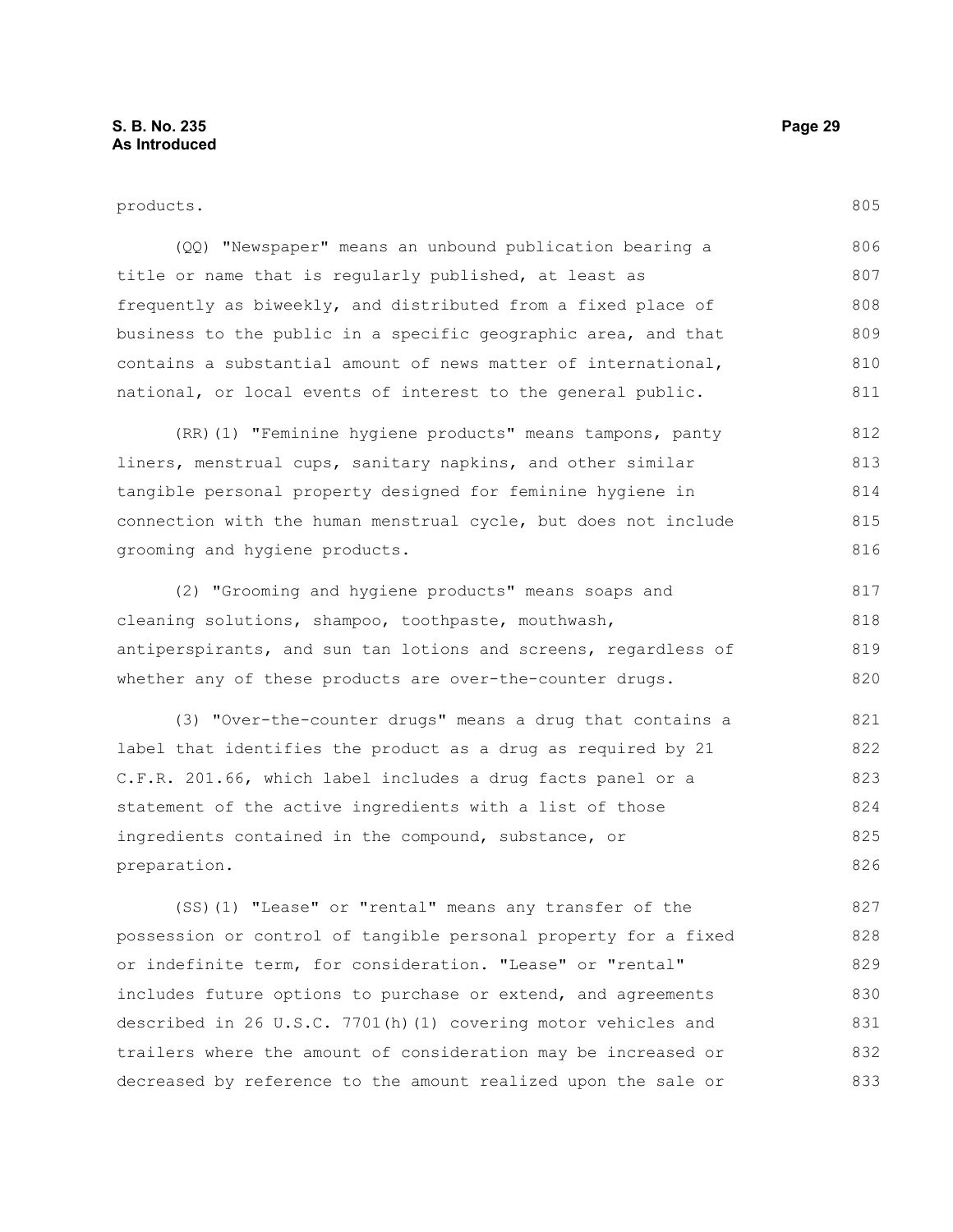disposition of the property. "Lease" or "rental" does not include: (a) A transfer of possession or control of tangible personal property under a security agreement or a deferred payment plan that requires the transfer of title upon completion of the required payments; (b) A transfer of possession or control of tangible personal property under an agreement that requires the transfer of title upon completion of required payments and payment of an option price that does not exceed the greater of one hundred dollars or one per cent of the total required payments; (c) Providing tangible personal property along with an operator for a fixed or indefinite period of time, if the operator is necessary for the property to perform as designed. For purposes of this division, the operator must do more than maintain, inspect, or set up the tangible personal property. (2) "Lease" and "rental," as defined in division (SS) of this section, shall not apply to leases or rentals that exist before June 26, 2003. (3) "Lease" and "rental" have the same meaning as in division (SS)(1) of this section regardless of whether a transaction is characterized as a lease or rental under generally accepted accounting principles, the Internal Revenue Code, Title XIII of the Revised Code, or other federal, state, or local laws. (TT) "Mobile telecommunications service" has the same meaning as in the "Mobile Telecommunications Sourcing Act," Pub. L. No. 106-252, 114 Stat. 631 (2000), 4 U.S.C.A. 124(7), as 834 835 836 837 838 839 840 841 842 843 844 845 846 847 848 849 850 851 852 853 854 855 856 857 858 859 860 861

amended, and, on and after August 1, 2003, includes related fees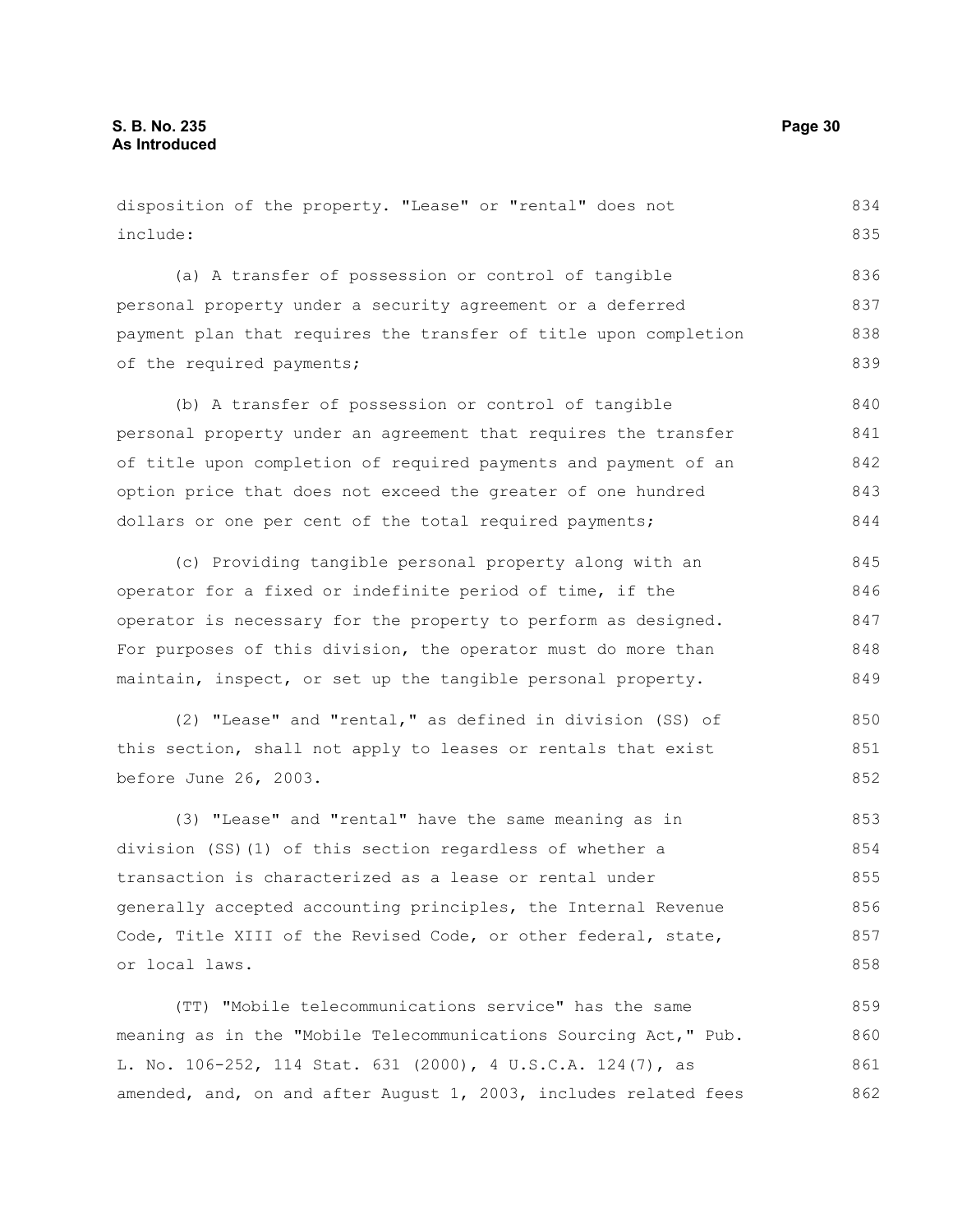#### **S. B. No. 235 Page 31 As Introduced**

and ancillary services, including universal service fees, detailed billing service, directory assistance, service initiation, voice mail service, and vertical services, such as caller ID and three-way calling. 863 864 865 866

(UU) "Certified service provider" has the same meaning as in section 5740.01 of the Revised Code.

(VV) "Satellite broadcasting service" means the distribution or broadcasting of programming or services by satellite directly to the subscriber's receiving equipment without the use of ground receiving or distribution equipment, except the subscriber's receiving equipment or equipment used in the uplink process to the satellite, and includes all service and rental charges, premium channels or other special services, installation and repair service charges, and any other charges having any connection with the provision of the satellite broadcasting service. 869 870 871 872 873 874 875 876 877 878

(WW) "Tangible personal property" means personal property that can be seen, weighed, measured, felt, or touched, or that is in any other manner perceptible to the senses. For purposes of this chapter and Chapter 5741. of the Revised Code, "tangible personal property" includes motor vehicles, electricity, water, gas, steam, and prewritten computer software. 879 880 881 882 883 884

(XX) "Municipal gas utility" means a municipal corporation that owns or operates a system for the distribution of natural gas. 885 886 887

(YY) "Computer" means an electronic device that accepts information in digital or similar form and manipulates it for a result based on a sequence of instructions. 888 889 890

(ZZ) "Computer software" means a set of coded instructions 891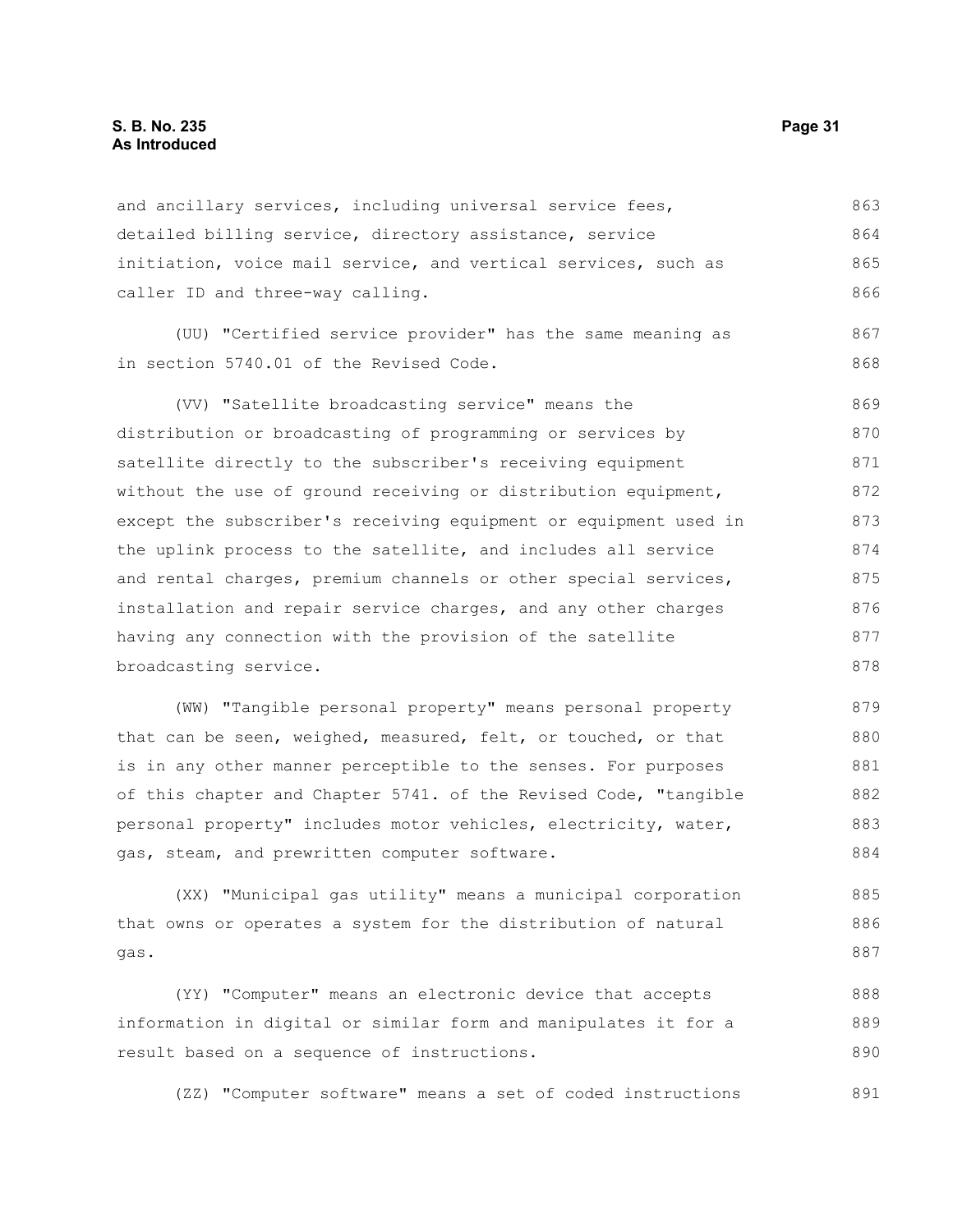designed to cause a computer or automatic data processing equipment to perform a task. 892 893

(AAA) "Delivered electronically" means delivery of computer software from the seller to the purchaser by means other than tangible storage media. 894 895 896

(BBB) "Prewritten computer software" means computer software, including prewritten upgrades, that is not designed and developed by the author or other creator to the specifications of a specific purchaser. The combining of two or more prewritten computer software programs or prewritten portions thereof does not cause the combination to be other than prewritten computer software. "Prewritten computer software" includes software designed and developed by the author or other creator to the specifications of a specific purchaser when it is sold to a person other than the purchaser. If a person modifies or enhances computer software of which the person is not the author or creator, the person shall be deemed to be the author or creator only of such person's modifications or enhancements. Prewritten computer software or a prewritten portion thereof that is modified or enhanced to any degree, where such modification or enhancement is designed and developed to the specifications of a specific purchaser, remains prewritten computer software; provided, however, that where there is a reasonable, separately stated charge or an invoice or other statement of the price given to the purchaser for the modification or enhancement, the modification or enhancement shall not constitute prewritten computer software. 897 898 899 900 901 902 903 904 905 906 907 908 909 910 911 912 913 914 915 916 917 918

(CCC)(1) "Food" means substances, whether in liquid, concentrated, solid, frozen, dried, or dehydrated form, that are sold for ingestion or chewing by humans and are consumed for 919 920 921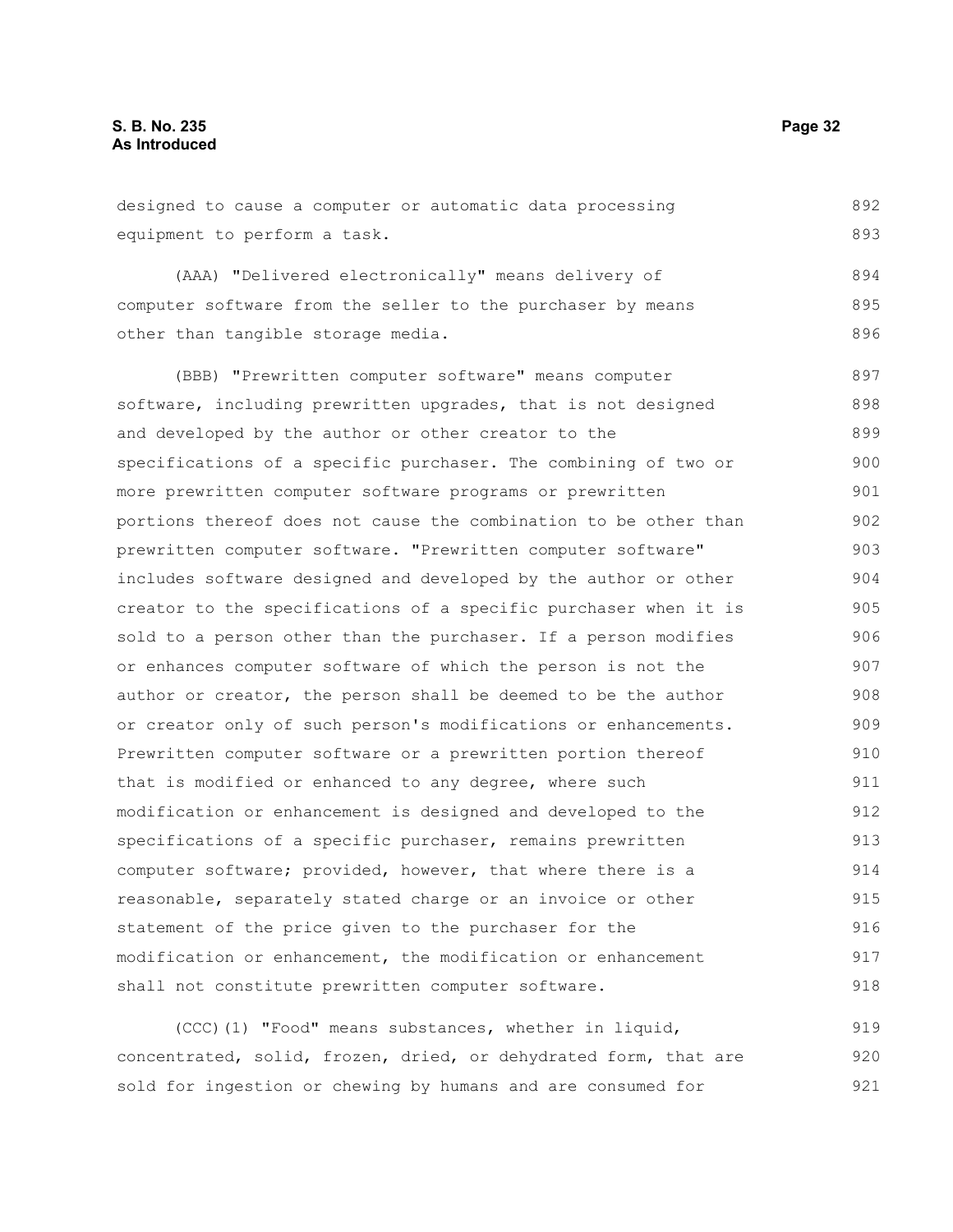alcoholic beverages, dietary supplements, soft drinks, or tobacco. (2) As used in division (CCC)(1) of this section: (a) "Alcoholic beverages" means beverages that are suitable for human consumption and contain one-half of one per cent or more of alcohol by volume. (b) "Dietary supplements" means any product, other than tobacco, that is intended to supplement the diet and that is intended for ingestion in tablet, capsule, powder, softgel, gelcap, or liquid form, or, if not intended for ingestion in such a form, is not represented as conventional food for use as a sole item of a meal or of the diet; that is required to be labeled as a dietary supplement, identifiable by the "supplement facts" box found on the label, as required by 21 C.F.R. 101.36; and that contains one or more of the following dietary ingredients: (i) A vitamin; (ii) A mineral; (iii) An herb or other botanical; (iv) An amino acid; (v) A dietary substance for use by humans to supplement the diet by increasing the total dietary intake; (vi) A concentrate, metabolite, constituent, extract, or combination of any ingredient described in divisions (CCC)(2)(b) (i) to (v) of this section. 923 924 925 926 927 928 929 930 931 932 933 934 935 936 937 938 939 940 941 942 943 944 945 946 947

their taste or nutritional value. "Food" does not include

(c) "Soft drinks" means nonalcoholic beverages that 948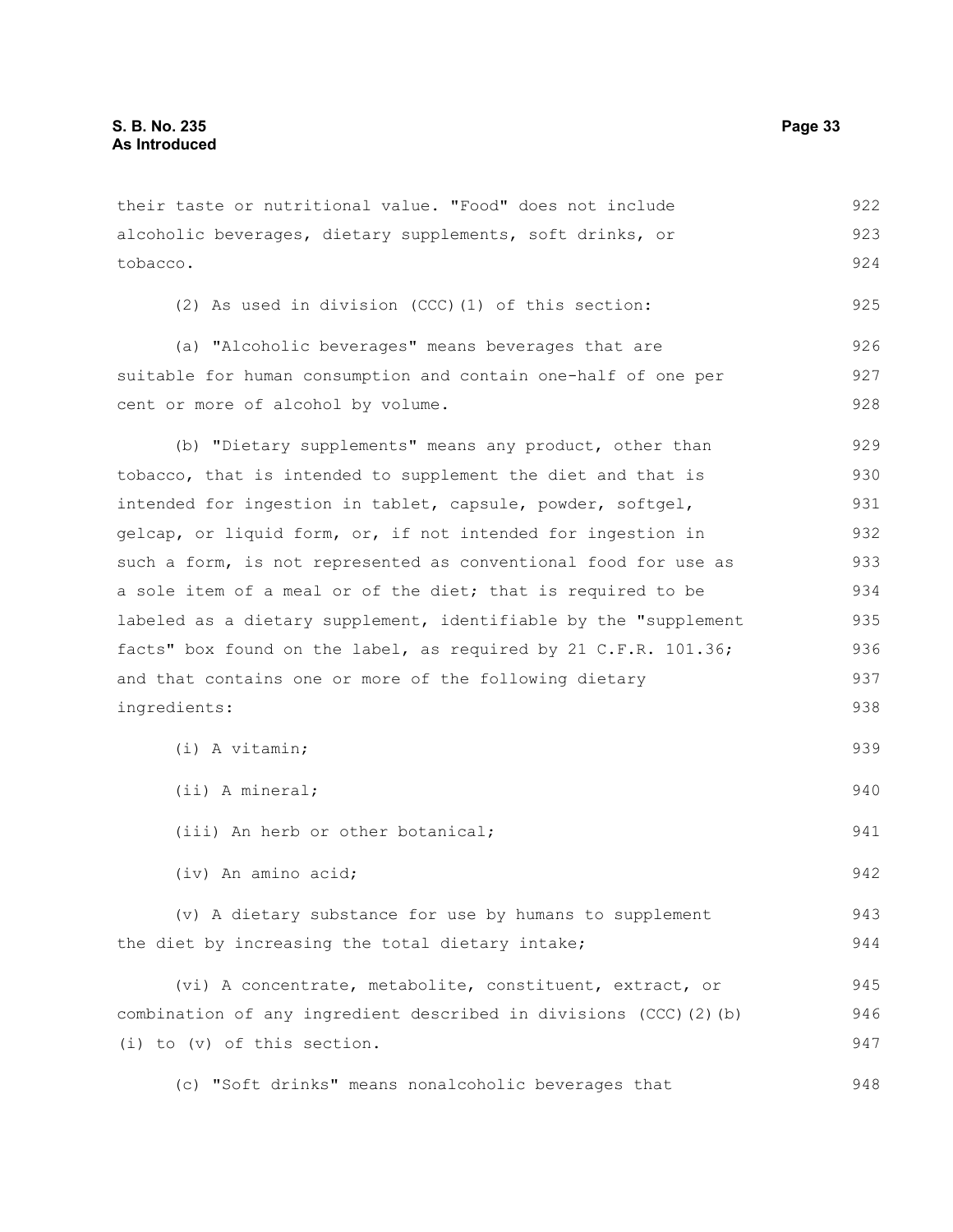#### **S. B. No. 235 Page 34 As Introduced**

contain natural or artificial sweeteners. "Soft drinks" does not include beverages that contain milk or milk products, soy, rice, or similar milk substitutes, or that contains greater than fifty per cent vegetable or fruit juice by volume. 949 950 951 952

(d) "Tobacco" means cigarettes, cigars, chewing or pipe tobacco, or any other item that contains tobacco. 953 954

(DDD) "Drug" means a compound, substance, or preparation, and any component of a compound, substance, or preparation, other than food, dietary supplements, or alcoholic beverages that is recognized in the official United States pharmacopoeia, official homeopathic pharmacopoeia of the United States, or official national formulary, and supplements to them; is intended for use in the diagnosis, cure, mitigation, treatment, or prevention of disease; or is intended to affect the structure or any function of the body. 955 956 957 958 959 960 961 962 963

(EEE) "Prescription" means an order, formula, or recipe issued in any form of oral, written, electronic, or other means of transmission by a duly licensed practitioner authorized by the laws of this state to issue a prescription.

(FFF) "Durable medical equipment" means equipment, including repair and replacement parts for such equipment, that can withstand repeated use, is primarily and customarily used to serve a medical purpose, generally is not useful to a person in the absence of illness or injury, and is not worn in or on the body. "Durable medical equipment" does not include mobility enhancing equipment. 968 969 970 971 972 973 974

(GGG) "Mobility enhancing equipment" means equipment, including repair and replacement parts for such equipment, that is primarily and customarily used to provide or increase the 975 976 977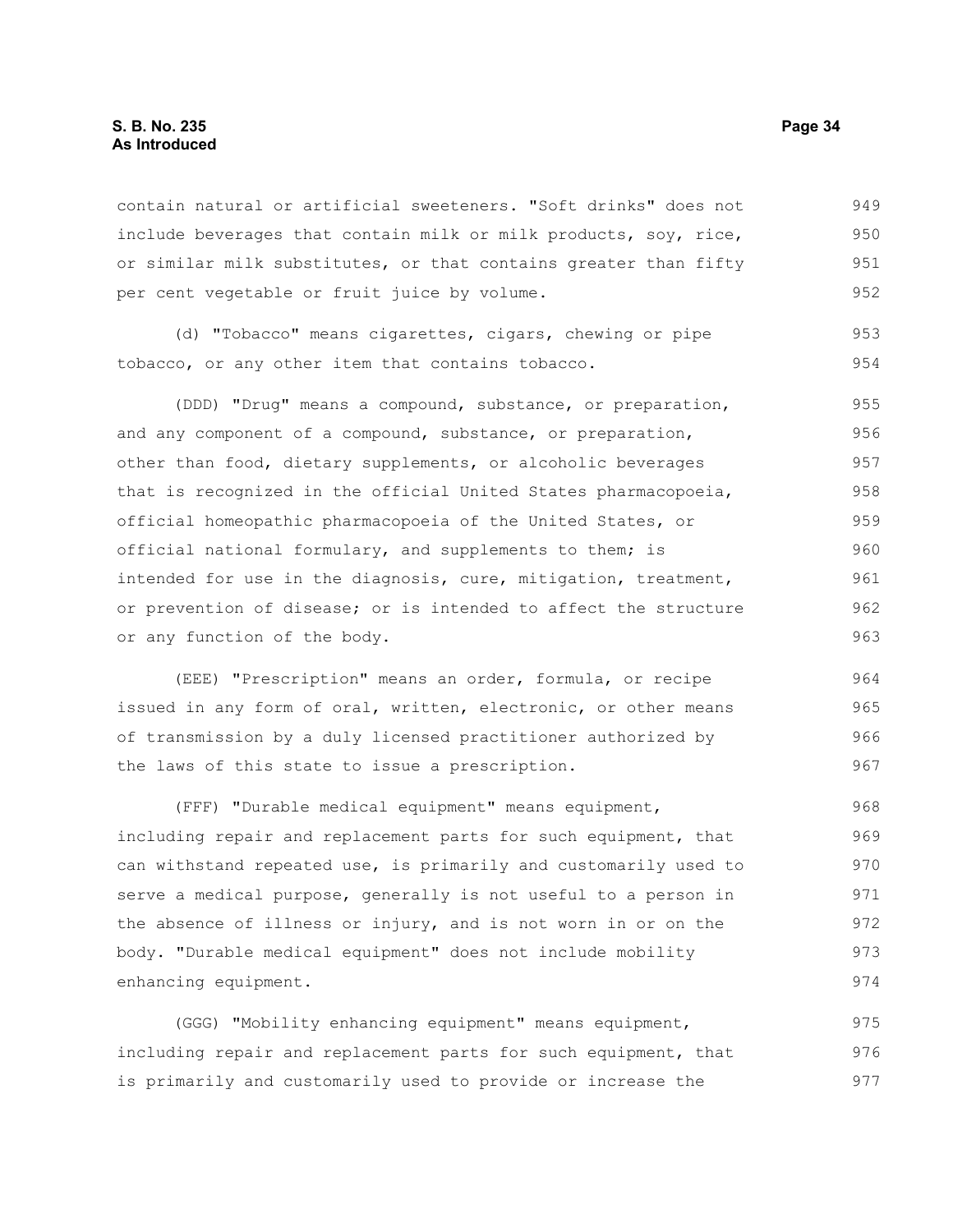#### **S. B. No. 235 Page 35 As Introduced**

ability to move from one place to another and is appropriate for use either in a home or a motor vehicle, that is not generally used by persons with normal mobility, and that does not include any motor vehicle or equipment on a motor vehicle normally provided by a motor vehicle manufacturer. "Mobility enhancing equipment" does not include durable medical equipment. 978 979 980 981 982 983

(HHH) "Prosthetic device" means a replacement, corrective, or supportive device, including repair and replacement parts for the device, worn on or in the human body to artificially replace a missing portion of the body, prevent or correct physical deformity or malfunction, or support a weak or deformed portion of the body. As used in this division, before July 1, 2019, "prosthetic device" does not include corrective eyeglasses, contact lenses, or dental prosthesis. On or after July 1, 2019, "prosthetic device" does not include dental prosthesis but does include corrective eyeglasses or contact lenses. 984 985 986 987 988 989 990 991 992 993

(III)(1) "Fractional aircraft ownership program" means a program in which persons within an affiliated group sell and manage fractional ownership program aircraft, provided that at least one hundred airworthy aircraft are operated in the program and the program meets all of the following criteria: 994 995 996 997 998

(a) Management services are provided by at least one program manager within an affiliated group on behalf of the fractional owners. 999 1000 1001

```
(b) Each program aircraft is owned or possessed by at
least one fractional owner. 
                                                                             1002
                                                                             1003
```
(c) Each fractional owner owns or possesses at least a one-sixteenth interest in at least one fixed-wing program aircraft. 1004 1005 1006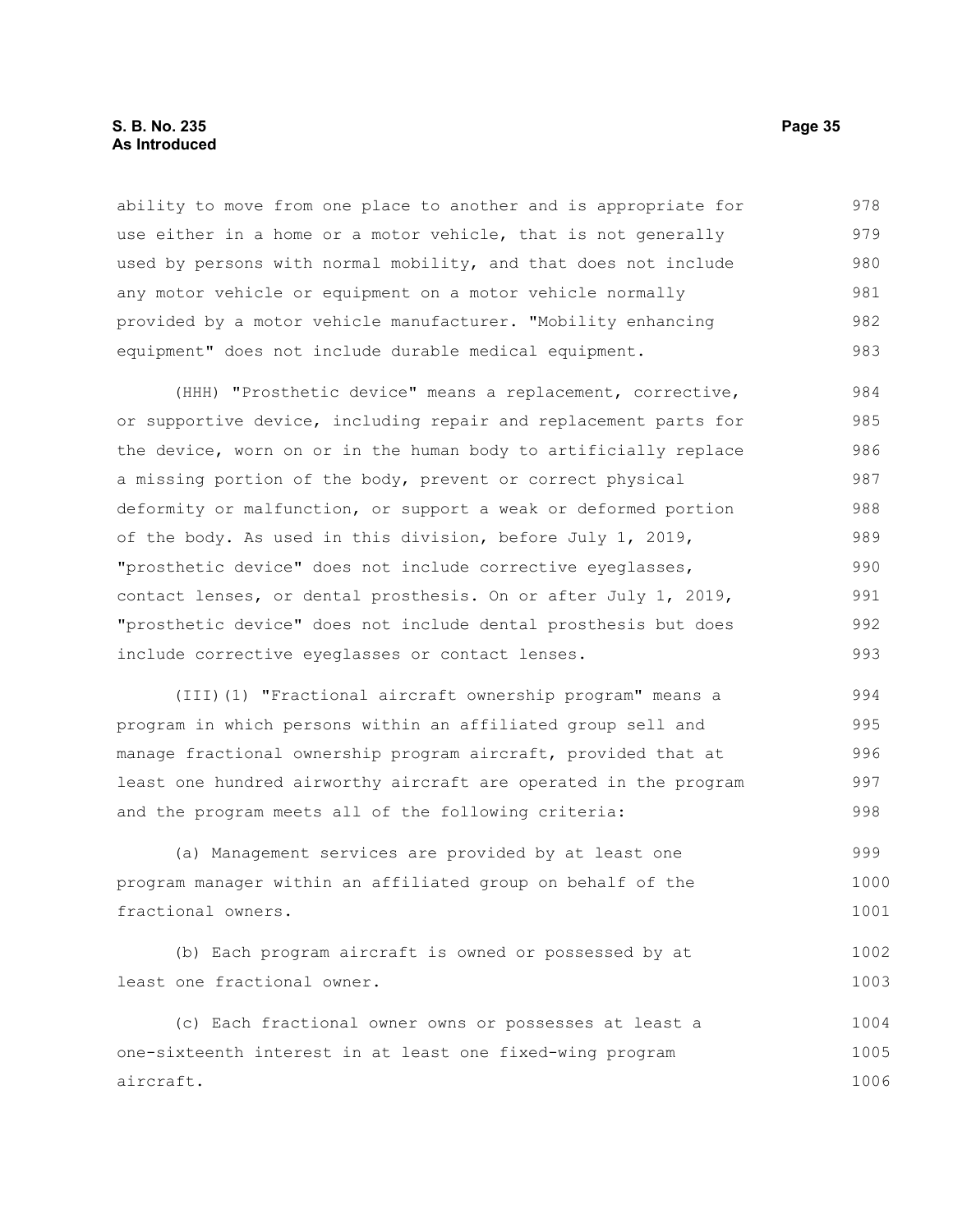(d) A dry-lease aircraft interchange arrangement is in effect among all of the fractional owners. (e) Multi-year program agreements are in effect regarding the fractional ownership, management services, and dry-lease 1007 1008 1009 1010

(2) As used in division (III)(1) of this section: 1012

(a) "Affiliated group" has the same meaning as in division (B)(3)(e) of this section. 1013 1014

aircraft interchange arrangement aspects of the program.

(b) "Fractional owner" means a person that owns or possesses at least a one-sixteenth interest in a program aircraft and has entered into the agreements described in division (III)(1)(e) of this section. 1015 1016 1017 1018

(c) "Fractional ownership program aircraft" or "program aircraft" means a turbojet aircraft that is owned or possessed by a fractional owner and that has been included in a dry-lease aircraft interchange arrangement and agreement under divisions (III)(1)(d) and (e) of this section, or an aircraft a program manager owns or possesses primarily for use in a fractional aircraft ownership program. 1019 1020 1021 1022 1023 1024 1025

(d) "Management services" means administrative and aviation support services furnished under a fractional aircraft ownership program in accordance with a management services agreement under division (III)(1)(e) of this section, and offered by the program manager to the fractional owners, including, at a minimum, the establishment and implementation of safety guidelines; the coordination of the scheduling of the program aircraft and crews; program aircraft maintenance; program aircraft insurance; crew training for crews employed, furnished, or contracted by the program manager or the 1026 1027 1028 1029 1030 1031 1032 1033 1034 1035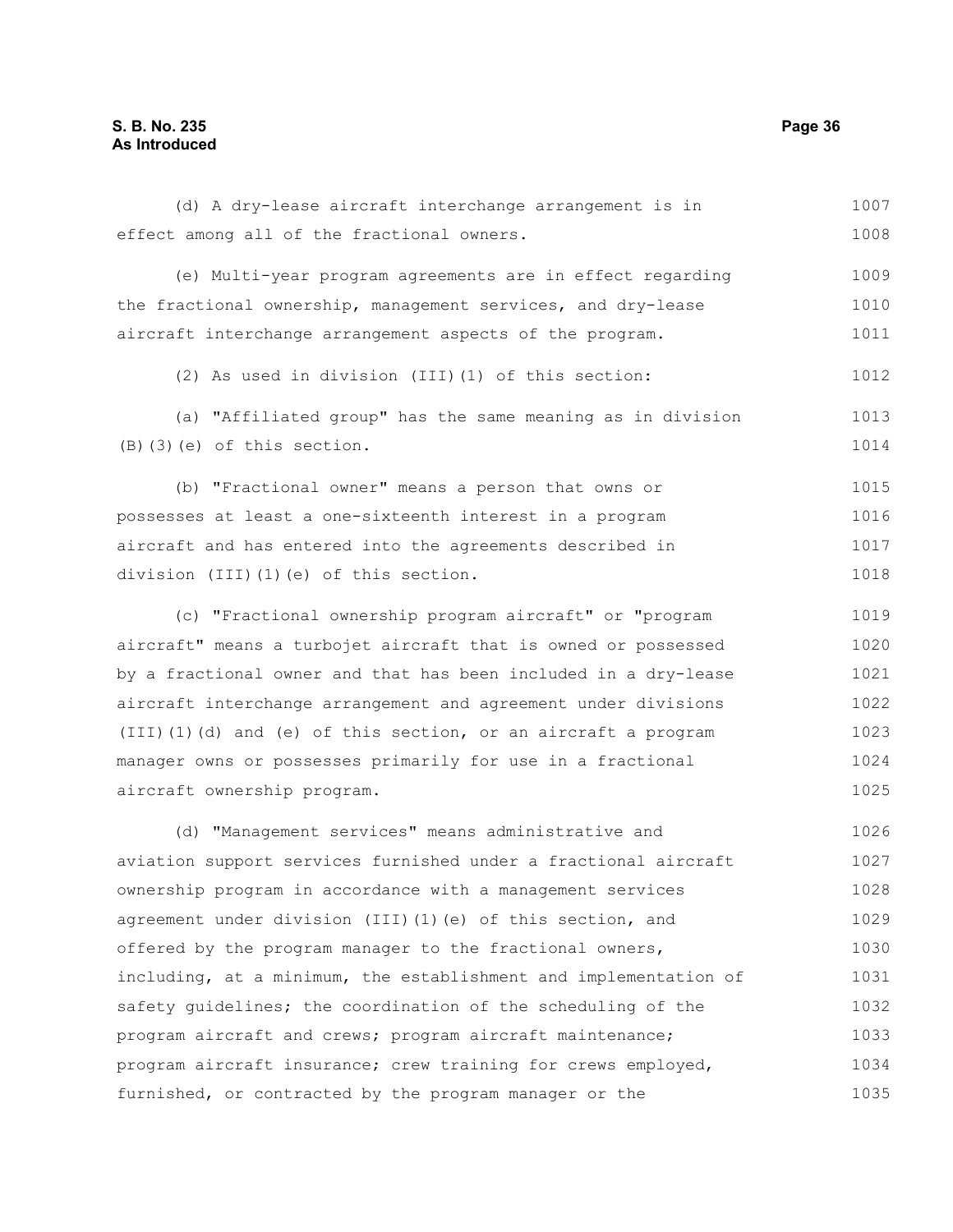# **S. B. No. 235 Page 37 As Introduced**

fractional owner; the satisfaction of record-keeping requirements; and the development and use of an operations manual and a maintenance manual for the fractional aircraft ownership program. 1036 1037 1038 1039

(e) "Program manager" means the person that offers management services to fractional owners pursuant to a management services agreement under division (III)(1)(e) of this section. 1040 1041 1042 1043

(JJJ) "Electronic publishing" means providing access to one or more of the following primarily for business customers, including the federal government or a state government or a political subdivision thereof, to conduct research: news; business, financial, legal, consumer, or credit materials; editorials, columns, reader commentary, or features; photos or images; archival or research material; legal notices, identity verification, or public records; scientific, educational, instructional, technical, professional, trade, or other literary materials; or other similar information which has been gathered and made available by the provider to the consumer in an electronic format. Providing electronic publishing includes the functions necessary for the acquisition, formatting, editing, storage, and dissemination of data or information that is the subject of a sale. 1044 1045 1046 1047 1048 1049 1050 1051 1052 1053 1054 1055 1056 1057 1058

(KKK) "Medicaid health insuring corporation" means a health insuring corporation that holds a certificate of authority under Chapter 1751. of the Revised Code and is under contract with the department of medicaid pursuant to section 5167.10 of the Revised Code. 1059 1060 1061 1062 1063

(LLL) "Managed care premium" means any premium, capitation, or other payment a medicaid health insuring 1064 1065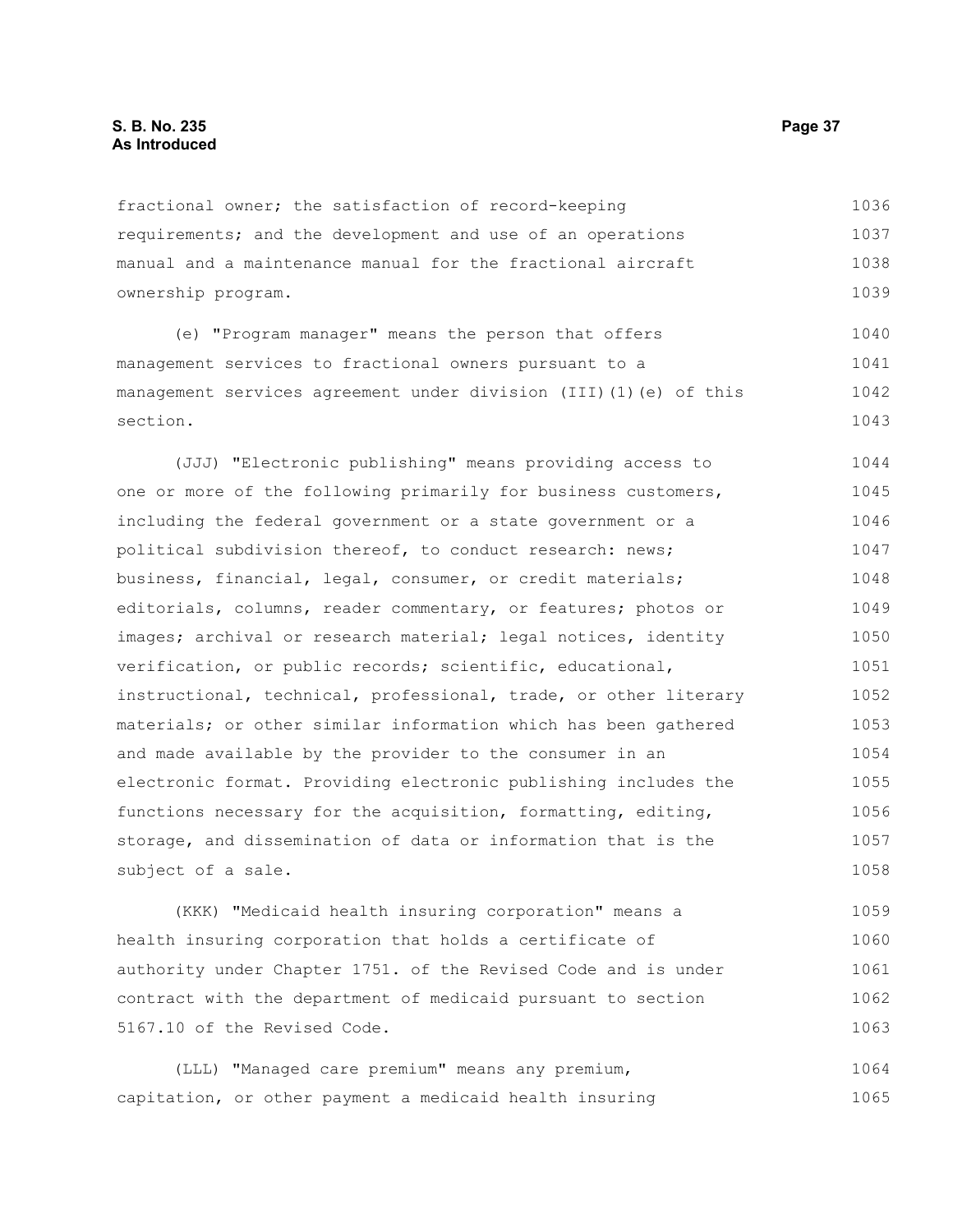corporation receives for providing or arranging for the provision of health care services to its members or enrollees residing in this state. 1066 1067 1068

(MMM) "Captive deer" means deer and other cervidae that have been legally acquired, or their offspring, that are privately owned for agricultural or farming purposes. 1069 1070 1071

(NNN) "Gift card" means a document, card, certificate, or other record, whether tangible or intangible, that may be redeemed by a consumer for a dollar value when making a purchase of tangible personal property or services. 1072 1073 1074 1075

(OOO) "Specified digital product" means an electronically transferred digital audiovisual work, digital audio work, or digital book. 1076 1077 1078

As used in division (OOO) of this section:

(1) "Digital audiovisual work" means a series of related images that, when shown in succession, impart an impression of motion, together with accompanying sounds, if any. 1080 1081 1082

(2) "Digital audio work" means a work that results from the fixation of a series of musical, spoken, or other sounds, including digitized sound files that are downloaded onto a device and that may be used to alert the customer with respect to a communication. 1083 1084 1085 1086 1087

(3) "Digital book" means a work that is generally recognized in the ordinary and usual sense as a book. 1088 1089

(4) "Electronically transferred" means obtained by the purchaser by means other than tangible storage media. 1090 1091

(PPP) "Digital advertising services" means providing access, by means of telecommunications equipment, to computer 1092 1093

1079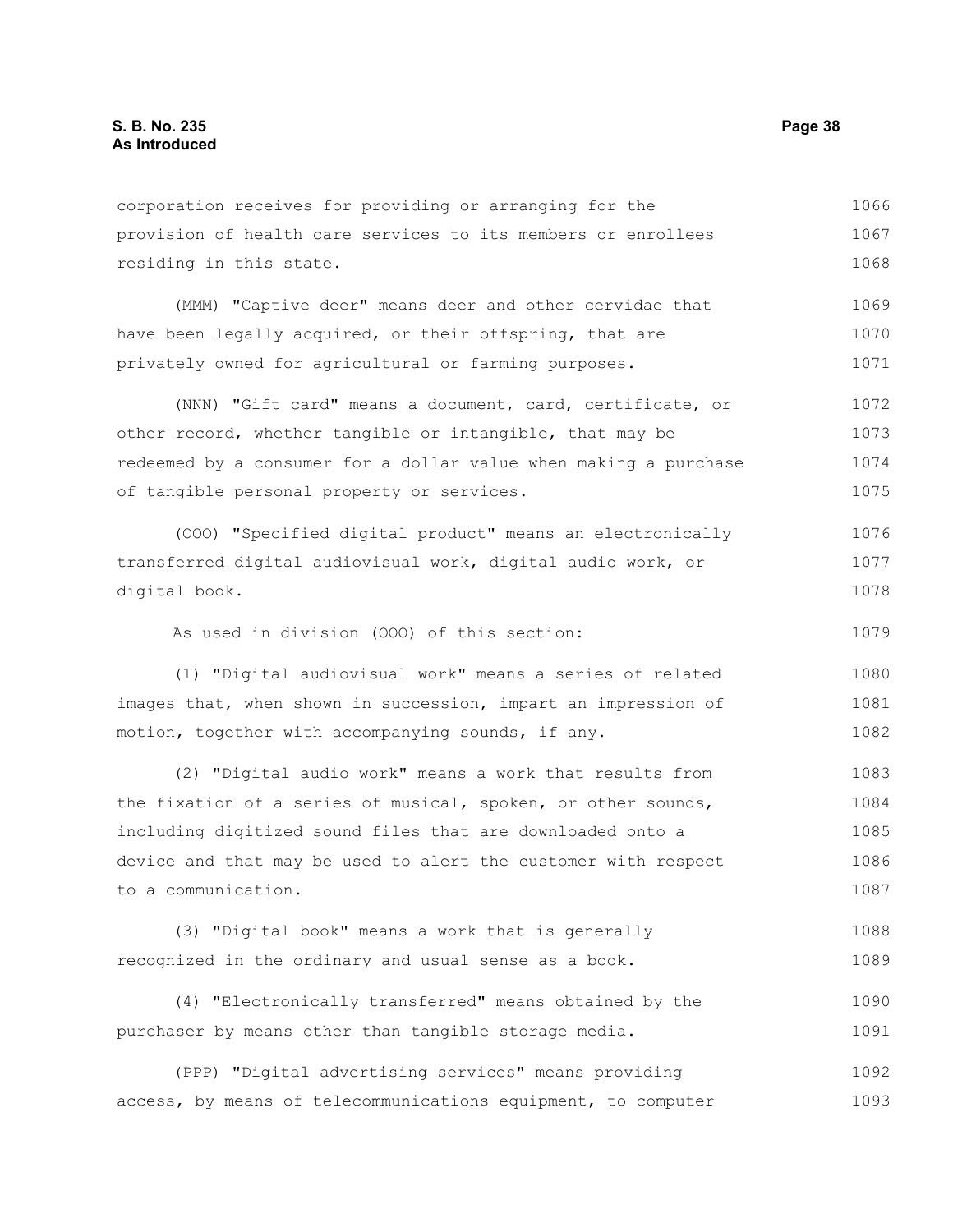### **S. B. No. 235 Page 39 As Introduced**

equipment that is used to enter, upload, download, review, manipulate, store, add, or delete data for the purpose of electronically displaying, delivering, placing, or transferring promotional advertisements to potential customers about products or services or about industry or business brands. 1094 1095 1096 1097 1098

(QQQ) "Peer-to-peer car sharing program" has the same meaning as in section 4516.01 of the Revised Code. 1099 1100

**Sec. 5739.02.** For the purpose of providing revenue with which to meet the needs of the state, for the use of the general revenue fund of the state, for the purpose of securing a thorough and efficient system of common schools throughout the state, for the purpose of affording revenues, in addition to those from general property taxes, permitted under constitutional limitations, and from other sources, for the support of local governmental functions, and for the purpose of reimbursing the state for the expense of administering this chapter, an excise tax is hereby levied on each retail sale made in this state. 1101 1102 1103 1104 1105 1106 1107 1108 1109 1110 1111

(A)(1) The tax shall be collected as provided in section 5739.025 of the Revised Code. The rate of the tax shall be five and three-fourths per cent. The tax applies and is collectible when the sale is made, regardless of the time when the price is paid or delivered. 1112 1113 1114 1115 1116

(2) In the case of the lease or rental, with a fixed term of more than thirty days or an indefinite term with a minimum period of more than thirty days, of any motor vehicles designed by the manufacturer to carry a load of not more than one ton, watercraft, outboard motor, or aircraft, or of any tangible personal property, other than motor vehicles designed by the manufacturer to carry a load of more than one ton, to be used by 1117 1118 1119 1120 1121 1122 1123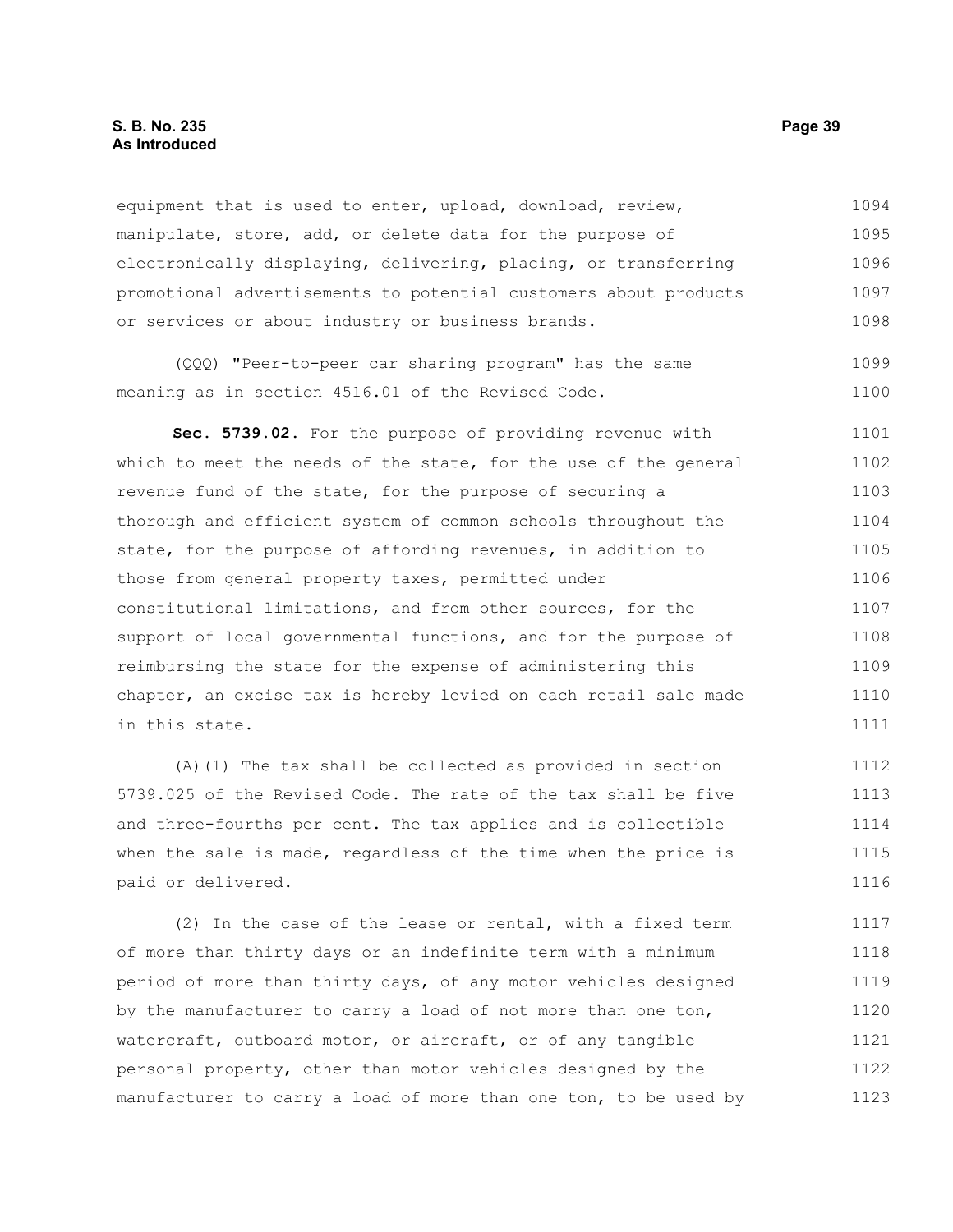# **S. B. No. 235 Page 40 As Introduced**

the lessee or renter primarily for business purposes, the tax shall be collected by the vendor at the time the lease or rental is consummated and shall be calculated by the vendor on the basis of the total amount to be paid by the lessee or renter under the lease agreement. If the total amount of the consideration for the lease or rental includes amounts that are not calculated at the time the lease or rental is executed, the tax shall be calculated and collected by the vendor at the time such amounts are billed to the lessee or renter. In the case of an open-end lease or rental, the tax shall be calculated by the vendor on the basis of the total amount to be paid during the initial fixed term of the lease or rental, and for each subsequent renewal period as it comes due. As used in this division, "motor vehicle" has the same meaning as in section 4501.01 of the Revised Code, and "watercraft" includes an outdrive unit attached to the watercraft. 1124 1125 1126 1127 1128 1129 1130 1131 1132 1133 1134 1135 1136 1137 1138 1139

A lease with a renewal clause and a termination penalty or similar provision that applies if the renewal clause is not exercised is presumed to be a sham transaction. In such a case, the tax shall be calculated and paid on the basis of the entire length of the lease period, including any renewal periods, until the termination penalty or similar provision no longer applies. The taxpayer shall bear the burden, by a preponderance of the evidence, that the transaction or series of transactions is not a sham transaction. 1140 1141 1142 1143 1144 1145 1146 1147 1148

(3) Except as provided in division (A)(2) of this section, in the case of a sale, the price of which consists in whole or in part of the lease or rental of tangible personal property, the tax shall be measured by the installments of that lease or rental. 1149 1150 1151 1152 1153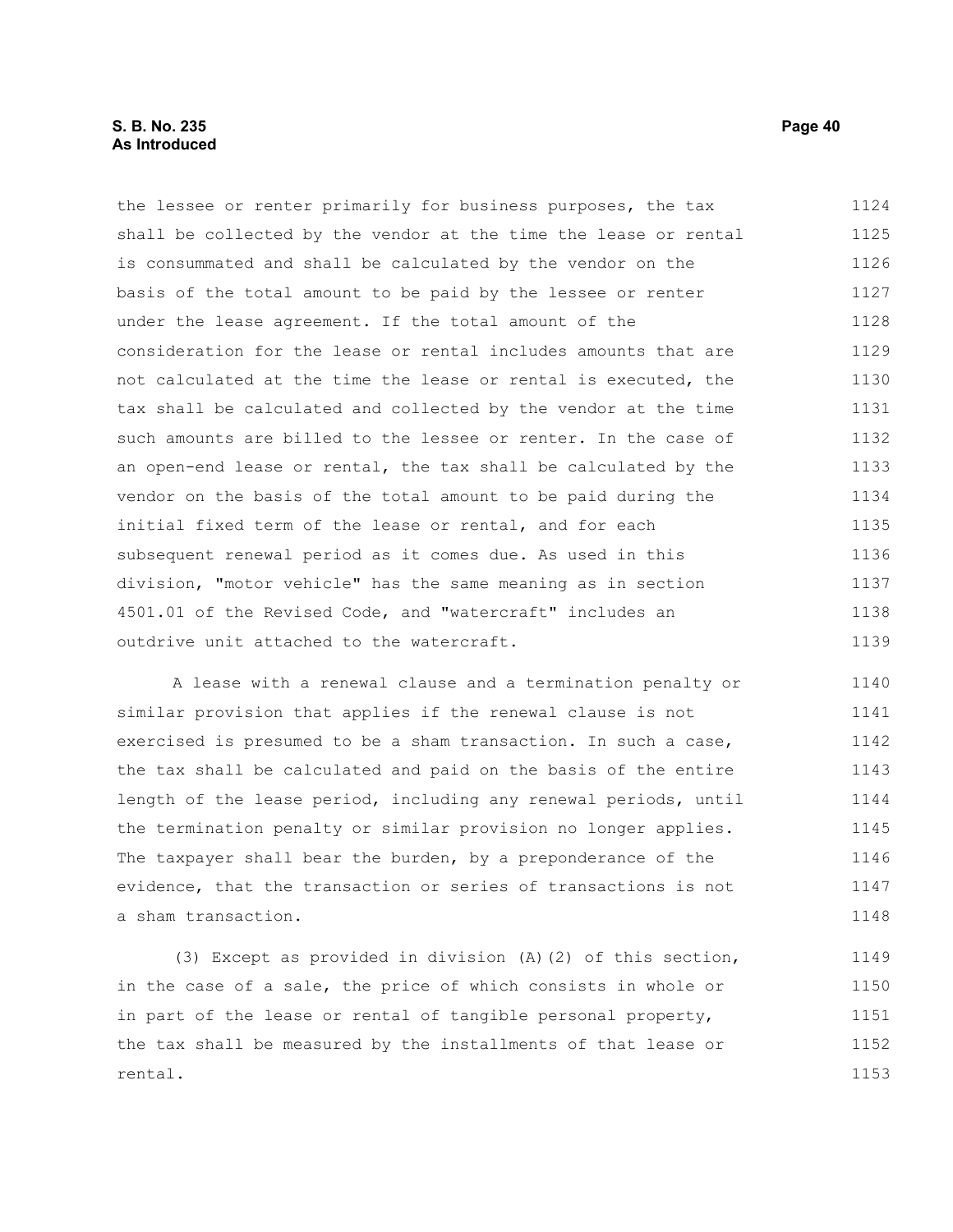# **S. B. No. 235** Page 41 **As Introduced**

| (4) In the case of a sale of a physical fitness facility         | 1154 |
|------------------------------------------------------------------|------|
| service or recreation and sports club service, the price of      | 1155 |
| which consists in whole or in part of a membership for the       | 1156 |
| receipt of the benefit of the service, the tax applicable to the | 1157 |
| sale shall be measured by the installments thereof.              | 1158 |
| (B) The tax does not apply to the following:                     | 1159 |
| (1) Sales to the state or any of its political                   | 1160 |
| subdivisions, or to any other state or its political             | 1161 |
| subdivisions if the laws of that state exempt from taxation      | 1162 |
| sales made to this state and its political subdivisions;         | 1163 |
| (2) Sales of food for human consumption off the premises         | 1164 |
| where sold;                                                      | 1165 |
| (3) Sales of food sold to students only in a cafeteria,          | 1166 |
| dormitory, fraternity, or sorority maintained in a private,      | 1167 |
| public, or parochial school, college, or university;             | 1168 |
| (4) Sales of newspapers and sales or transfers of                | 1169 |
| magazines distributed as controlled circulation publications;    | 1170 |
| (5) The furnishing, preparing, or serving of meals without       | 1171 |
| charge by an employer to an employee provided the employer       | 1172 |
| records the meals as part compensation for services performed or | 1173 |
| work done;                                                       | 1174 |
| (6) (a) Sales of motor fuel upon receipt, use,                   | 1175 |
| distribution, or sale of which in this state a tax is imposed by | 1176 |
| the law of this state, but this exemption shall not apply to the | 1177 |
| sale of motor fuel on which a refund of the tax is allowable     | 1178 |
| under division (A) of section 5735.14 of the Revised Code; and   | 1179 |
| the tax commissioner may deduct the amount of tax levied by this | 1180 |
| section applicable to the price of motor fuel when granting a    | 1181 |
| refund of motor fuel tax pursuant to division (A) of section     | 1182 |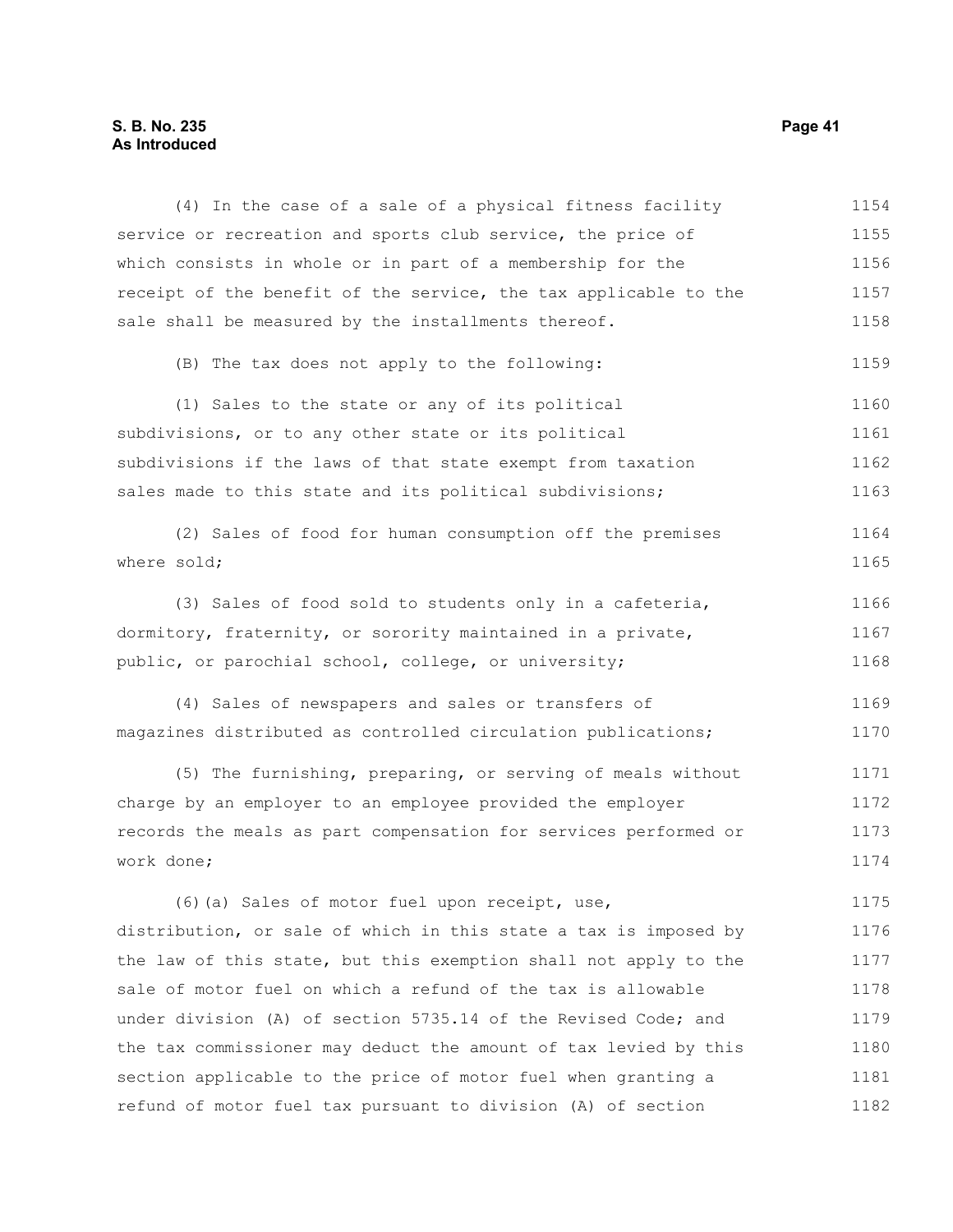5735.14 of the Revised Code and shall cause the amount deducted to be paid into the general revenue fund of this state; 1183 1184

(b) Sales of motor fuel other than that described in division (B)(6)(a) of this section and used for powering a refrigeration unit on a vehicle other than one used primarily to provide comfort to the operator or occupants of the vehicle. 1185 1186 1187 1188

(7) Sales of natural gas by a natural gas company or municipal gas utility, of water by a water-works company, or of steam by a heating company, if in each case the thing sold is delivered to consumers through pipes or conduits, and all sales of communications services by a telegraph company, all terms as defined in section 5727.01 of the Revised Code, and sales of electricity delivered through wires; 1189 1190 1191 1192 1193 1194 1195

(8) Casual sales by a person, or auctioneer employed directly by the person to conduct such sales, except as to such sales of motor vehicles, watercraft or outboard motors required to be titled under section 1548.06 of the Revised Code, watercraft documented with the United States coast guard, snowmobiles, and all-purpose vehicles as defined in section 4519.01 of the Revised Code; 1196 1197 1198 1199 1200 1201 1202

(9)(a) Sales of services or tangible personal property, other than motor vehicles, mobile homes, and manufactured homes, by churches, organizations exempt from taxation under section 501(c)(3) of the Internal Revenue Code of 1986, or nonprofit organizations operated exclusively for charitable purposes as defined in division (B)(12) of this section, provided that the number of days on which such tangible personal property or services, other than items never subject to the tax, are sold does not exceed six in any calendar year, except as otherwise provided in division (B)(9)(b) of this section. If the number of 1203 1204 1205 1206 1207 1208 1209 1210 1211 1212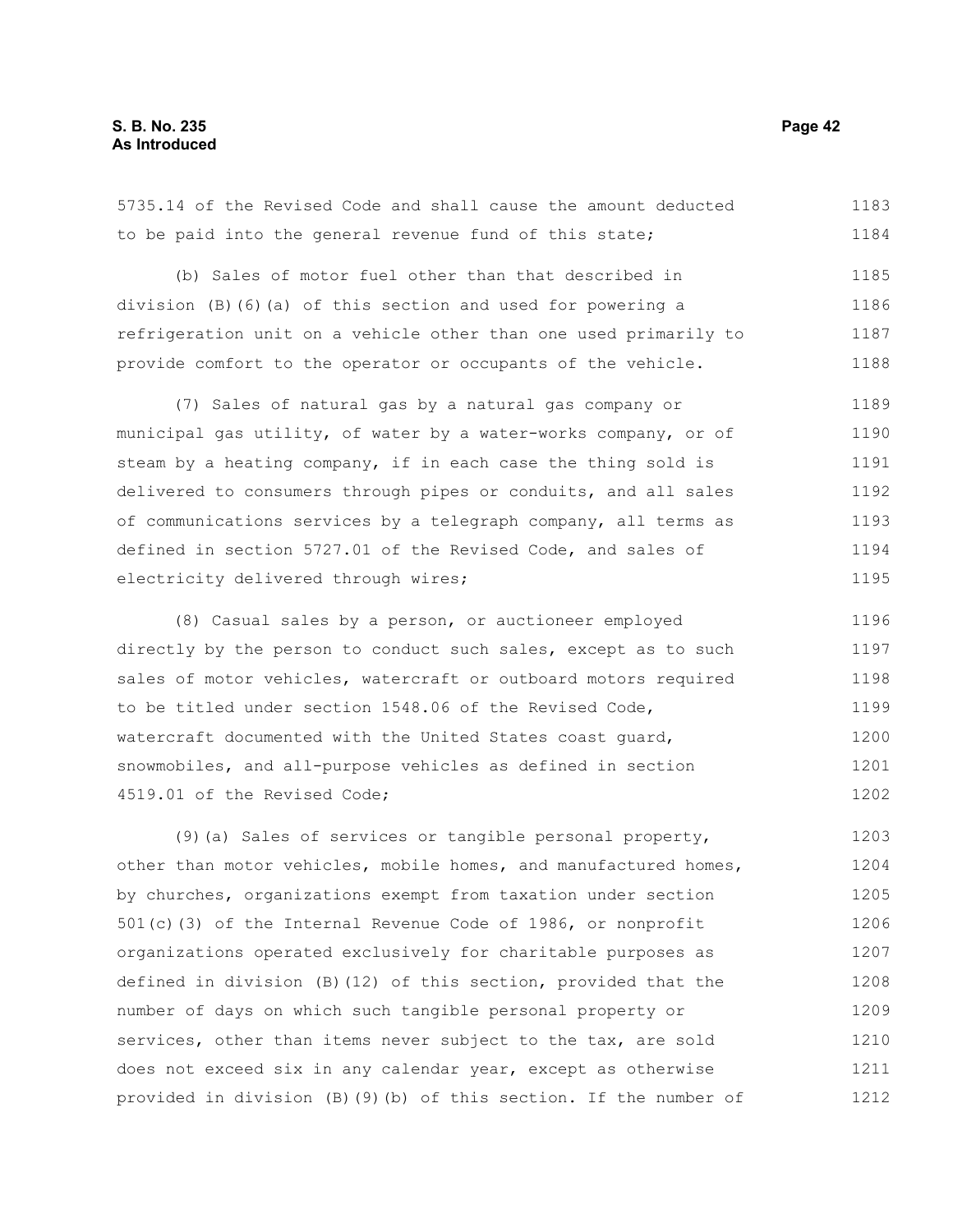### **S. B. No. 235 Page 43 As Introduced**

days on which such sales are made exceeds six in any calendar year, the church or organization shall be considered to be engaged in business and all subsequent sales by it shall be subject to the tax. In counting the number of days, all sales by groups within a church or within an organization shall be considered to be sales of that church or organization. 1213 1214 1215 1216 1217 1218

(b) The limitation on the number of days on which taxexempt sales may be made by a church or organization under division (B)(9)(a) of this section does not apply to sales made by student clubs and other groups of students of a primary or secondary school, or a parent-teacher association, booster group, or similar organization that raises money to support or fund curricular or extracurricular activities of a primary or secondary school. 1219 1220 1221 1222 1223 1224 1225 1226

(c) Divisions (B)(9)(a) and (b) of this section do not apply to sales by a noncommercial educational radio or television broadcasting station. 1227 1228 1229

(10) Sales not within the taxing power of this state under the Constitution or laws of the United States or the Constitution of this state; 1230 1231 1232

(11) Except for transactions that are sales under division (B)(3)(p) of section 5739.01 of the Revised Code, the transportation of persons or property, unless the transportation is by a private investigation and security service; 1233 1234 1235 1236

(12) Sales of tangible personal property or services to churches, to organizations exempt from taxation under section 501(c)(3) of the Internal Revenue Code of 1986, and to any other nonprofit organizations operated exclusively for charitable purposes in this state, no part of the net income of which 1237 1238 1239 1240 1241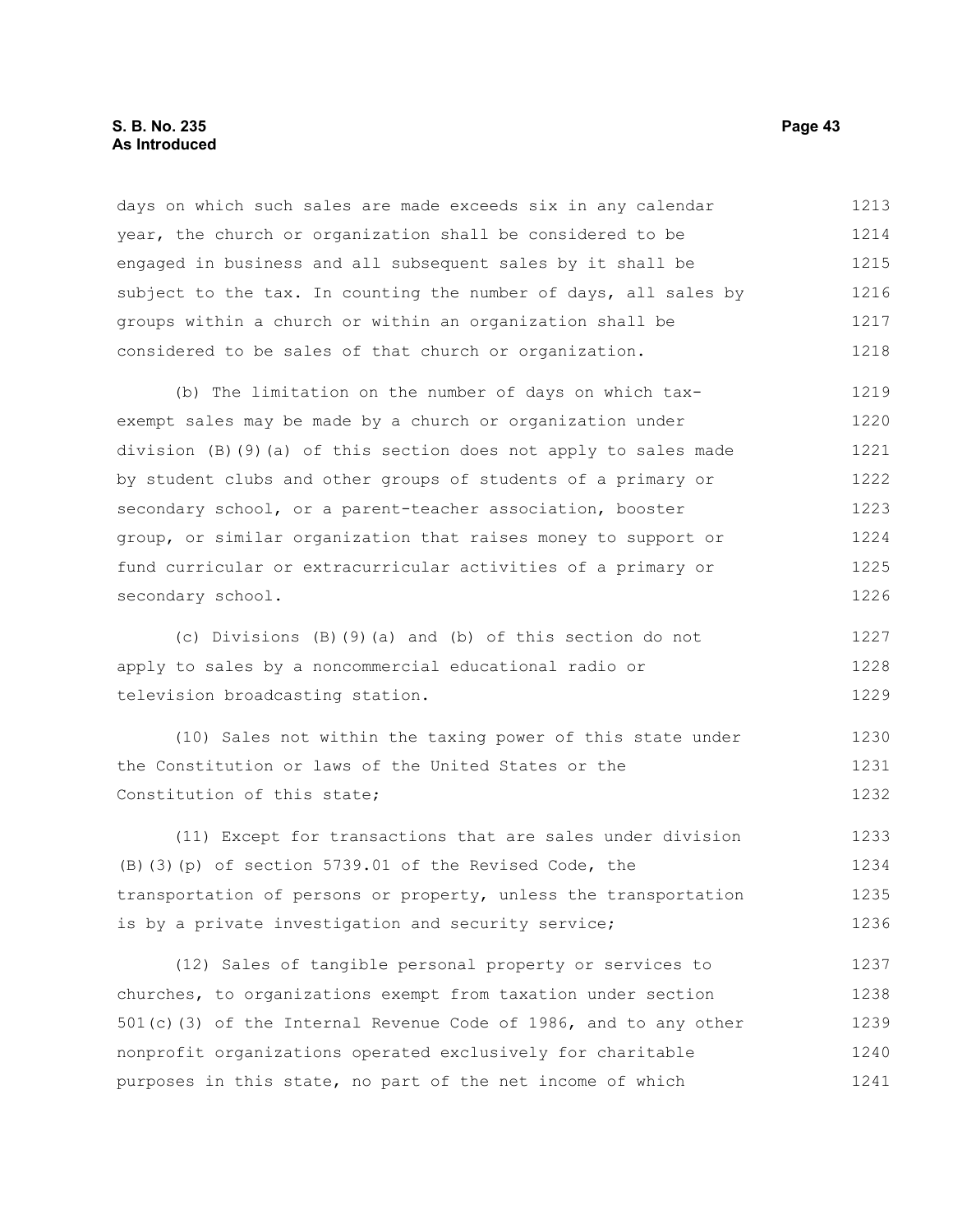# **S. B. No. 235 Page 44 As Introduced**

inures to the benefit of any private shareholder or individual, and no substantial part of the activities of which consists of carrying on propaganda or otherwise attempting to influence legislation; sales to offices administering one or more homes for the aged or one or more hospital facilities exempt under section 140.08 of the Revised Code; and sales to organizations described in division (D) of section 5709.12 of the Revised Code. 1242 1243 1244 1245 1246 1247 1248 1249

"Charitable purposes" means the relief of poverty; the improvement of health through the alleviation of illness, disease, or injury; the operation of an organization exclusively for the provision of professional, laundry, printing, and purchasing services to hospitals or charitable institutions; the operation of a home for the aged, as defined in section 5701.13 of the Revised Code; the operation of a radio or television broadcasting station that is licensed by the federal communications commission as a noncommercial educational radio or television station; the operation of a nonprofit animal adoption service or a county humane society; the promotion of education by an institution of learning that maintains a faculty of qualified instructors, teaches regular continuous courses of study, and confers a recognized diploma upon completion of a specific curriculum; the operation of a parent-teacher association, booster group, or similar organization primarily engaged in the promotion and support of the curricular or extracurricular activities of a primary or secondary school; the operation of a community or area center in which presentations in music, dramatics, the arts, and related fields are made in order to foster public interest and education therein; the production of performances in music, dramatics, and the arts; or the promotion of education by an organization engaged in 1250 1251 1252 1253 1254 1255 1256 1257 1258 1259 1260 1261 1262 1263 1264 1265 1266 1267 1268 1269 1270 1271 1272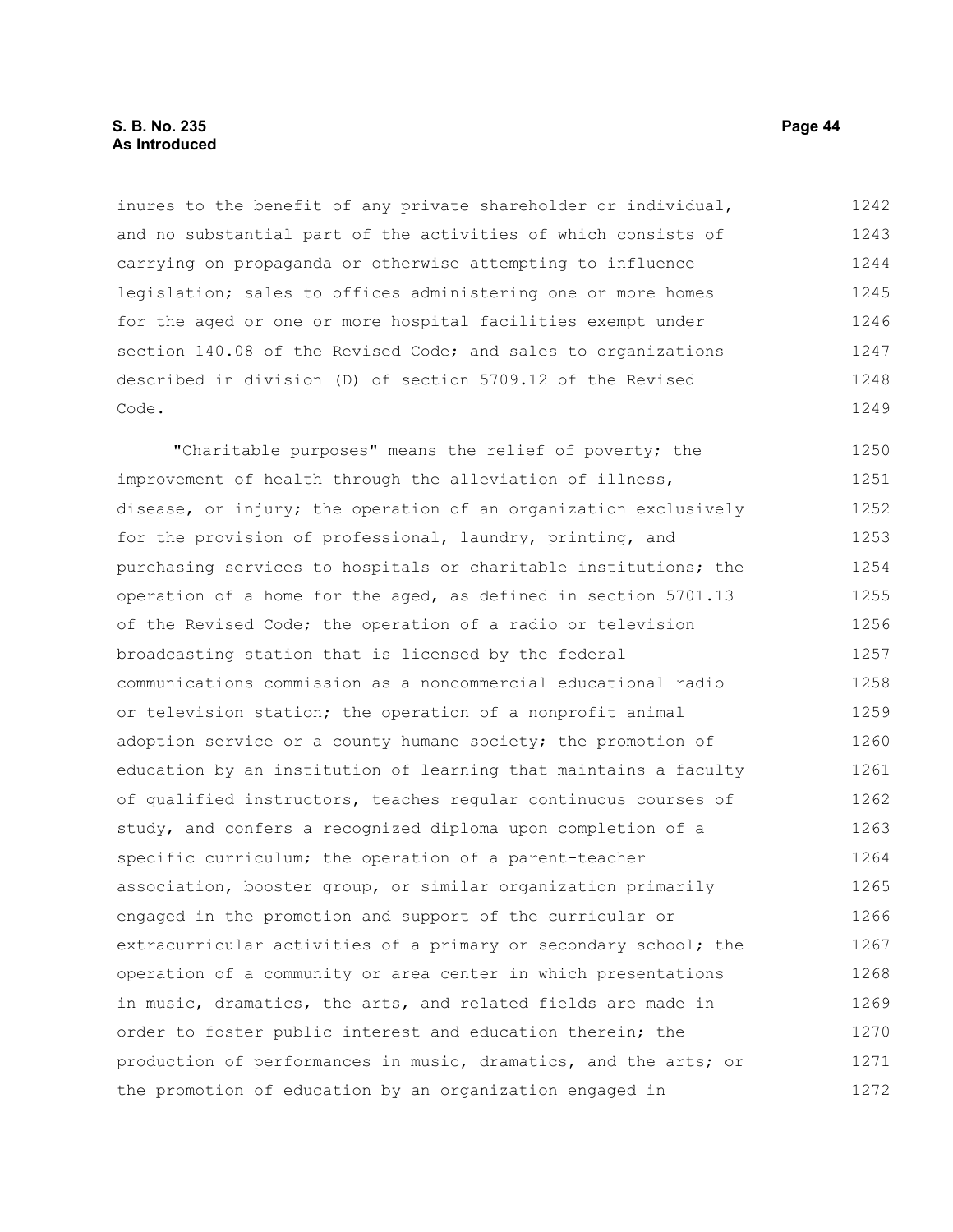carrying on research in, or the dissemination of, scientific and technological knowledge and information primarily for the public. 1273 1274 1275

Nothing in this division shall be deemed to exempt sales to any organization for use in the operation or carrying on of a trade or business, or sales to a home for the aged for use in the operation of independent living facilities as defined in division (A) of section 5709.12 of the Revised Code. 1276 1277 1278 1279 1280

(13) Building and construction materials and services sold to construction contractors for incorporation into a structure or improvement to real property under a construction contract with this state or a political subdivision of this state, or with the United States government or any of its agencies; building and construction materials and services sold to construction contractors for incorporation into a structure or improvement to real property that are accepted for ownership by this state or any of its political subdivisions, or by the United States government or any of its agencies at the time of completion of the structures or improvements; building and construction materials sold to construction contractors for incorporation into a horticulture structure or livestock structure for a person engaged in the business of horticulture or producing livestock; building materials and services sold to a construction contractor for incorporation into a house of public worship or religious education, or a building used exclusively for charitable purposes under a construction contract with an organization whose purpose is as described in division (B)(12) of this section; building materials and services sold to a construction contractor for incorporation into a building under a construction contract with an organization exempt from taxation under section 501(c)(3) of the 1281 1282 1283 1284 1285 1286 1287 1288 1289 1290 1291 1292 1293 1294 1295 1296 1297 1298 1299 1300 1301 1302 1303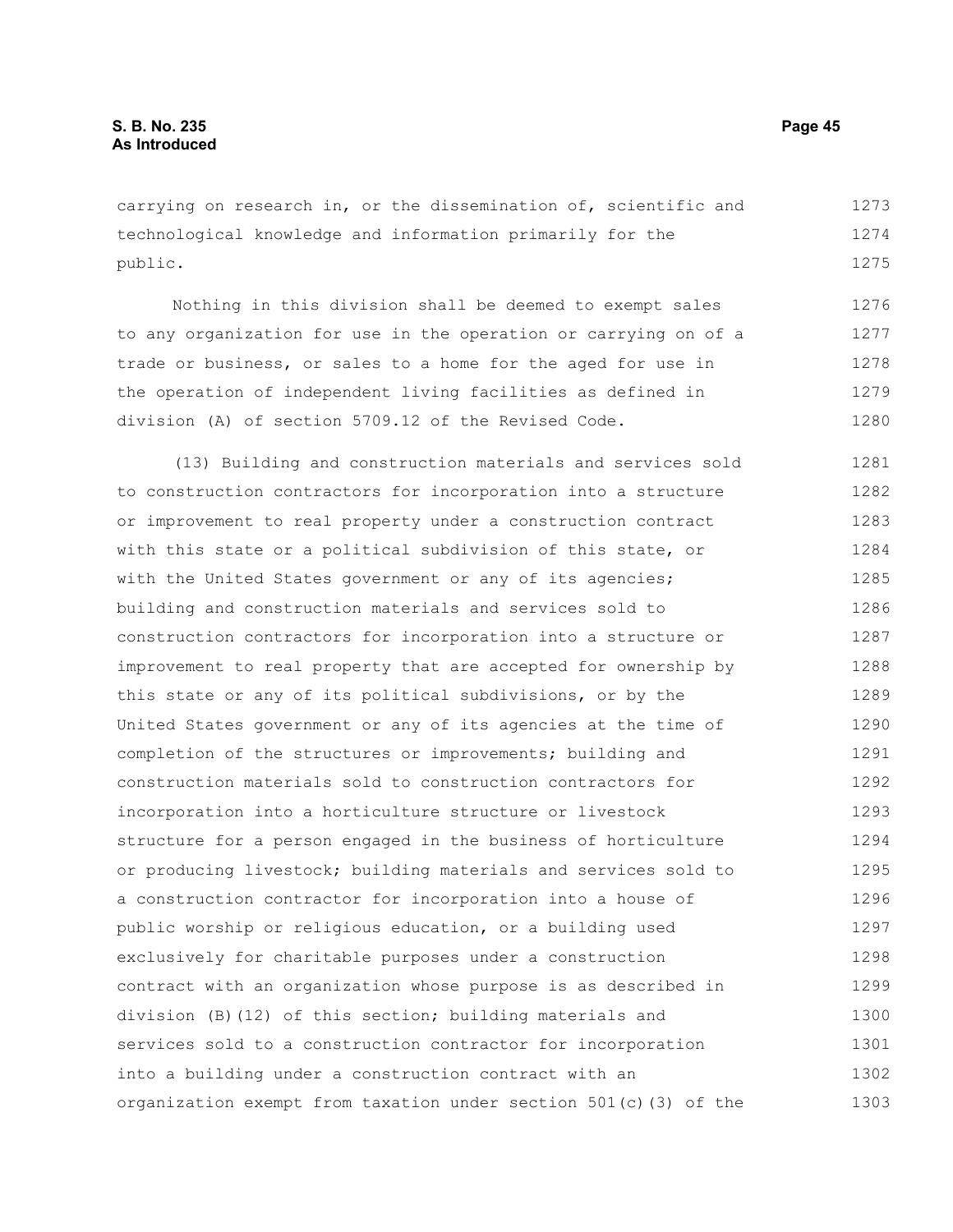# **S. B. No. 235 Page 46 As Introduced**

Internal Revenue Code of 1986 when the building is to be used exclusively for the organization's exempt purposes; building and construction materials sold for incorporation into the original construction of a sports facility under section 307.696 of the Revised Code; building and construction materials and services sold to a construction contractor for incorporation into real property outside this state if such materials and services, when sold to a construction contractor in the state in which the real property is located for incorporation into real property in that state, would be exempt from a tax on sales levied by that state; building and construction materials for incorporation into a transportation facility pursuant to a public-private agreement entered into under sections 5501.70 to 5501.83 of the Revised Code; and, until one calendar year after the construction of a convention center that qualifies for property tax exemption under section 5709.084 of the Revised Code is completed, building and construction materials and services sold to a construction contractor for incorporation into the real property comprising that convention center; 1304 1305 1306 1307 1308 1309 1310 1311 1312 1313 1314 1315 1316 1317 1318 1319 1320 1321 1322

(14) Sales of ships or vessels or rail rolling stock used or to be used principally in interstate or foreign commerce, and repairs, alterations, fuel, and lubricants for such ships or vessels or rail rolling stock; 1323 1324 1325 1326

(15) Sales to persons primarily engaged in any of the activities mentioned in division  $(B)$   $(42)$   $(a)$ ,  $(g)$ , or  $(h)$  of this section, to persons engaged in making retail sales, or to persons who purchase for sale from a manufacturer tangible personal property that was produced by the manufacturer in accordance with specific designs provided by the purchaser, of packages, including material, labels, and parts for packages, and of machinery, equipment, and material for use primarily in 1327 1328 1329 1330 1331 1332 1333 1334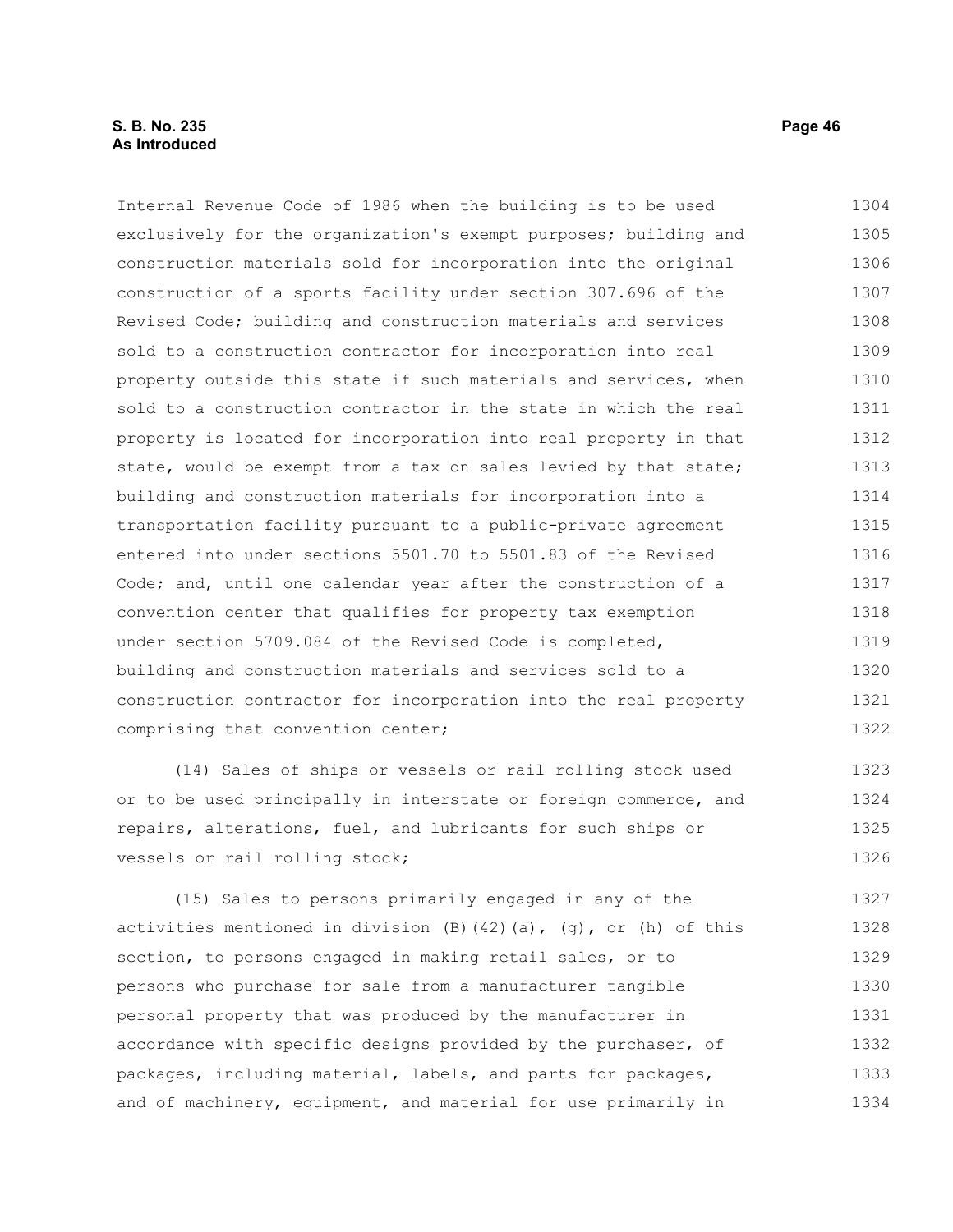packaging tangible personal property produced for sale, including any machinery, equipment, and supplies used to make labels or packages, to prepare packages or products for labeling, or to label packages or products, by or on the order of the person doing the packaging, or sold at retail. "Packages" includes bags, baskets, cartons, crates, boxes, cans, bottles, bindings, wrappings, and other similar devices and containers, but does not include motor vehicles or bulk tanks, trailers, or similar devices attached to motor vehicles. "Packaging" means placing in a package. Division (B)(15) of this section does not apply to persons engaged in highway transportation for hire. (16) Sales of food to persons using supplemental nutrition 1335 1336 1337 1338 1339 1340 1341 1342 1343 1344 1345 1346

assistance program benefits to purchase the food. As used in this division, "food" has the same meaning as in 7 U.S.C. 2012 and federal regulations adopted pursuant to the Food and Nutrition Act of 2008. 1347 1348 1349 1350

(17) Sales to persons engaged in farming, agriculture, horticulture, or floriculture, of tangible personal property for use or consumption primarily in the production by farming, agriculture, horticulture, or floriculture of other tangible personal property for use or consumption primarily in the production of tangible personal property for sale by farming, agriculture, horticulture, or floriculture; or material and parts for incorporation into any such tangible personal property for use or consumption in production; and of tangible personal property for such use or consumption in the conditioning or holding of products produced by and for such use, consumption, or sale by persons engaged in farming, agriculture, horticulture, or floriculture, except where such property is incorporated into real property; 1351 1352 1353 1354 1355 1356 1357 1358 1359 1360 1361 1362 1363 1364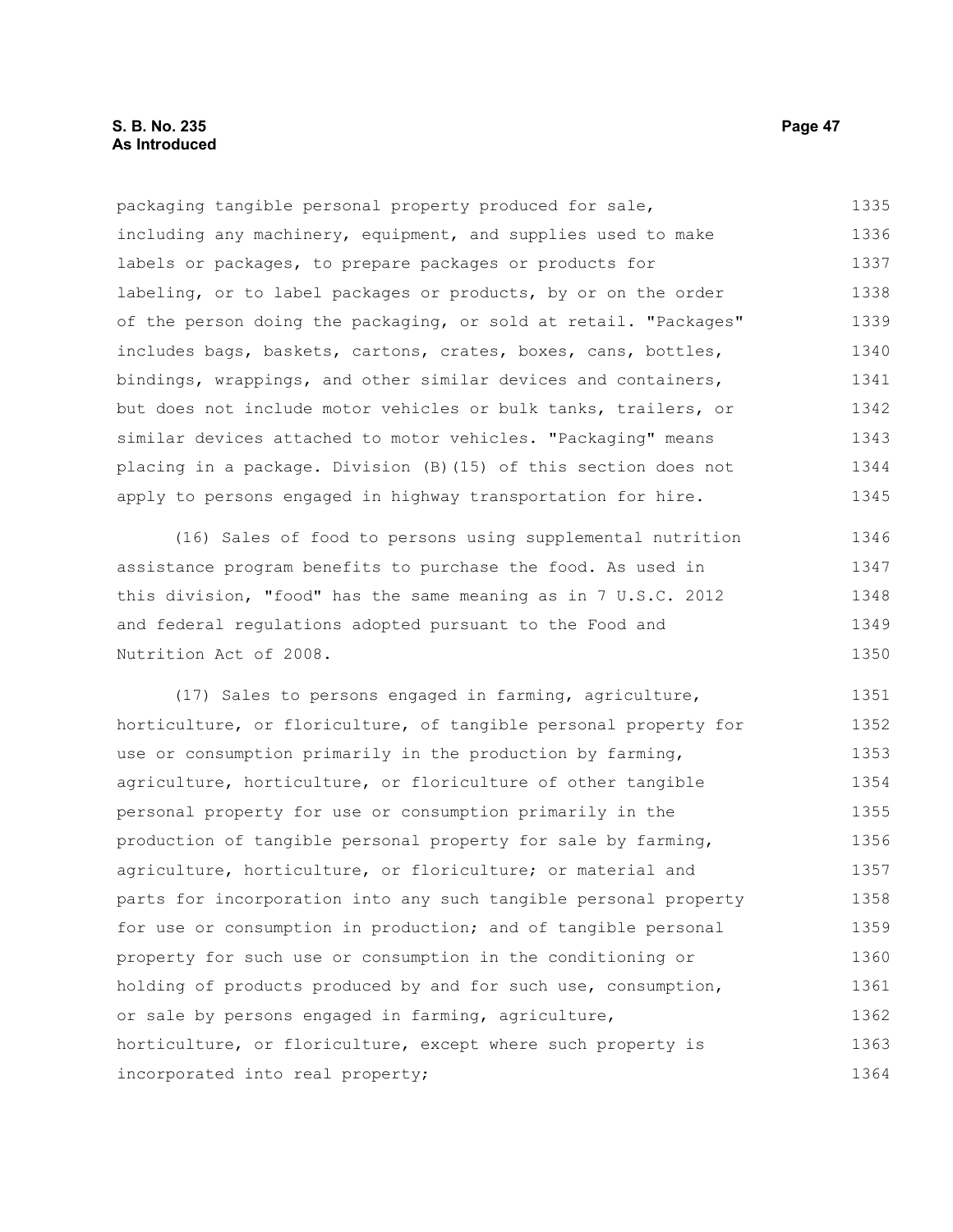# **S. B. No. 235 Page 48 As Introduced**

(18) Sales of drugs for a human being that may be dispensed only pursuant to a prescription; insulin as recognized in the official United States pharmacopoeia; urine and blood testing materials when used by diabetics or persons with hypoglycemia to test for glucose or acetone; hypodermic syringes and needles when used by diabetics for insulin injections; epoetin alfa when purchased for use in the treatment of persons with medical disease; hospital beds when purchased by hospitals, nursing homes, or other medical facilities; and medical oxygen and medical oxygen-dispensing equipment when purchased by hospitals, nursing homes, or other medical facilities; 1365 1366 1367 1368 1369 1370 1371 1372 1373 1374 1375

(19) Sales of prosthetic devices, durable medical equipment for home use, or mobility enhancing equipment, when made pursuant to a prescription and when such devices or equipment are for use by a human being. 1376 1377 1378 1379

(20) Sales of emergency and fire protection vehicles and equipment to nonprofit organizations for use solely in providing fire protection and emergency services, including trauma care and emergency medical services, for political subdivisions of the state; 1380 1381 1382 1383 1384

(21) Sales of tangible personal property manufactured in this state, if sold by the manufacturer in this state to a retailer for use in the retail business of the retailer outside of this state and if possession is taken from the manufacturer by the purchaser within this state for the sole purpose of immediately removing the same from this state in a vehicle owned by the purchaser; 1385 1386 1387 1388 1389 1390 1391

(22) Sales of services provided by the state or any of its political subdivisions, agencies, instrumentalities, institutions, or authorities, or by governmental entities of the 1392 1393 1394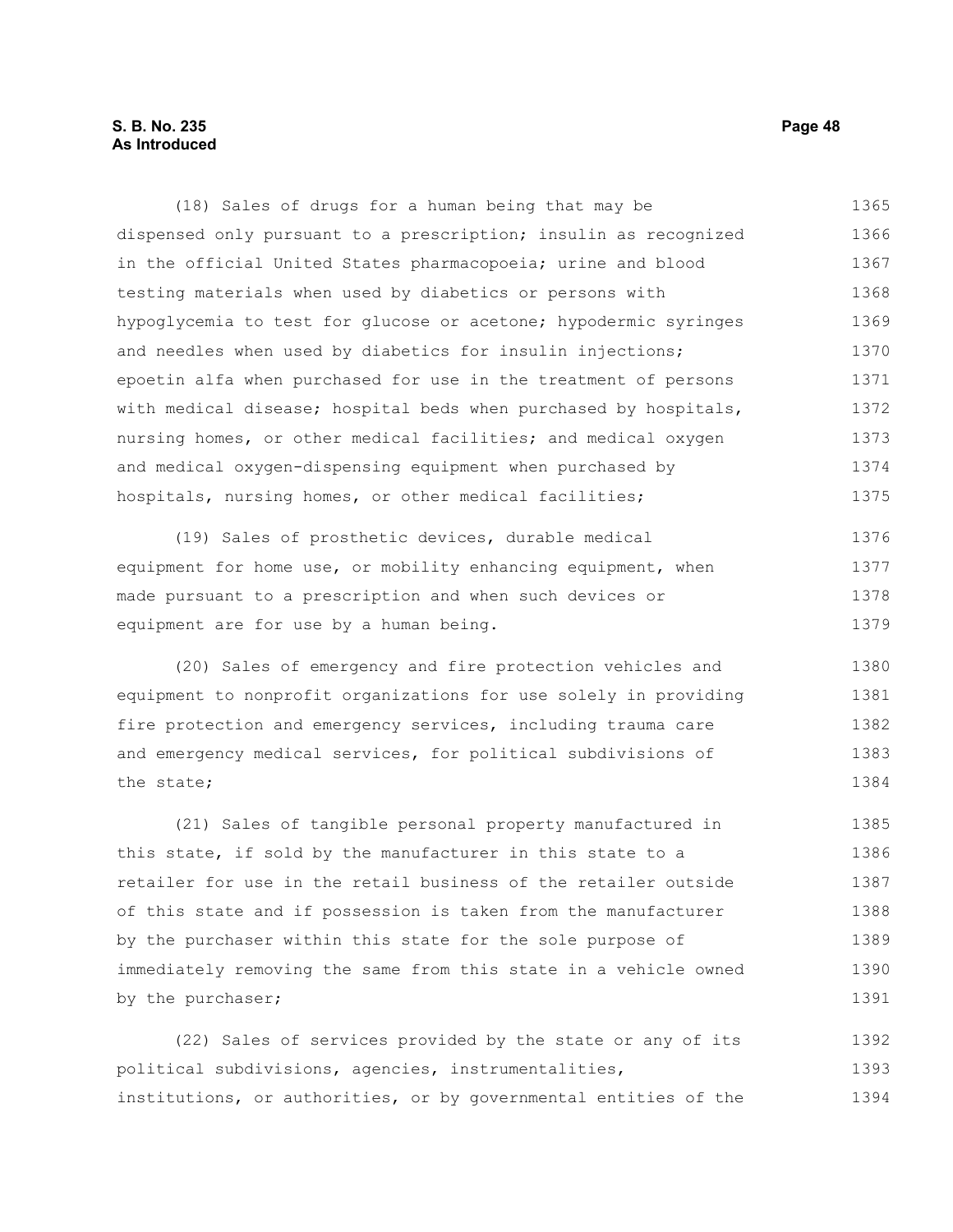| state or any of its political subdivisions, agencies, | 1395 |
|-------------------------------------------------------|------|
| instrumentalities, institutions, or authorities;      | 1396 |

(23) Sales of motor vehicles to nonresidents of this state under the circumstances described in division (B) of section 5739.029 of the Revised Code; 1397 1398 1399

(24) Sales to persons engaged in the preparation of eggs for sale of tangible personal property used or consumed directly in such preparation, including such tangible personal property used for cleaning, sanitizing, preserving, grading, sorting, and classifying by size; packages, including material and parts for packages, and machinery, equipment, and material for use in packaging eggs for sale; and handling and transportation equipment and parts therefor, except motor vehicles licensed to operate on public highways, used in intraplant or interplant transfers or shipment of eggs in the process of preparation for sale, when the plant or plants within or between which such transfers or shipments occur are operated by the same person. "Packages" includes containers, cases, baskets, flats, fillers, filler flats, cartons, closure materials, labels, and labeling materials, and "packaging" means placing therein. 1400 1401 1402 1403 1404 1405 1406 1407 1408 1409 1410 1411 1412 1413 1414

(25)(a) Sales of water to a consumer for residential use; 1415

(b) Sales of water by a nonprofit corporation engaged exclusively in the treatment, distribution, and sale of water to consumers, if such water is delivered to consumers through pipes or tubing. 1416 1417 1418 1419

(26) Fees charged for inspection or reinspection of motor vehicles under section 3704.14 of the Revised Code; 1420 1421

(27) Sales to persons licensed to conduct a food service operation pursuant to section 3717.43 of the Revised Code, of 1422 1423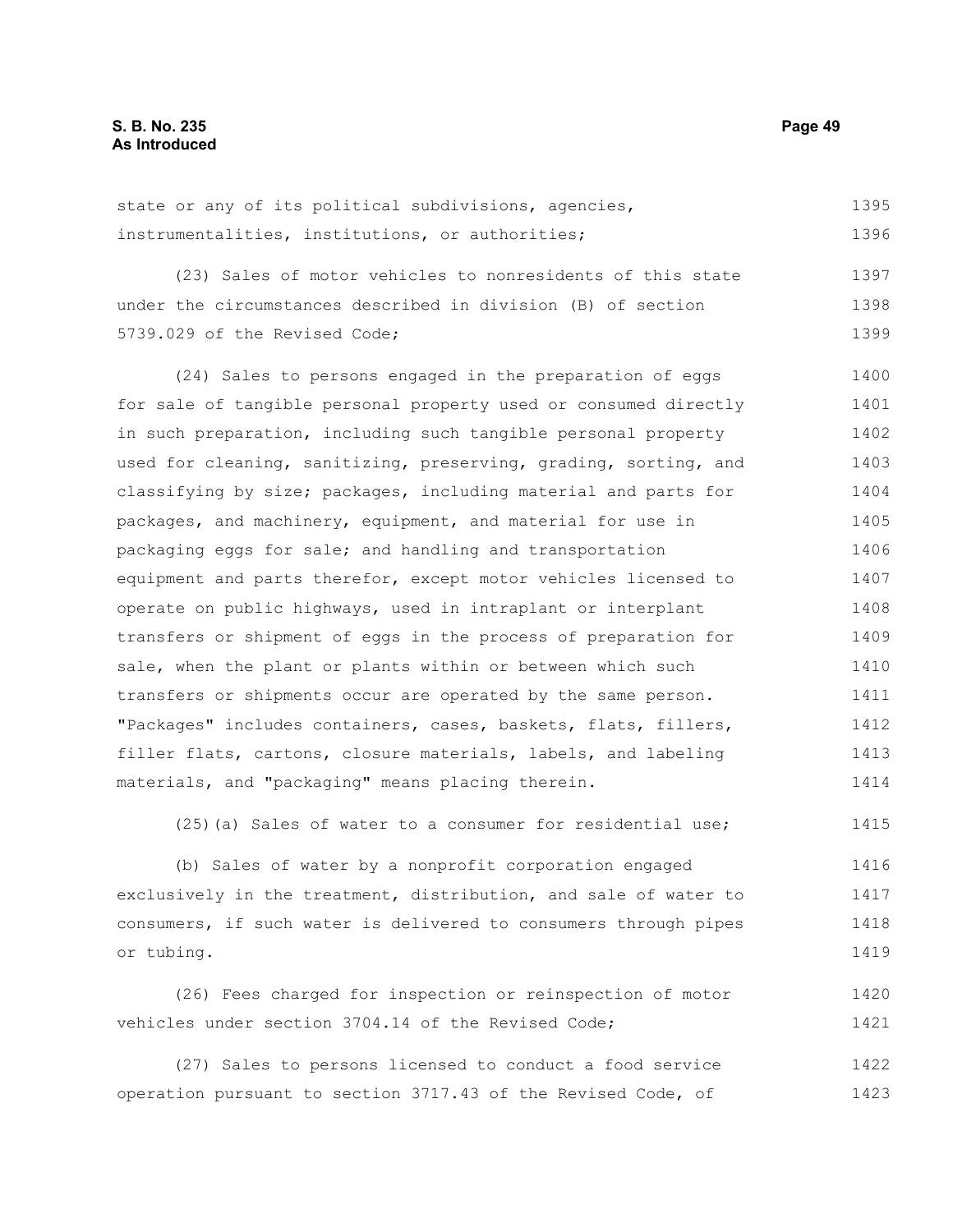tangible personal property primarily used directly for the following: (a) To prepare food for human consumption for sale; (b) To preserve food that has been or will be prepared for human consumption for sale by the food service operator, not including tangible personal property used to display food for selection by the consumer; (c) To clean tangible personal property used to prepare or serve food for human consumption for sale. (28) Sales of animals by nonprofit animal adoption services or county humane societies; (29) Sales of services to a corporation described in division (A) of section 5709.72 of the Revised Code, and sales of tangible personal property that qualifies for exemption from taxation under section 5709.72 of the Revised Code; (30) Sales and installation of agricultural land tile, as defined in division (B)(5)(a) of section 5739.01 of the Revised Code; (31) Sales and erection or installation of portable grain bins, as defined in division (B)(5)(b) of section 5739.01 of the Revised Code; (32) The sale, lease, repair, and maintenance of, parts for, or items attached to or incorporated in, motor vehicles that are primarily used for transporting tangible personal property belonging to others by a person engaged in highway transportation for hire, except for packages and packaging used for the transportation of tangible personal property; (33) Sales to the state headquarters of any veterans' 1424 1425 1426 1427 1428 1429 1430 1431 1432 1433 1434 1435 1436 1437 1438 1439 1440 1441 1442 1443 1444 1445 1446 1447 1448 1449 1450 1451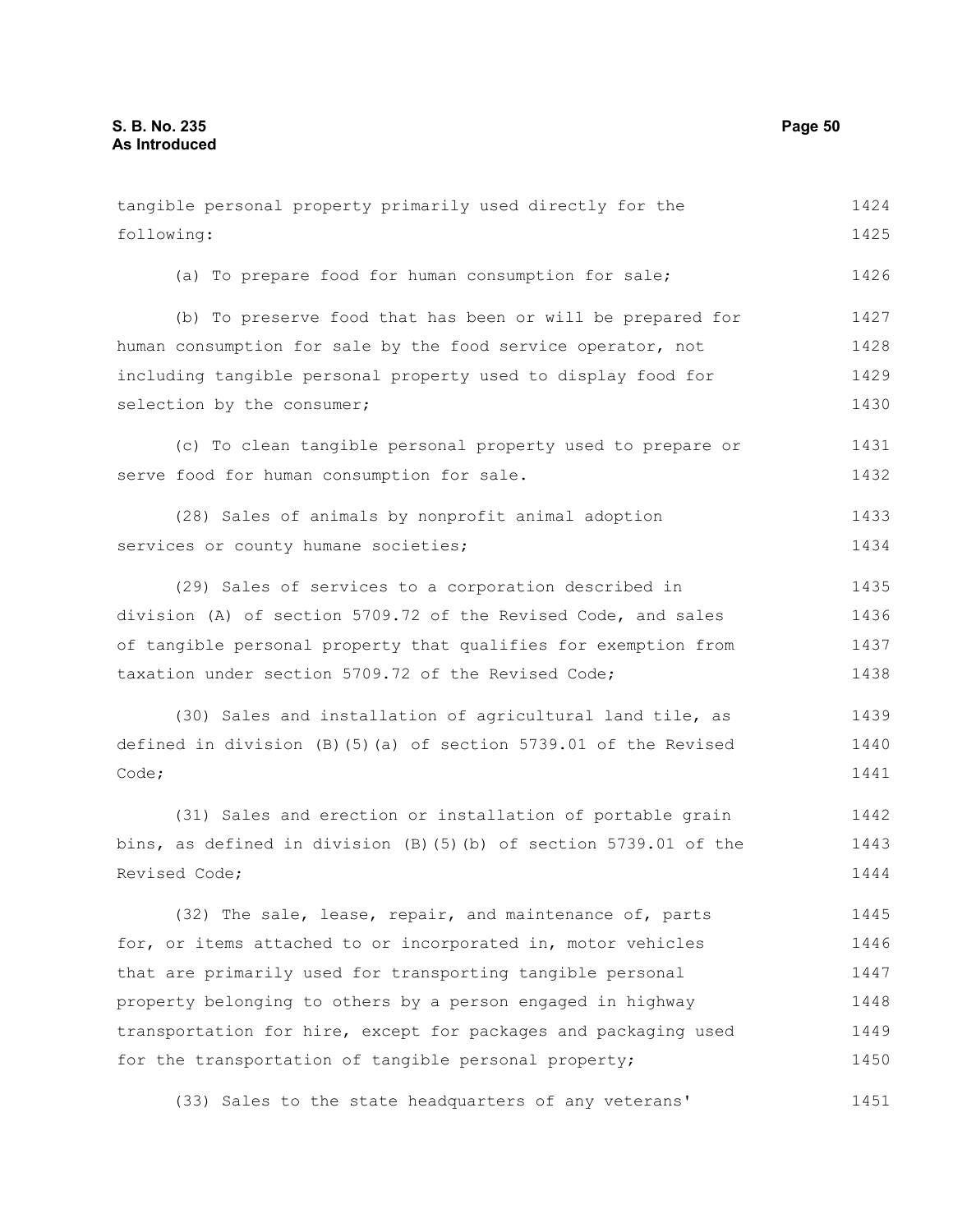organization in this state that is either incorporated and issued a charter by the congress of the United States or is recognized by the United States veterans administration, for use by the headquarters; 1452 1453 1454 1455

(34) Sales to a telecommunications service vendor, mobile telecommunications service vendor, or satellite broadcasting service vendor of tangible personal property and services used directly and primarily in transmitting, receiving, switching, or recording any interactive, one- or two-way electromagnetic communications, including voice, image, data, and information, through the use of any medium, including, but not limited to, poles, wires, cables, switching equipment, computers, and record storage devices and media, and component parts for the tangible personal property. The exemption provided in this division shall be in lieu of all other exemptions under division (B)(42)(a) or (n) of this section to which the vendor may otherwise be entitled, based upon the use of the thing purchased in providing the telecommunications, mobile telecommunications, or satellite broadcasting service. 1456 1457 1458 1459 1460 1461 1462 1463 1464 1465 1466 1467 1468 1469 1470

(35)(a) Sales where the purpose of the consumer is to use or consume the things transferred in making retail sales and consisting of newspaper inserts, catalogues, coupons, flyers, gift certificates, or other advertising material that prices and describes tangible personal property offered for retail sale. 1471 1472 1473 1474 1475

(b) Sales to direct marketing vendors of preliminary materials such as photographs, artwork, and typesetting that will be used in printing advertising material; and of printed matter that offers free merchandise or chances to win sweepstake prizes and that is mailed to potential customers with advertising material described in division (B)(35)(a) of this 1476 1477 1478 1479 1480 1481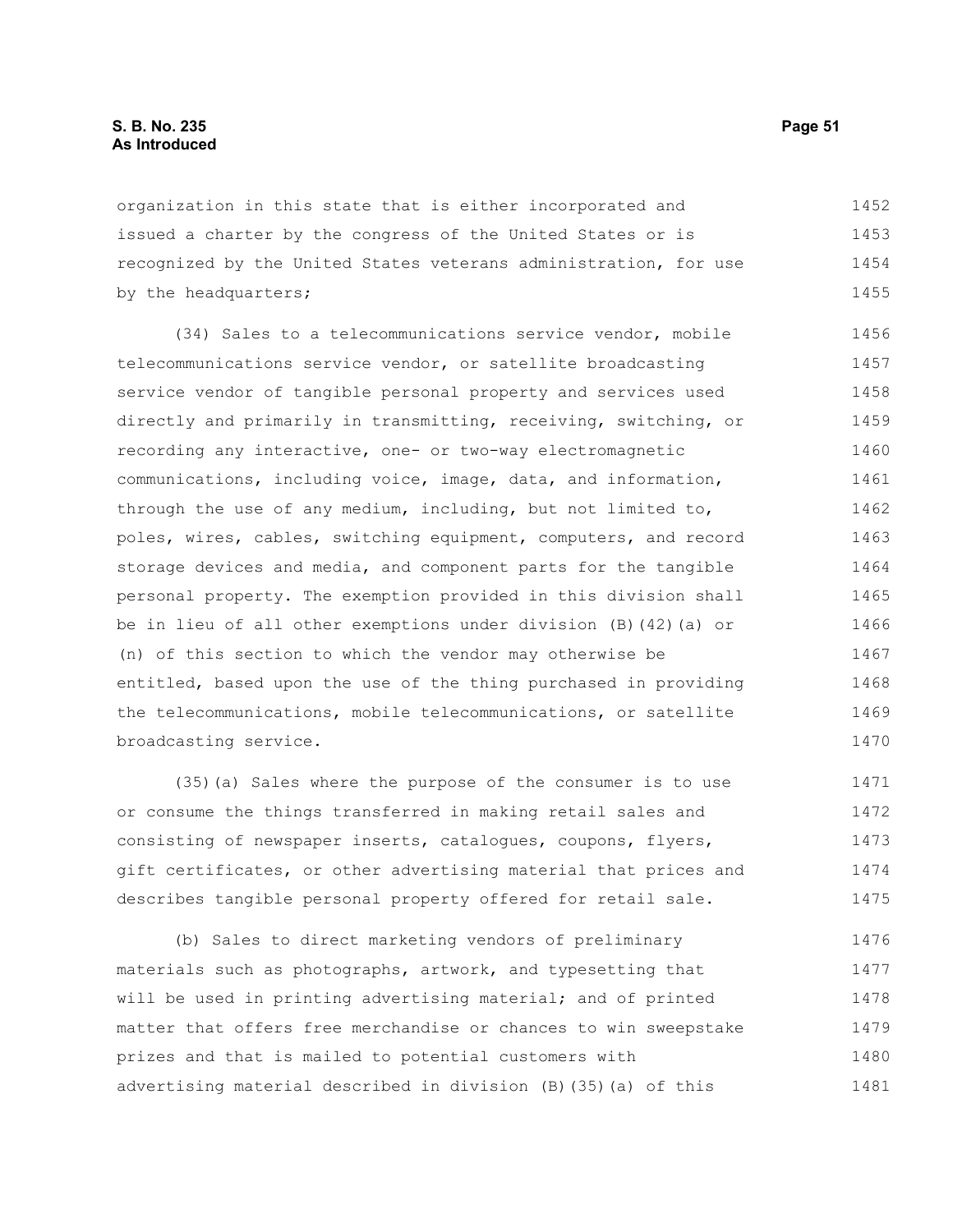section; (c) Sales of equipment such as telephones, computers, facsimile machines, and similar tangible personal property primarily used to accept orders for direct marketing retail sales. (d) Sales of automatic food vending machines that preserve food with a shelf life of forty-five days or less by refrigeration and dispense it to the consumer. For purposes of division (B)(35) of this section, "direct marketing" means the method of selling where consumers order tangible personal property by United States mail, delivery service, or telecommunication and the vendor delivers or ships the tangible personal property sold to the consumer from a warehouse, catalogue distribution center, or similar fulfillment facility by means of the United States mail, delivery service, or common carrier. (36) Sales to a person engaged in the business of horticulture or producing livestock of materials to be incorporated into a horticulture structure or livestock structure; (37) Sales of personal computers, computer monitors, 1482 1483 1484 1485 1486 1487 1488 1489 1490 1491 1492 1493 1494 1495 1496 1497 1498 1499 1500 1501 1502

computer keyboards, modems, and other peripheral computer equipment to an individual who is licensed or certified to teach in an elementary or a secondary school in this state for use by that individual in preparation for teaching elementary or secondary school students; 1503 1504 1505 1506 1507

(38) Sales of tangible personal property that is not required to be registered or licensed under the laws of this state to a citizen of a foreign nation that is not a citizen of 1508 1509 1510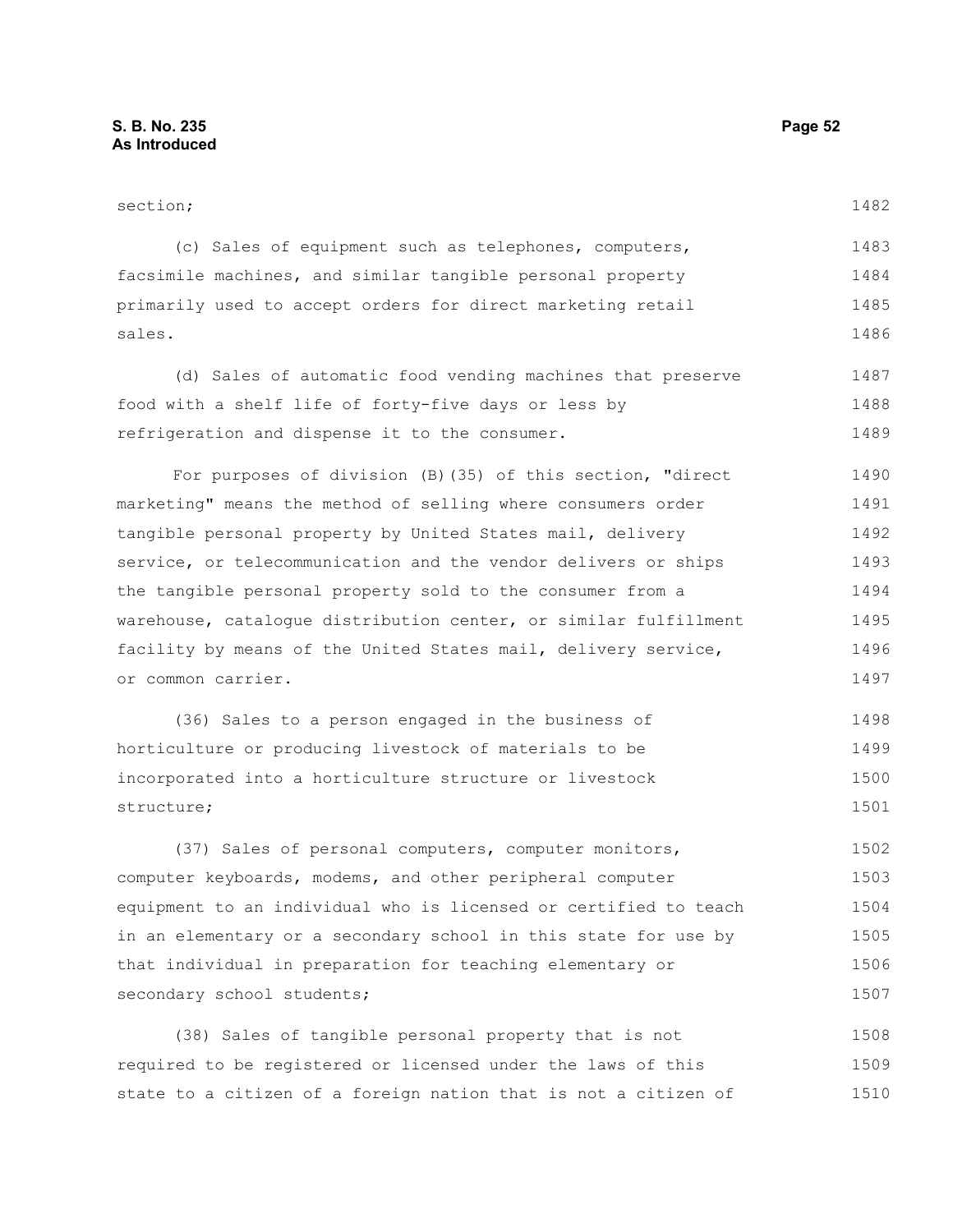# **S. B. No. 235 Page 53 As Introduced**

the United States, provided the property is delivered to a person in this state that is not a related member of the purchaser, is physically present in this state for the sole purpose of temporary storage and package consolidation, and is subsequently delivered to the purchaser at a delivery address in a foreign nation. As used in division (B)(38) of this section, "related member" has the same meaning as in section 5733.042 of the Revised Code, and "temporary storage" means the storage of tangible personal property for a period of not more than sixty days. (39) Sales of used manufactured homes and used mobile homes, as defined in section 5739.0210 of the Revised Code, made on or after January 1, 2000; (40) Sales of tangible personal property and services to a provider of electricity used or consumed directly and primarily in generating, transmitting, or distributing electricity for use by others, including property that is or is to be incorporated into and will become a part of the consumer's production, transmission, or distribution system and that retains its classification as tangible personal property after incorporation; fuel or power used in the production, transmission, or distribution of electricity; energy conversion equipment as defined in section 5727.01 of the Revised Code; and tangible personal property and services used in the repair and maintenance of the production, transmission, or distribution system, including only those motor vehicles as are specially designed and equipped for such use. The exemption provided in this division shall be in lieu of all other exemptions in division (B)(42)(a) or (n) of this section to which a provider of electricity may otherwise be entitled based on the use of the tangible personal property or service purchased in generating, 1511 1512 1513 1514 1515 1516 1517 1518 1519 1520 1521 1522 1523 1524 1525 1526 1527 1528 1529 1530 1531 1532 1533 1534 1535 1536 1537 1538 1539 1540 1541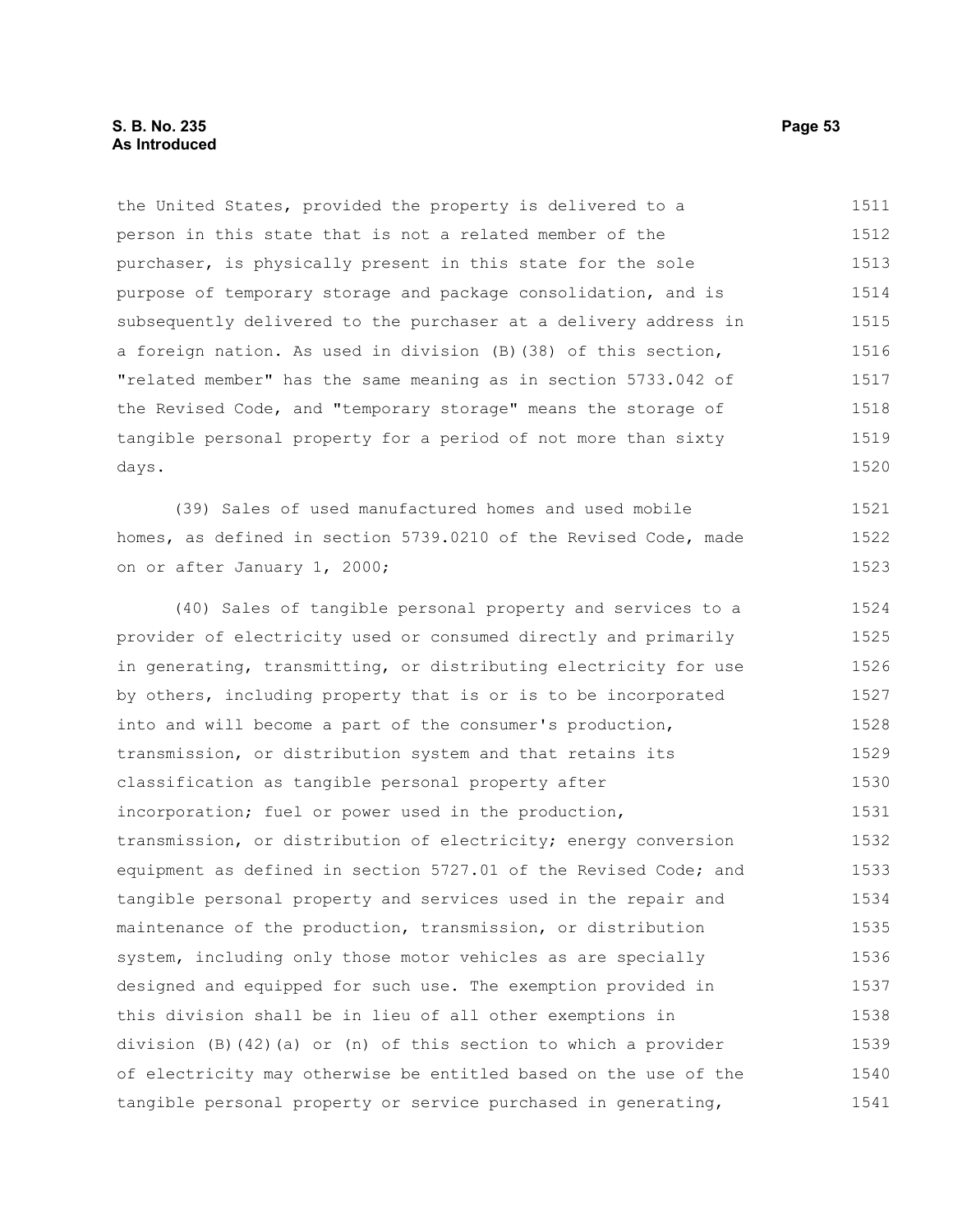fishing;

transmitting, or distributing electricity.

(41) Sales to a person providing services under division (B)(3)(p) of section 5739.01 of the Revised Code of tangible personal property and services used directly and primarily in providing taxable services under that section. (42) Sales where the purpose of the purchaser is to do any of the following: (a) To incorporate the thing transferred as a material or a part into tangible personal property to be produced for sale by manufacturing, assembling, processing, or refining; or to use or consume the thing transferred directly in producing tangible personal property for sale by mining, including, without limitation, the extraction from the earth of all substances that are classed geologically as minerals, or directly in the rendition of a public utility service, except that the sales tax levied by this section shall be collected upon all meals, drinks, and food for human consumption sold when transporting persons. This paragraph does not exempt from "retail sale" or "sales at retail" the sale of tangible personal property that is to be incorporated into a structure or improvement to real property. (b) To hold the thing transferred as security for the performance of an obligation of the vendor; (c) To resell, hold, use, or consume the thing transferred as evidence of a contract of insurance; (d) To use or consume the thing directly in commercial 1543 1544 1545 1546 1547 1548 1549 1550 1551 1552 1553 1554 1555 1556 1557 1558 1559 1560 1561 1562 1563 1564 1565 1566 1567

(e) To incorporate the thing transferred as a material or a part into, or to use or consume the thing transferred directly 1569 1570

1542

1568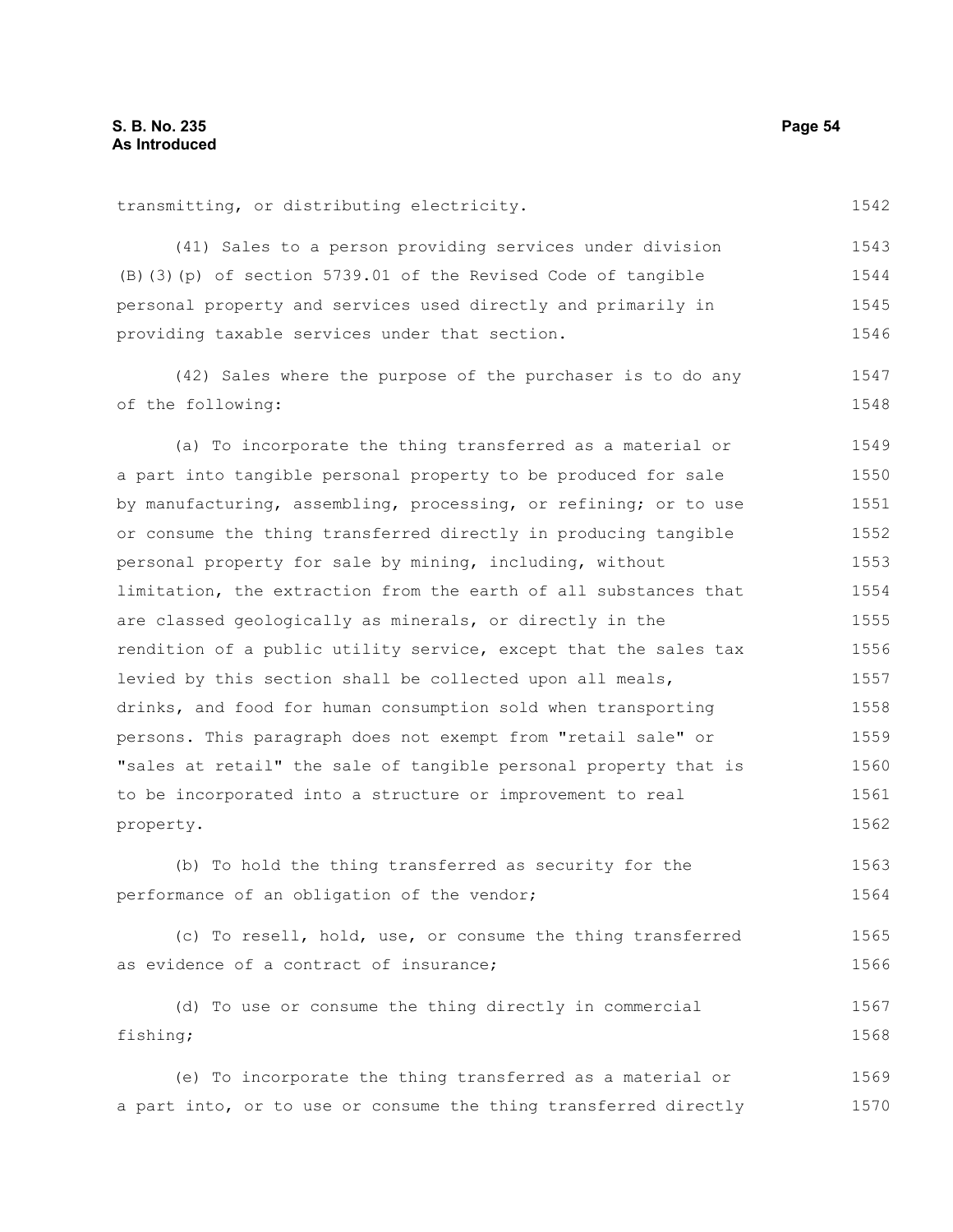in the production of, magazines distributed as controlled circulation publications; (f) To use or consume the thing transferred in the production and preparation in suitable condition for market and sale of printed, imprinted, overprinted, lithographic, multilithic, blueprinted, photostatic, or other productions or reproductions of written or graphic matter; (g) To use the thing transferred, as described in section 5739.011 of the Revised Code, primarily in a manufacturing operation to produce tangible personal property for sale; (h) To use the benefit of a warranty, maintenance or service contract, or similar agreement, as described in division (B)(7) of section 5739.01 of the Revised Code, to repair or maintain tangible personal property, if all of the property that is the subject of the warranty, contract, or agreement would not be subject to the tax imposed by this section; (i) To use the thing transferred as qualified research and development equipment; (j) To use or consume the thing transferred primarily in storing, transporting, mailing, or otherwise handling purchased sales inventory in a warehouse, distribution center, or similar facility when the inventory is primarily distributed outside this state to retail stores of the person who owns or controls 1571 1572 1573 1574 1575 1576 1577 1578 1579 1580 1581 1582 1583 1584 1585 1586 1587 1588 1589 1590 1591 1592 1593

the warehouse, distribution center, or similar facility, to retail stores of an affiliated group of which that person is a member, or by means of direct marketing. This division does not apply to motor vehicles registered for operation on the public highways. As used in this division, "affiliated group" has the same meaning as in division (B)(3)(e) of section 5739.01 of the 1594 1595 1596 1597 1598 1599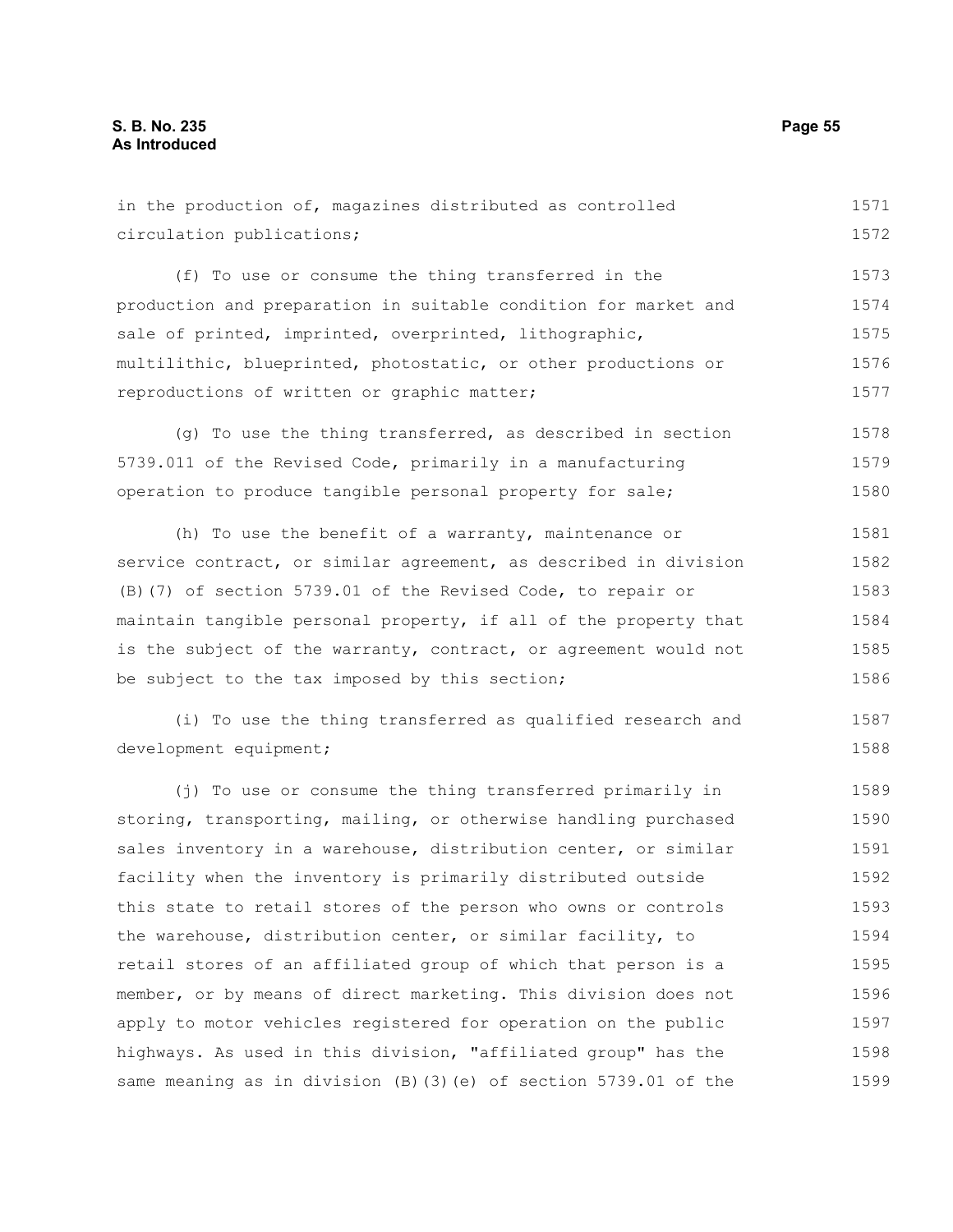Revised Code and "direct marketing" has the same meaning as in division (B)(35) of this section. 1600 1601

(k) To use or consume the thing transferred to fulfill a contractual obligation incurred by a warrantor pursuant to a warranty provided as a part of the price of the tangible personal property sold or by a vendor of a warranty, maintenance or service contract, or similar agreement the provision of which is defined as a sale under division (B)(7) of section 5739.01 of the Revised Code; 1602 1603 1604 1605 1606 1607 1608

(l) To use or consume the thing transferred in the production of a newspaper for distribution to the public; 1609 1610

(m) To use tangible personal property to perform a service listed in division (B)(3) of section 5739.01 of the Revised Code, if the property is or is to be permanently transferred to the consumer of the service as an integral part of the performance of the service; 1611 1612 1613 1614 1615

(n) To use or consume the thing transferred primarily in producing tangible personal property for sale by farming, agriculture, horticulture, or floriculture. Persons engaged in rendering farming, agriculture, horticulture, or floriculture services for others are deemed engaged primarily in farming, agriculture, horticulture, or floriculture. This paragraph does not exempt from "retail sale" or "sales at retail" the sale of tangible personal property that is to be incorporated into a structure or improvement to real property. 1616 1617 1618 1619 1620 1621 1622 1623 1624

(o) To use or consume the thing transferred in acquiring, formatting, editing, storing, and disseminating data or information by electronic publishing; 1625 1626 1627

(p) To provide the thing transferred to the owner or 1628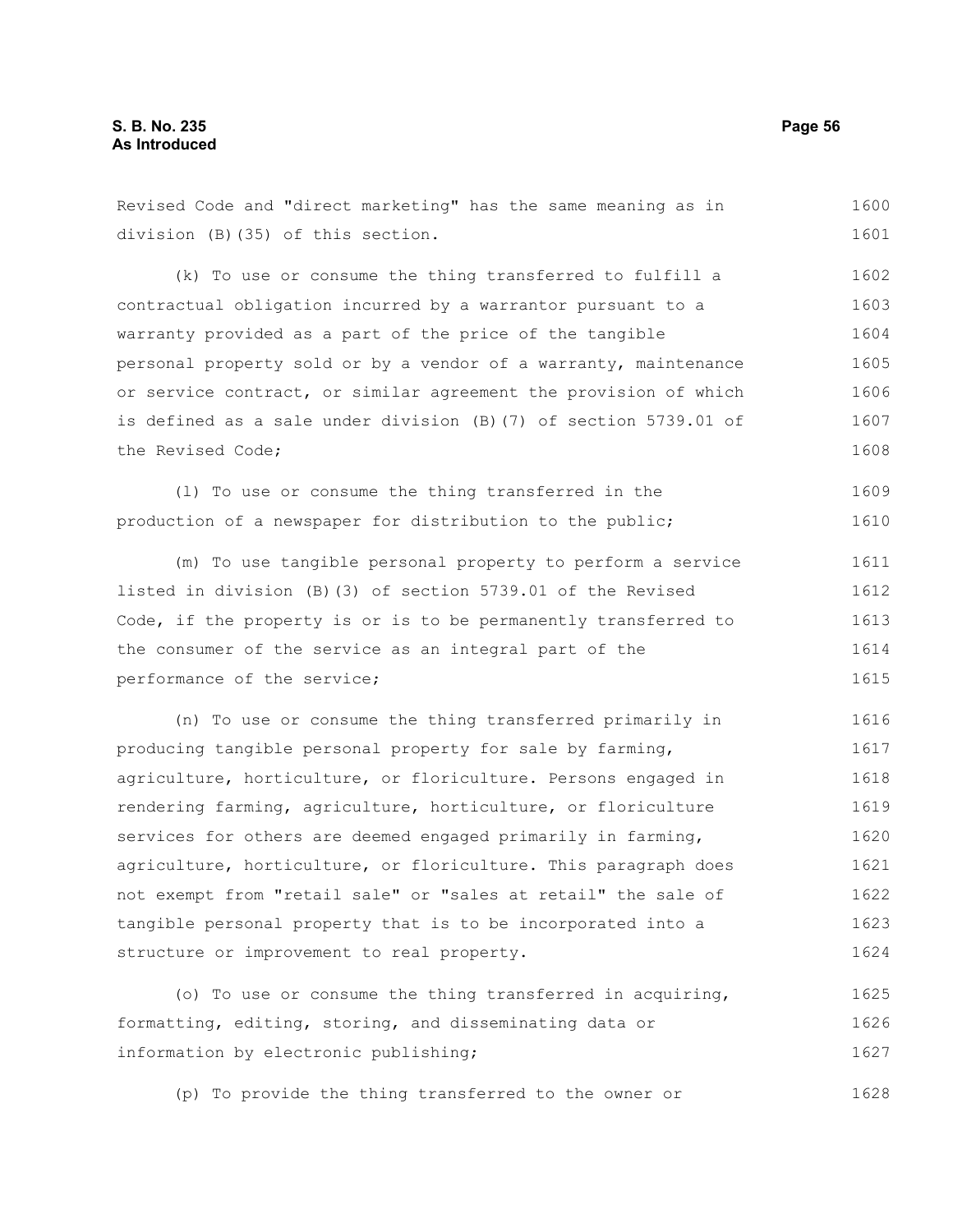### **S. B. No. 235 Page 57 As Introduced**

lessee of a motor vehicle that is being repaired or serviced, if the thing transferred is a rented motor vehicle and the purchaser is reimbursed for the cost of the rented motor vehicle by a manufacturer, warrantor, or provider of a maintenance, service, or other similar contract or agreement, with respect to the motor vehicle that is being repaired or serviced; 1629 1630 1631 1632 1633 1634

(q) To use or consume the thing transferred directly in production of crude oil and natural gas for sale. Persons engaged in rendering production services for others are deemed engaged in production. 1635 1636 1637 1638

As used in division (B)(42)(q) of this section, "production" means operations and tangible personal property directly used to expose and evaluate an underground reservoir that may contain hydrocarbon resources, prepare the wellbore for production, and lift and control all substances yielded by the reservoir to the surface of the earth. 1639 1640 1641 1642 1643 1644

(i) For the purposes of division (B)(42)(q) of this section, the "thing transferred" includes, but is not limited to, any of the following: 1645 1646 1647

(I) Services provided in the construction of permanent access roads, services provided in the construction of the well site, and services provided in the construction of temporary impoundments; 1648 1649 1650 1651

(II) Equipment and rigging used for the specific purpose of creating with integrity a wellbore pathway to underground reservoirs; 1652 1653 1654

(III) Drilling and workover services used to work within a subsurface wellbore, and tangible personal property directly used in providing such services; 1655 1656 1657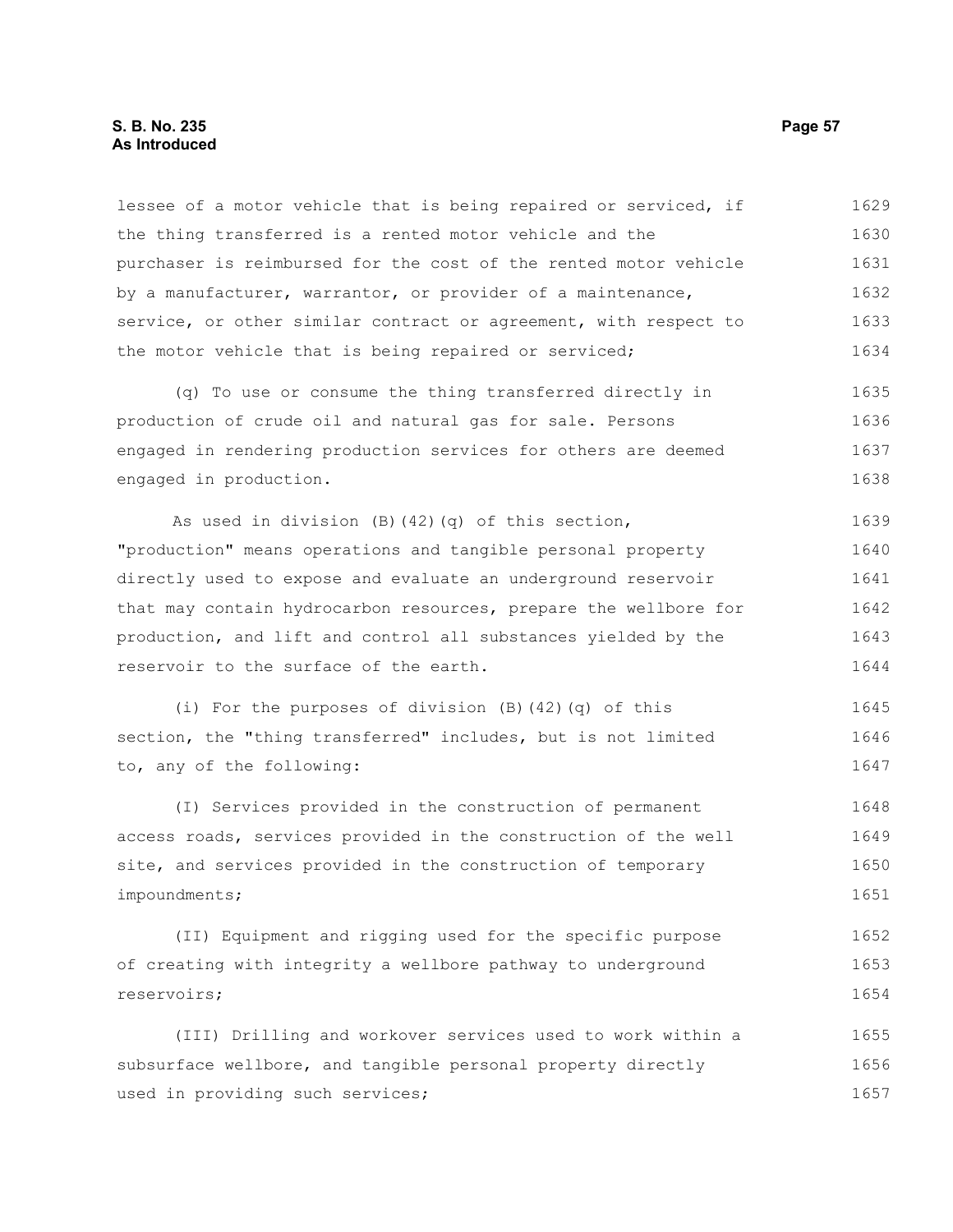(IV) Casing, tubulars, and float and centralizing equipment; (V) Trailers to which production equipment is attached; (VI) Well completion services, including cementing of casing, and tangible personal property directly used in providing such services; (VII) Wireline evaluation, mud logging, and perforation services, and tangible personal property directly used in providing such services; (VIII) Reservoir stimulation, hydraulic fracturing, and acidizing services, and tangible personal property directly used in providing such services, including all material pumped downhole; (IX) Pressure pumping equipment; (X) Artificial lift systems equipment; (XI) Wellhead equipment and well site equipment used to separate, stabilize, and control hydrocarbon phases and produced water; (XII) Tangible personal property directly used to control production equipment. (ii) For the purposes of division (B)(42)(q) of this section, the "thing transferred" does not include any of the following: (I) Tangible personal property used primarily in the exploration and production of any mineral resource regulated under Chapter 1509. of the Revised Code other than oil or gas; (II) Tangible personal property used primarily in storing, 1658 1659 1660 1661 1662 1663 1664 1665 1666 1667 1668 1669 1670 1671 1672 1673 1674 1675 1676 1677 1678 1679 1680 1681 1682 1683 1684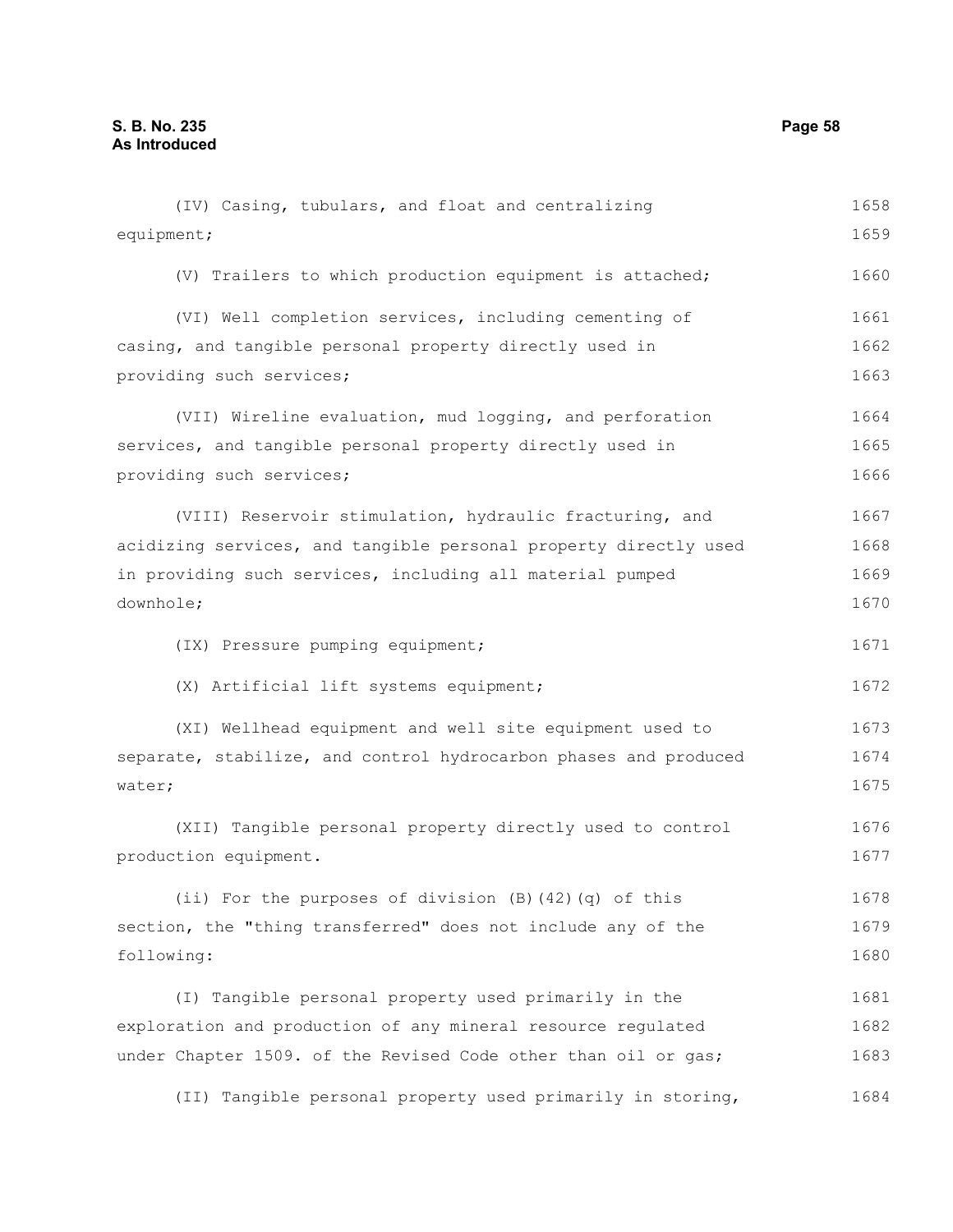holding, or delivering solutions or chemicals used in well stimulation as defined in section 1509.01 of the Revised Code; (III) Tangible personal property used primarily in preparing, installing, or reclaiming foundations for drilling or pumping equipment or well stimulation material tanks; (IV) Tangible personal property used primarily in transporting, delivering, or removing equipment to or from the well site or storing such equipment before its use at the well site; (V) Tangible personal property used primarily in gathering operations occurring off the well site, including gathering pipelines transporting hydrocarbon gas or liquids away from a crude oil or natural gas production facility; (VI) Tangible personal property that is to be incorporated into a structure or improvement to real property; (VII) Well site fencing, lighting, or security systems; (VIII) Communication devices or services; (IX) Office supplies; (X) Trailers used as offices or lodging; (XI) Motor vehicles of any kind; (XII) Tangible personal property used primarily for the storage of drilling byproducts and fuel not used for production; (XIII) Tangible personal property used primarily as a safety device; (XIV) Data collection or monitoring devices; (XV) Access ladders, stairs, or platforms attached to 1685 1686 1687 1688 1689 1690 1691 1692 1693 1694 1695 1696 1697 1698 1699 1700 1701 1702 1703 1704 1705 1706 1707 1708 1709 1710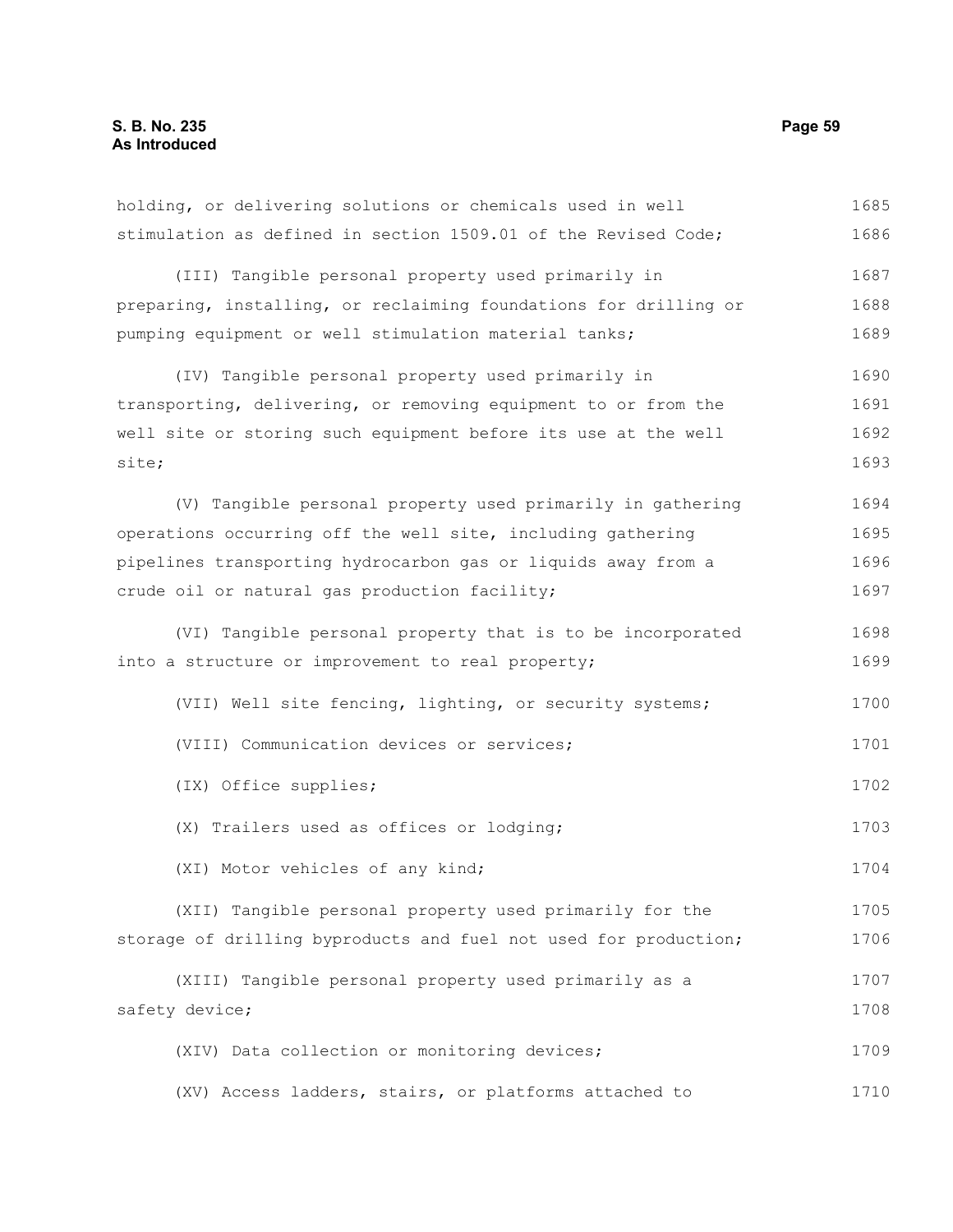# **S. B. No. 235** Page 60 **As Introduced**

| storage tanks.                                                              | 1711 |
|-----------------------------------------------------------------------------|------|
| The enumeration of tangible personal property in division                   | 1712 |
| $(B)$ (42) (q) (ii) of this section is not intended to be exhaustive,       | 1713 |
| and any tangible personal property not so enumerated shall not              | 1714 |
| necessarily be construed to be a "thing transferred" for the                | 1715 |
| purposes of division (B) (42) (q) of this section.                          | 1716 |
| The commissioner shall adopt and promulgate rules under                     | 1717 |
| sections 119.01 to 119.13 of the Revised Code that the                      | 1718 |
| commissioner deems necessary to administer division (B) (42) (q)            | 1719 |
| of this section.                                                            | 1720 |
| As used in division (B) (42) of this section, "thing"                       | 1721 |
| includes all transactions included in divisions $(B)$ $(3)$ $(a)$ , $(b)$ , | 1722 |
| and (e) of section 5739.01 of the Revised Code.                             | 1723 |
| (43) Sales conducted through a coin operated device that                    | 1724 |
| activates vacuum equipment or equipment that dispenses water,               | 1725 |
| whether or not in combination with soap or other cleaning agents            | 1726 |
| or wax, to the consumer for the consumer's use on the premises              | 1727 |
| in washing, cleaning, or waxing a motor vehicle, provided no                | 1728 |
| other personal property or personal service is provided as part             | 1729 |
| of the transaction.                                                         | 1730 |
| (44) Sales of replacement and modification parts for                        | 1731 |
| engines, airframes, instruments, and interiors in, and paint                | 1732 |
| for, aircraft used primarily in a fractional aircraft ownership             | 1733 |
| program, and sales of services for the repair, modification, and            | 1734 |
| maintenance of such aircraft, and machinery, equipment, and                 | 1735 |
| supplies primarily used to provide those services.                          | 1736 |

(45) Sales of telecommunications service that is used directly and primarily to perform the functions of a call center. As used in this division, "call center" means any 1737 1738 1739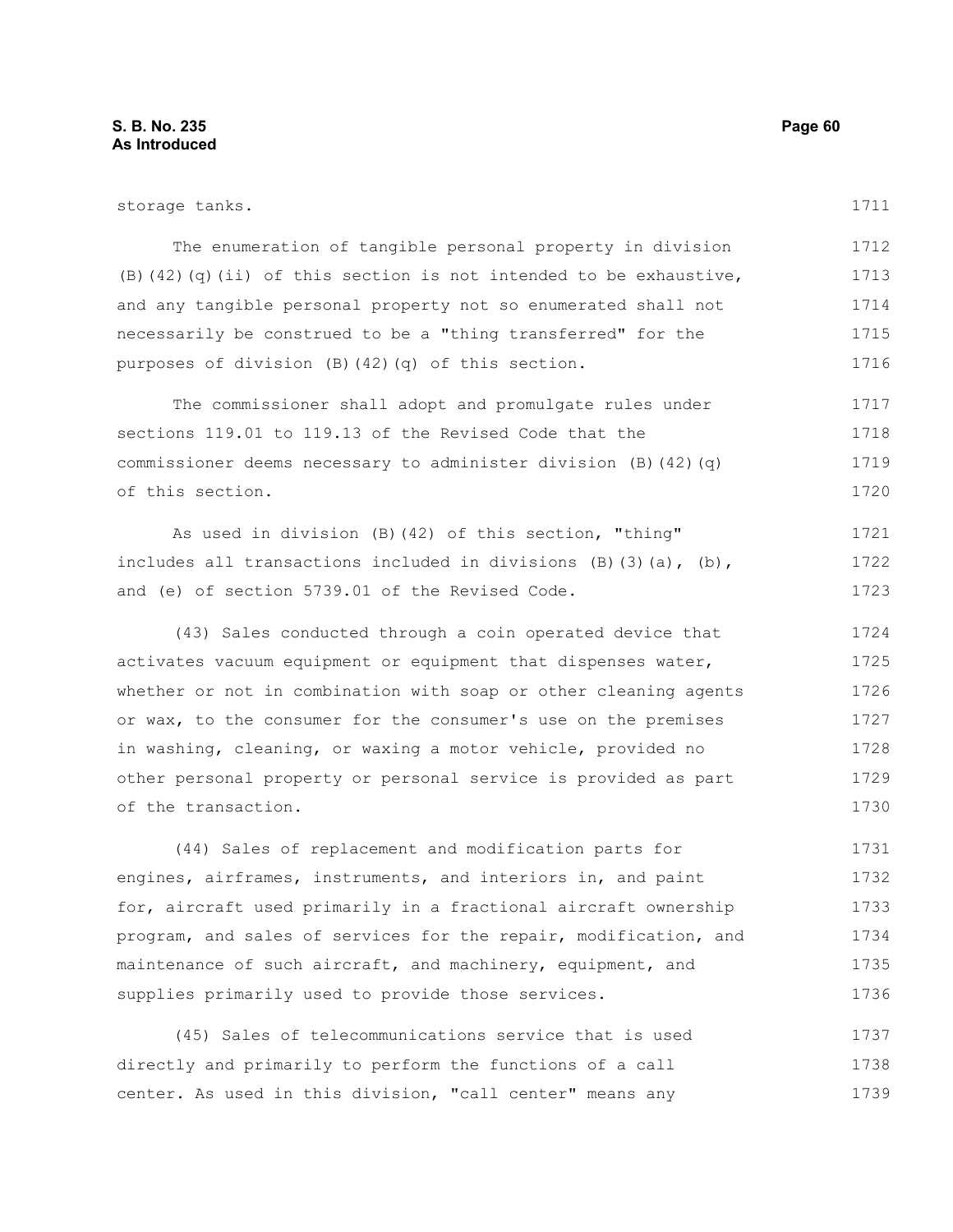# **S. B. No. 235 Page 61 As Introduced**

physical location where telephone calls are placed or received in high volume for the purpose of making sales, marketing, customer service, technical support, or other specialized business activity, and that employs at least fifty individuals that engage in call center activities on a full-time basis, or sufficient individuals to fill fifty full-time equivalent positions. 1740 1741 1742 1743 1744 1745 1746

(46) Sales by a telecommunications service vendor of 900 service to a subscriber. This division does not apply to information services. 1747 1748 1749

(47) Sales of value-added non-voice data service. This division does not apply to any similar service that is not otherwise a telecommunications service. 1750 1751 1752

(48) Sales of feminine hygiene products. 1753

(49) Sales of materials, parts, equipment, or engines used in the repair or maintenance of aircraft or avionics systems of such aircraft, and sales of repair, remodeling, replacement, or maintenance services in this state performed on aircraft or on an aircraft's avionics, engine, or component materials or parts. As used in division (B)(49) of this section, "aircraft" means aircraft of more than six thousand pounds maximum certified takeoff weight or used exclusively in general aviation. 1754 1755 1756 1757 1758 1759 1760 1761

(50) Sales of full flight simulators that are used for pilot or flight-crew training, sales of repair or replacement parts or components, and sales of repair or maintenance services for such full flight simulators. "Full flight simulator" means a replica of a specific type, or make, model, and series of aircraft cockpit. It includes the assemblage of equipment and computer programs necessary to represent aircraft operations in 1762 1763 1764 1765 1766 1767 1768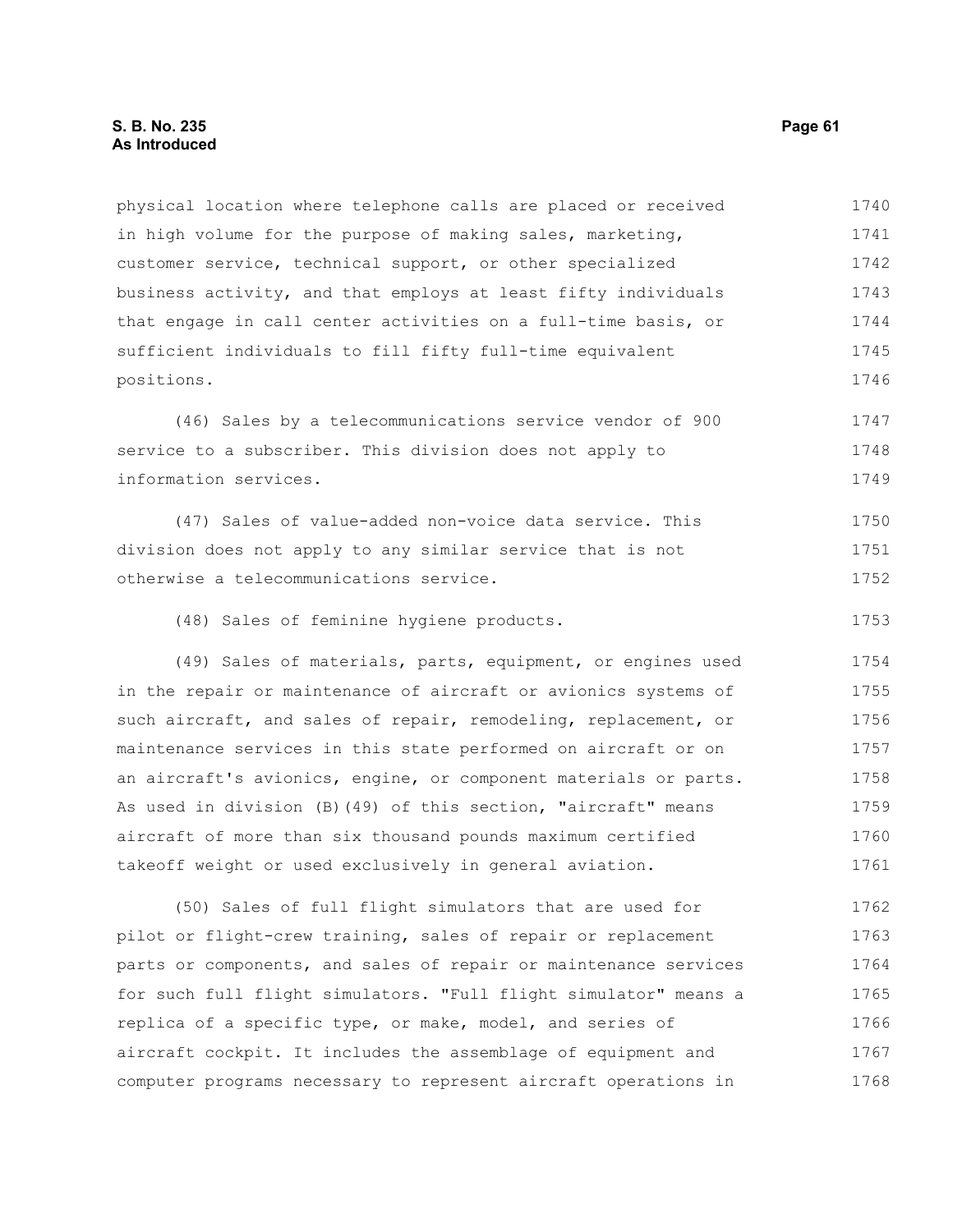# **S. B. No. 235 Page 62 As Introduced**

ground and flight conditions, a visual system providing an outof-the-cockpit view, and a system that provides cues at least equivalent to those of a three-degree-of-freedom motion system, and has the full range of capabilities of the systems installed in the device as described in appendices A and B of part 60 of chapter 1 of title 14 of the Code of Federal Regulations. 1769 1770 1771 1772 1773 1774

(51) Any transfer or lease of tangible personal property between the state and JobsOhio in accordance with section 4313.02 of the Revised Code. 1775 1776 1777

(52)(a) Sales to a qualifying corporation. 1778

(b) As used in division (B)(52) of this section:

(i) "Qualifying corporation" means a nonprofit corporation organized in this state that leases from an eligible county land, buildings, structures, fixtures, and improvements to the land that are part of or used in a public recreational facility used by a major league professional athletic team or a class A to class AAA minor league affiliate of a major league professional athletic team for a significant portion of the team's home schedule, provided the following apply: 1780 1781 1782 1783 1784 1785 1786 1787

(I) The facility is leased from the eligible county pursuant to a lease that requires substantially all of the revenue from the operation of the business or activity conducted by the nonprofit corporation at the facility in excess of operating costs, capital expenditures, and reserves to be paid to the eligible county at least once per calendar year. 1788 1789 1790 1791 1792 1793

(II) Upon dissolution and liquidation of the nonprofit corporation, all of its net assets are distributable to the board of commissioners of the eligible county from which the corporation leases the facility. 1794 1795 1796 1797

1779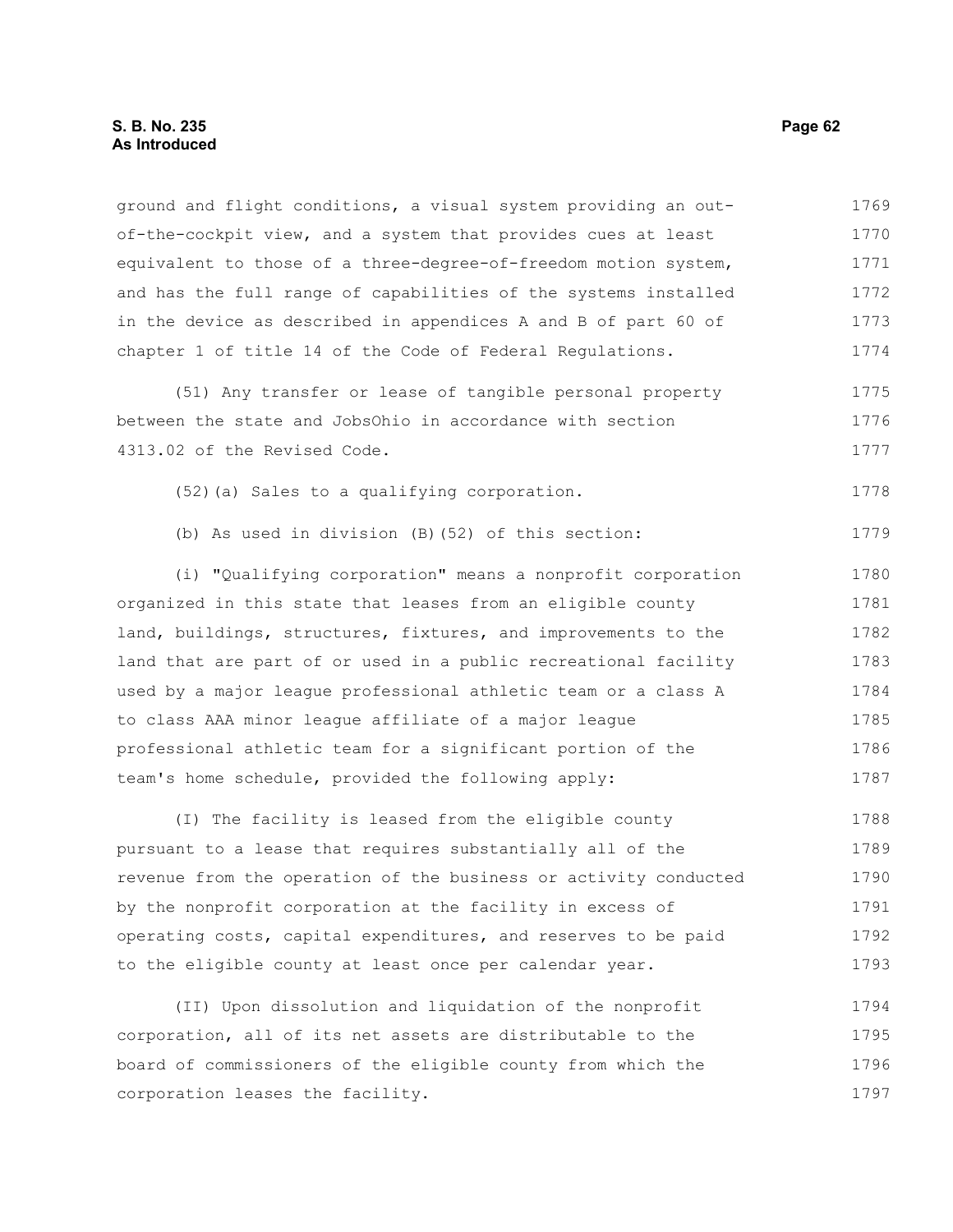# **S. B. No. 235 Page 63 As Introduced**

(ii) "Eligible county" has the same meaning as in section 307.695 of the Revised Code. (53) Sales to or by a cable service provider, video service provider, or radio or television broadcast station regulated by the federal government of cable service or programming, video service or programming, audio service or programming, or electronically transferred digital audiovisual or audio work. As used in division (B)(53) of this section, "cable service" and "cable service provider" have the same meanings as in section 1332.01 of the Revised Code, and "video service," "video service provider," and "video programming" have the same meanings as in section 1332.21 of the Revised Code. (54) Sales of a digital audio work electronically transferred for delivery through use of a machine, such as a juke box, that does all of the following: (a) Accepts direct payments to operate; (b) Automatically plays a selected digital audio work for a single play upon receipt of a payment described in division  $(B)$ (54)(a) of this section; (c) Operates exclusively for the purpose of playing digital audio works in a commercial establishment. (55)(a) Sales of the following occurring on the first Friday of August and the following Saturday and Sunday of each year, beginning in 2018: (i) An item of clothing, the price of which is seventyfive dollars or less; (ii) An item of school supplies, the price of which is 1798 1799 1800 1801 1802 1803 1804 1805 1806 1807 1808 1809 1810 1811 1812 1813 1814 1815 1816 1817 1818 1819 1820 1821 1822 1823 1824

twenty dollars or less; 1825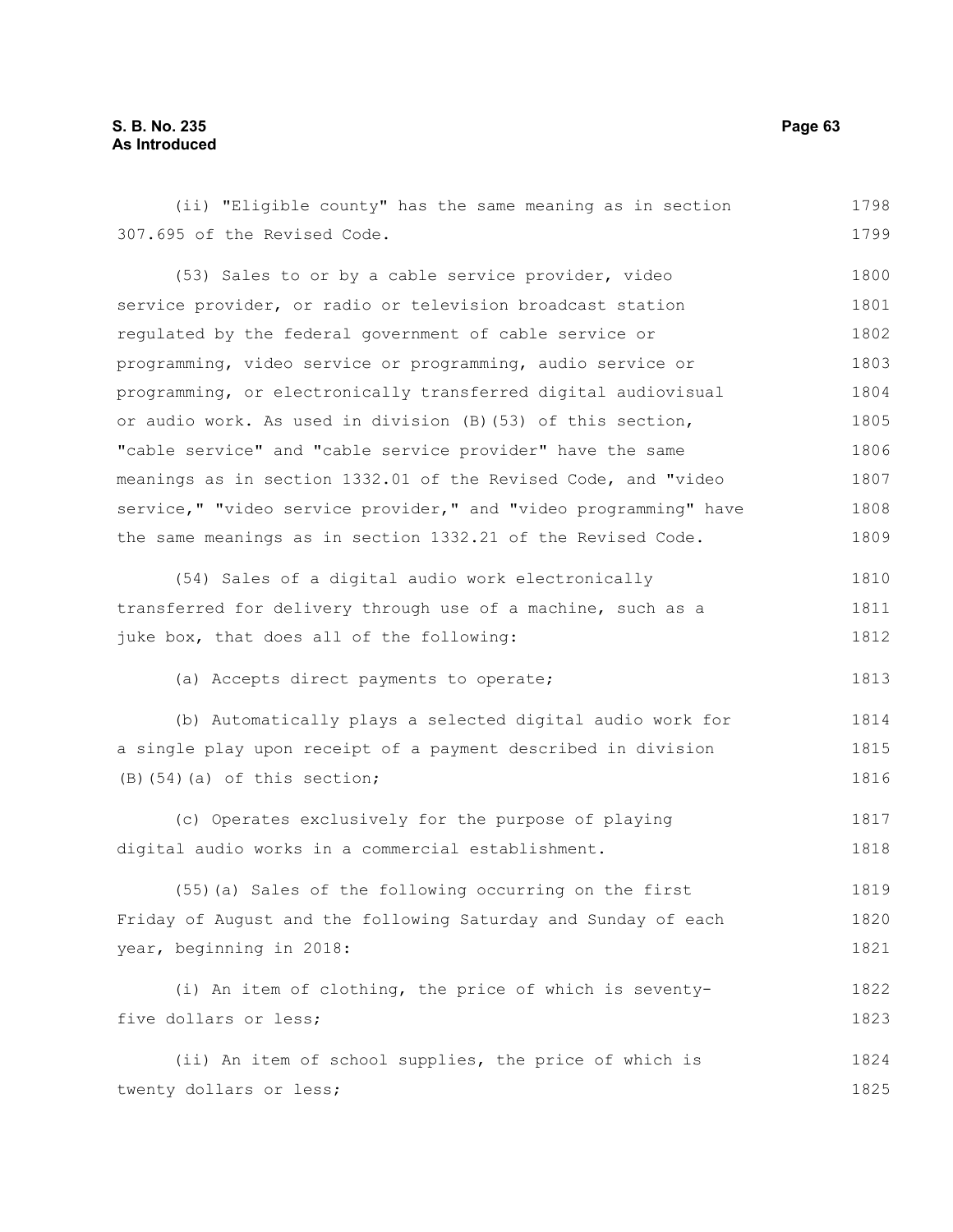# **S. B. No. 235 Page 64 As Introduced**

(iii) An item of school instructional material, the price of which is twenty dollars or less. 1826 1827

(b) As used in division (B)(55) of this section:

(i) "Clothing" means all human wearing apparel suitable for general use. "Clothing" includes, but is not limited to, aprons, household and shop; athletic supporters; baby receiving blankets; bathing suits and caps; beach capes and coats; belts and suspenders; boots; coats and jackets; costumes; diapers, children and adult, including disposable diapers; earmuffs; footlets; formal wear; garters and garter belts; girdles; gloves and mittens for general use; hats and caps; hosiery; insoles for shoes; lab coats; neckties; overshoes; pantyhose; rainwear; rubber pants; sandals; scarves; shoes and shoe laces; slippers; sneakers; socks and stockings; steel-toed shoes; underwear; uniforms, athletic and nonathletic; and wedding apparel. "Clothing" does not include items purchased for use in a trade or business; clothing accessories or equipment; protective equipment; sports or recreational equipment; belt buckles sold separately; costume masks sold separately; patches and emblems sold separately; sewing equipment and supplies including, but not limited to, knitting needles, patterns, pins, scissors, sewing machines, sewing needles, tape measures, and thimbles; and sewing materials that become part of "clothing" including, but not limited to, buttons, fabric, lace, thread, yarn, and zippers. 1829 1830 1831 1832 1833 1834 1835 1836 1837 1838 1839 1840 1841 1842 1843 1844 1845 1846 1847 1848 1849 1850

(ii) "School supplies" means items commonly used by a student in a course of study. "School supplies" includes only the following items: binders; book bags; calculators; cellophane tape; blackboard chalk; compasses; composition books; crayons; erasers; folders, expandable, pocket, plastic, and manila; glue, 1851 1852 1853 1854 1855

1828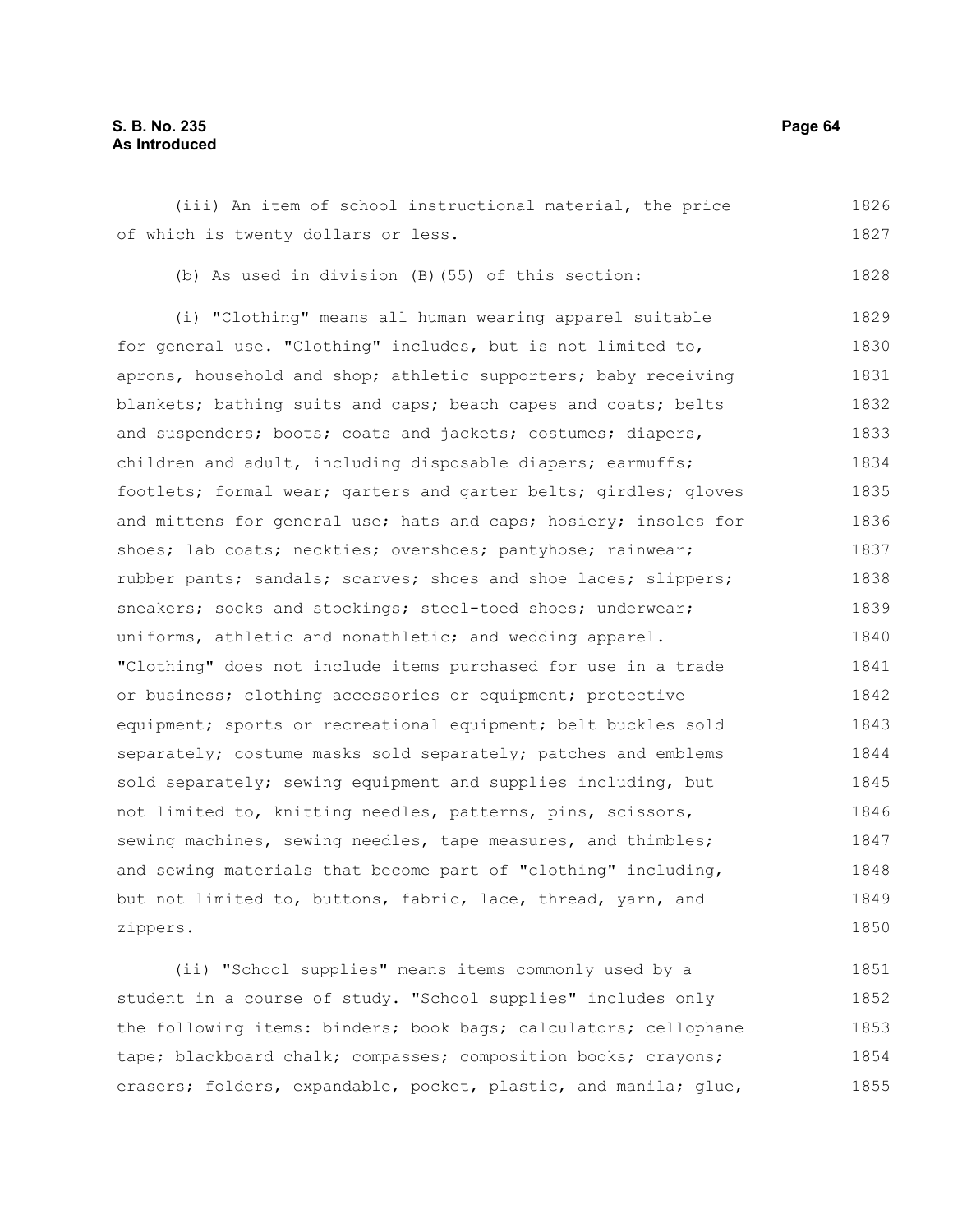# **S. B. No. 235 Page 65 As Introduced**

paste, and paste sticks; highlighters; index cards; index card boxes; legal pads; lunch boxes; markers; notebooks; paper, loose-leaf ruled notebook paper, copy paper, graph paper, tracing paper, manila paper, colored paper, poster board, and construction paper; pencil boxes and other school supply boxes; pencil sharpeners; pencils; pens; protractors; rulers; scissors; and writing tablets. "School supplies" does not include any item purchased for use in a trade or business. 1856 1857 1858 1859 1860 1861 1862 1863

(iii) "School instructional material" means written material commonly used by a student in a course of study as a reference and to learn the subject being taught. "School instructional material" includes only the following items: reference books, reference maps and globes, textbooks, and workbooks. "School instructional material" does not include any material purchased for use in a trade or business. 1864 1865 1866 1867 1868 1869 1870

(56)(a) Sales of diapers or incontinence underpads sold pursuant to a prescription, for the benefit of a medicaid recipient with a diagnosis of incontinence, and by a medicaid provider that maintains a valid provider agreement under section 5164.30 of the Revised Code with the department of medicaid, provided that the medicaid program covers diapers or incontinence underpads as an incontinence garment. 1871 1872 1873 1874 1875 1876 1877

(b) As used in division (B)(56)(a) of this section:

(i) "Diaper" means an absorbent garment worn by humans who are incapable of, or have difficulty, controlling their bladder or bowel movements. 1879 1880 1881

(ii) "Incontinence underpad" means an absorbent product, not worn on the body, designed to protect furniture or other tangible personal property from soiling or damage due to human 1882 1883 1884

1878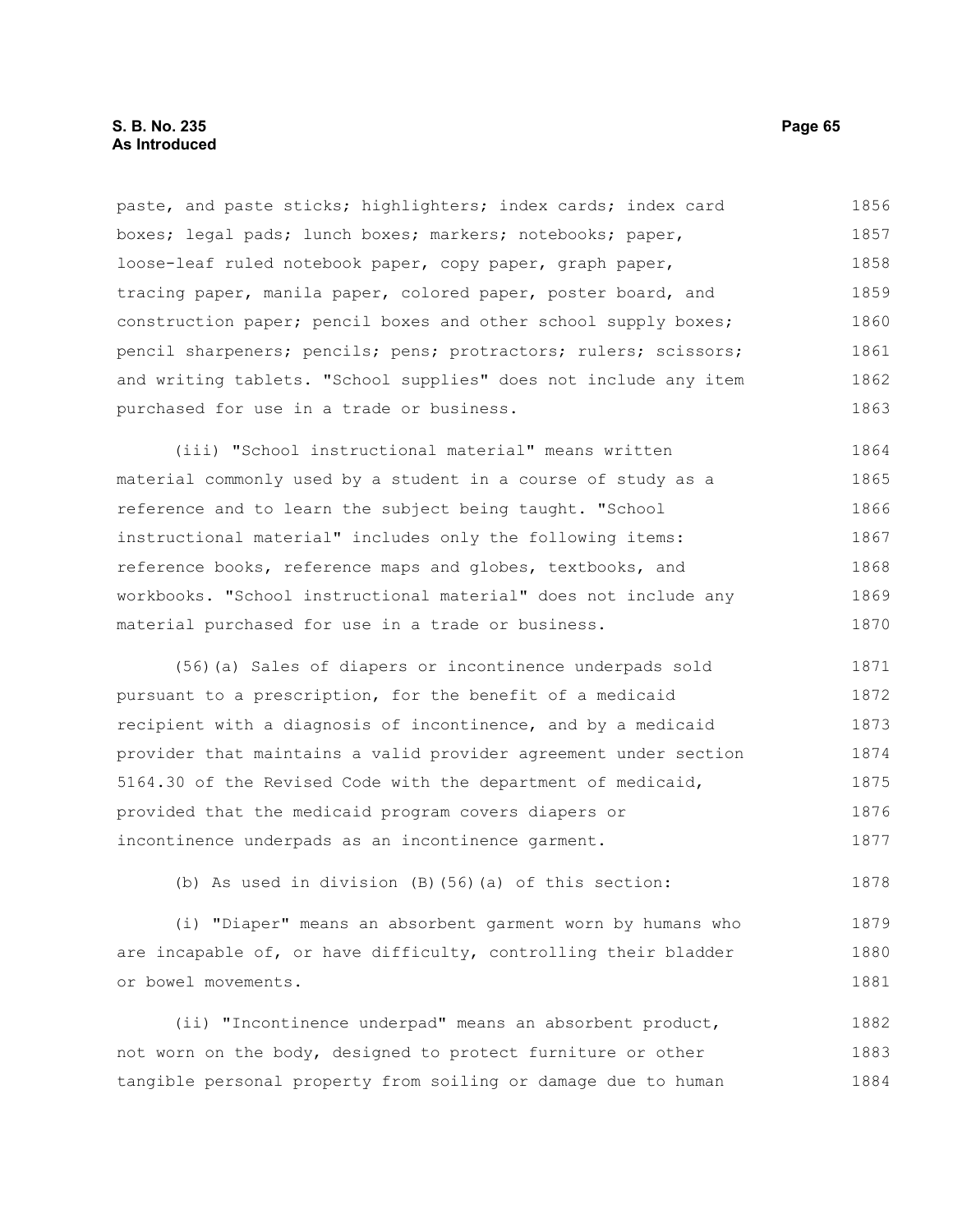Revised Code.

| incontinence.                                                      | 1885 |
|--------------------------------------------------------------------|------|
| (57) Sales of investment metal bullion and investment              | 1886 |
| coins. "Investment metal bullion" means any bullion described in   | 1887 |
| section $408(m)(3)(B)$ of the Internal Revenue Code, regardless of | 1888 |
| whether that bullion is in the physical possession of a trustee.   | 1889 |
| "Investment coin" means any coin composed primarily of gold,       | 1890 |
| silver, platinum, or palladium.                                    | 1891 |
| (58) Documentary services charges imposed pursuant to              | 1892 |
| section 4517.261 or 4781.24 of the Revised Code.                   | 1893 |
| (C) For the purpose of the proper administration of this           | 1894 |
| chapter, and to prevent the evasion of the tax, it is presumed     | 1895 |
| that all sales made in this state are subject to the tax until     | 1896 |
| the contrary is established.                                       | 1897 |
| (D) The tax collected by the vendor from the consumer              | 1898 |
| under this chapter is not part of the price, but is a tax          | 1899 |
| collection for the benefit of the state, and of counties levying   | 1900 |
| an additional sales tax pursuant to section 5739.021 or 5739.026   | 1901 |
| of the Revised Code and of transit authorities levying an          | 1902 |
| additional sales tax pursuant to section 5739.023 of the Revised   | 1903 |
| Code. Except for the discount authorized under section 5739.12     | 1904 |
| of the Revised Code and the effects of any rounding pursuant to    | 1905 |
| section 5703.055 of the Revised Code, no person other than the     | 1906 |

**Sec. 5739.03.** (A) Except as provided in section 5739.05 or section 5739.051 of the Revised Code, the tax imposed by or pursuant to section 5739.02, 5739.021, 5739.023, or 5739.026 of 1911 1912 1913

state or such a county or transit authority shall derive any

section or section 5739.021, 5739.023, or 5739.026 of the

benefit from the collection or payment of the tax levied by this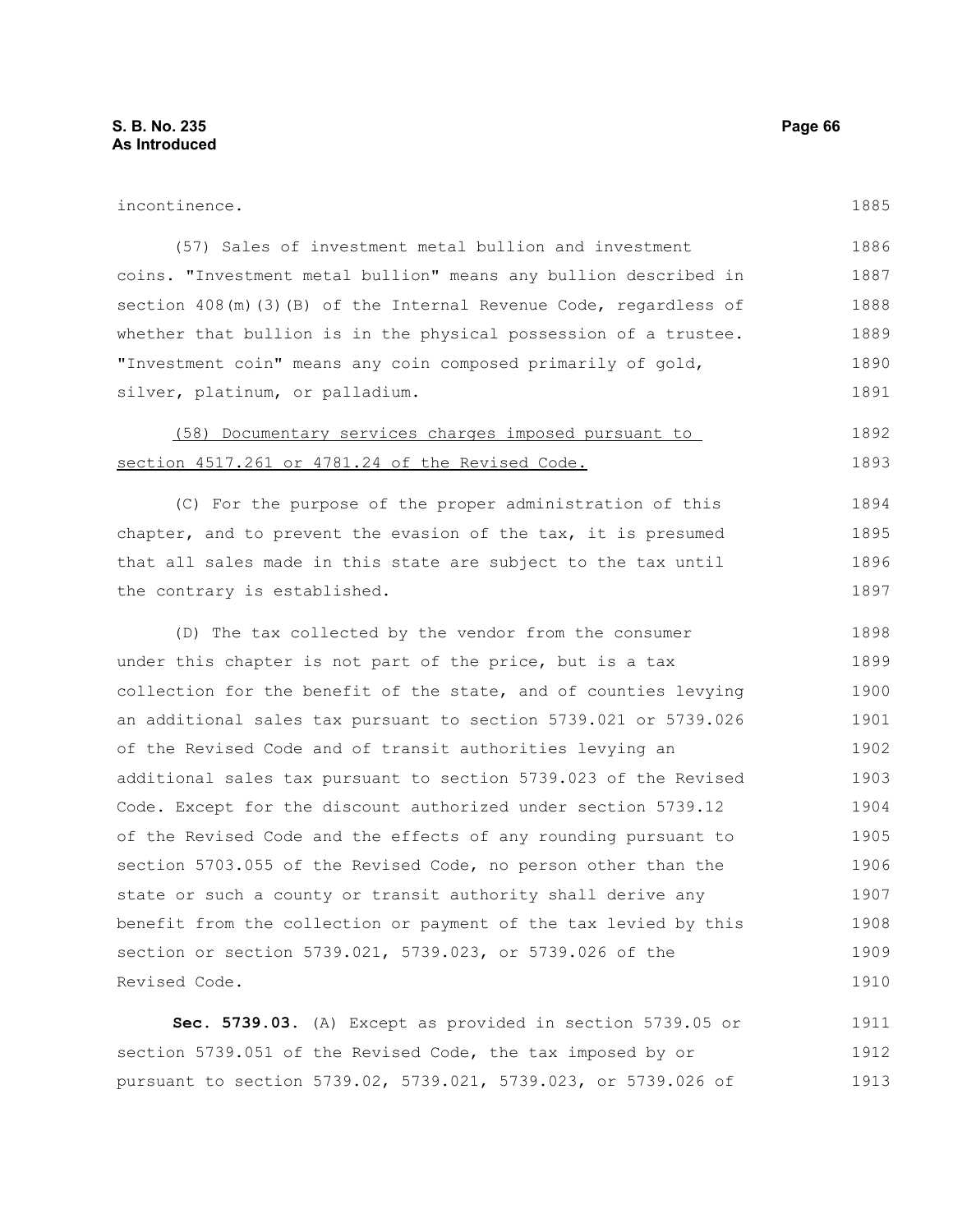### **S. B. No. 235 Page 67 As Introduced**

the Revised Code shall be paid by the consumer to the vendor, and each vendor shall collect from the consumer, as a trustee for the state of Ohio, the full and exact amount of the tax payable on each taxable sale, in the manner and at the times provided as follows: 1914 1915 1916 1917 1918

(1) If the price is, at or prior to the provision of the service or the delivery of possession of the thing sold to the consumer, paid in currency passed from hand to hand by the consumer or the consumer's agent to the vendor or the vendor's agent, the vendor or the vendor's agent shall collect the tax with and at the same time as the price; 1919 1920 1921 1922 1923 1924

(2) If the price is otherwise paid or to be paid, the vendor or the vendor's agent shall, at or prior to the provision of the service or the delivery of possession of the thing sold to the consumer, charge the tax imposed by or pursuant to section 5739.02, 5739.021, 5739.023, or 5739.026 of the Revised Code to the account of the consumer, which amount shall be collected by the vendor from the consumer in addition to the price. Such sale shall be reported on and the amount of the tax applicable thereto shall be remitted with the return for the period in which the sale is made, and the amount of the tax shall become a legal charge in favor of the vendor and against the consumer. 1925 1926 1927 1928 1929 1930 1931 1932 1933 1934 1935 1936

(B)(1)(a) If any sale is claimed to be exempt under division (E) of section 5739.01 of the Revised Code or under section 5739.02 of the Revised Code, with the exception of divisions (B)(1) to  $(11)$ ,  $(28)$ ,  $(48)$ ,  $\theta$   $\theta$  +  $(55)$ , or  $(58)$  of section 5739.02 of the Revised Code, the consumer must provide to the vendor, and the vendor must obtain from the consumer, a certificate specifying the reason that the sale is not legally 1937 1938 1939 1940 1941 1942 1943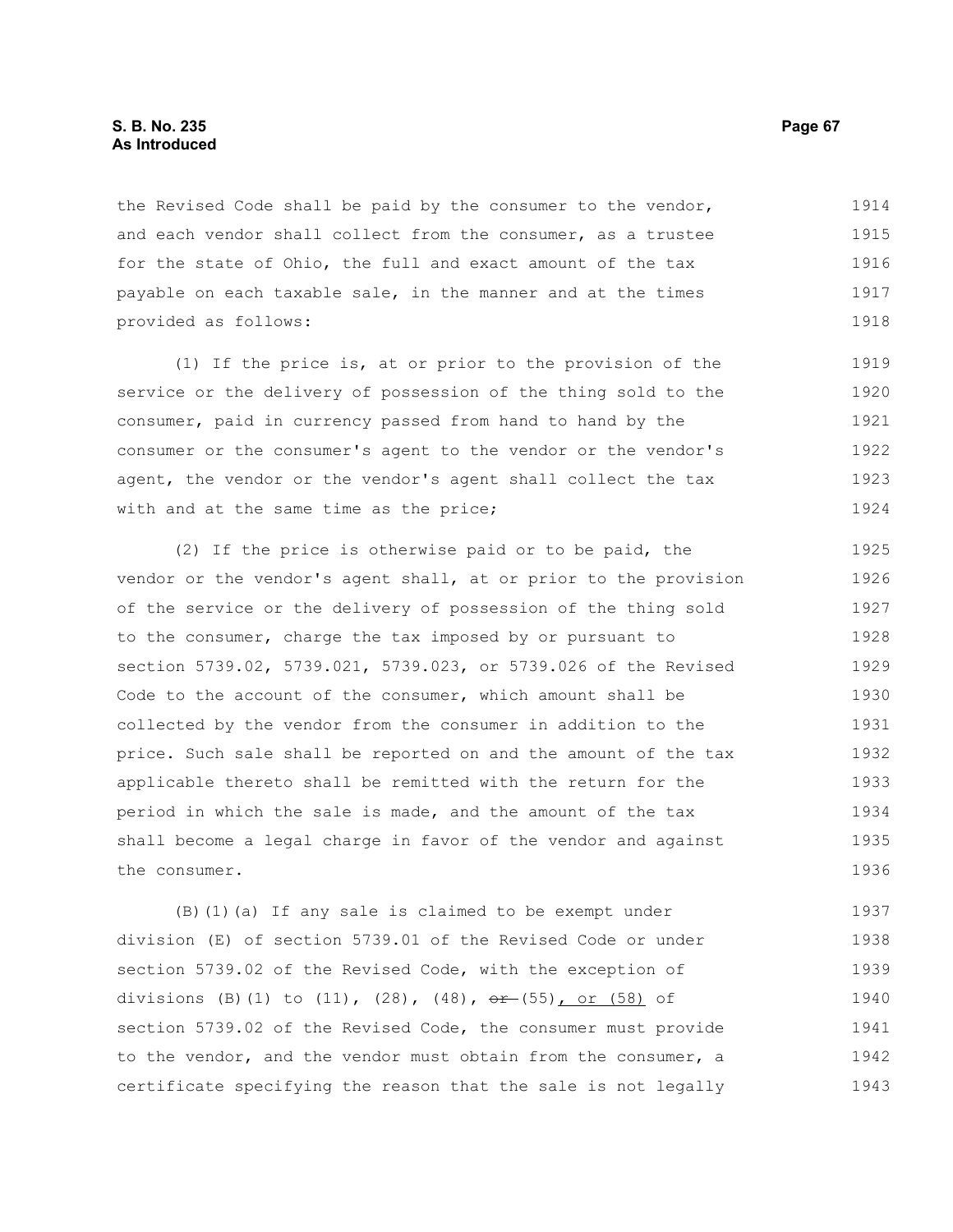subject to the tax. The certificate shall be in such form, and shall be provided either in a hard copy form or electronic form, as the tax commissioner prescribes. 1944 1945 1946

(b) A vendor that obtains a fully completed exemption certificate from a consumer is relieved of liability for collecting and remitting tax on any sale covered by that certificate. If it is determined the exemption was improperly claimed, the consumer shall be liable for any tax due on that sale under section 5739.02, 5739.021, 5739.023, or 5739.026 or Chapter 5741. of the Revised Code. Relief under this division from liability does not apply to any of the following: 1947 1948 1949 1950 1951 1952 1953 1954

(i) A vendor that fraudulently fails to collect tax; 1955

(ii) A vendor that solicits consumers to participate in the unlawful claim of an exemption; 1956 1957

(iii) A vendor that accepts an exemption certificate from a consumer that claims an exemption based on who purchases or who sells property or a service, when the subject of the transaction sought to be covered by the exemption certificate is actually received by the consumer at a location operated by the vendor in this state, and this state has posted to its web site an exemption certificate form that clearly and affirmatively indicates that the claimed exemption is not available in this state; 1958 1959 1960 1961 1962 1963 1964 1965 1966

(iv) A vendor that accepts an exemption certificate from a consumer who claims a multiple points of use exemption under division (D) of section 5739.033 of the Revised Code, if the item purchased is tangible personal property, other than prewritten computer software. 1967 1968 1969 1970 1971

(2) The vendor shall maintain records, including exemption 1972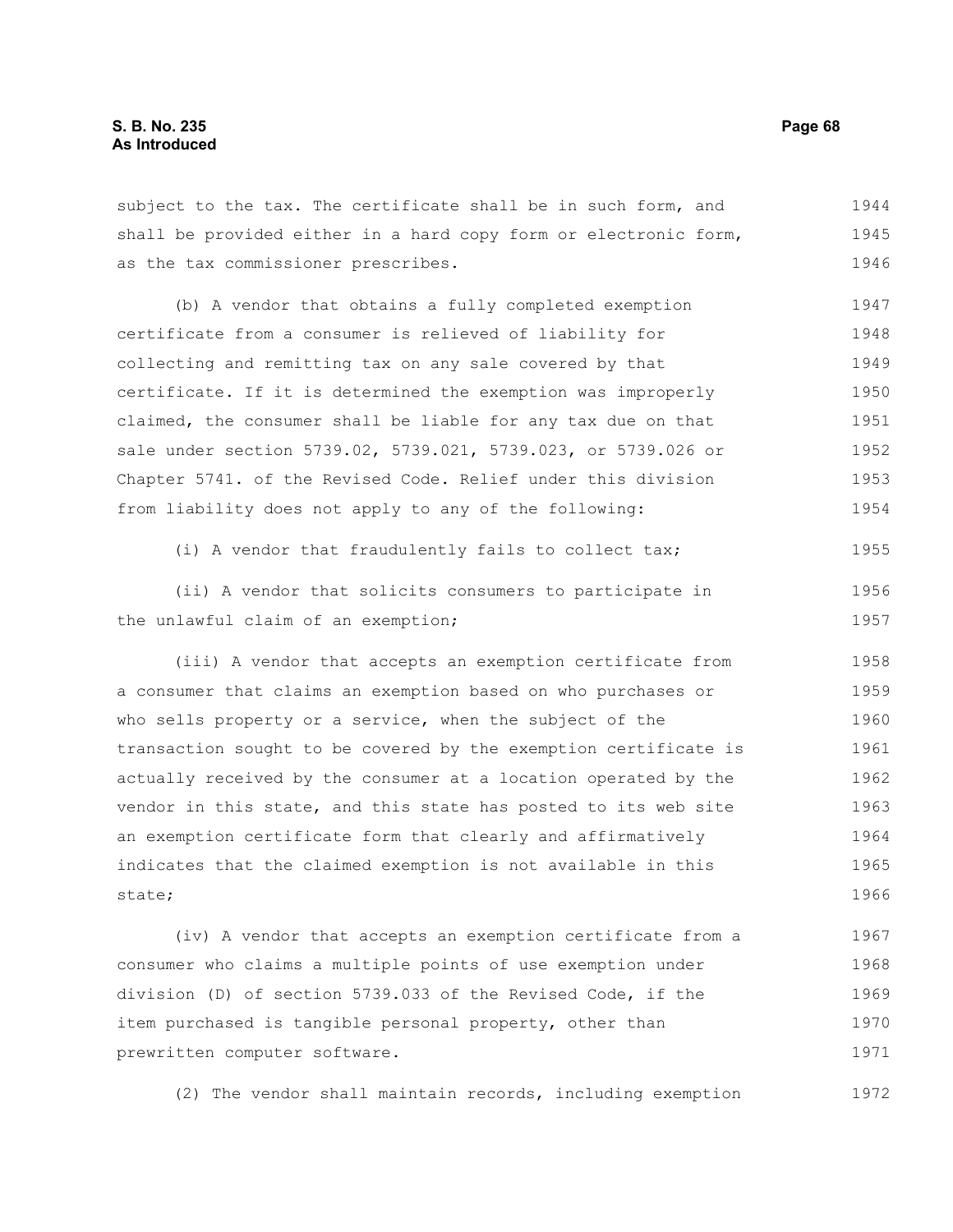| exemption, and provide them to the tax commissioner on request.  | 1974 |
|------------------------------------------------------------------|------|
| (3) The tax commissioner may establish an identification         | 1975 |
| system whereby the commissioner issues an identification number  | 1976 |
| to a consumer that is exempt from payment of the tax. The        | 1977 |
| consumer must present the number to the vendor, if any sale is   | 1978 |
| claimed to be exempt as provided in this section.                | 1979 |
| (4) If no certificate is provided or obtained within             | 1980 |
| ninety days after the date on which such sale is consummated, it | 1981 |
| shall be presumed that the tax applies. Failure to have so       | 1982 |
| provided or obtained a certificate shall not preclude a vendor,  | 1983 |
| within one hundred twenty days after the tax commissioner gives  | 1984 |
| written notice of intent to levy an assessment, from either      | 1985 |
| establishing that the sale is not subject to the tax, or         | 1986 |
| obtaining, in good faith, a fully completed exemption            | 1987 |
| certificate.                                                     | 1988 |

certificates, of all sales on which a consumer has claimed an

(5) Certificates need not be obtained nor provided where the identity of the consumer is such that the transaction is never subject to the tax imposed or where the item of tangible personal property sold or the service provided is never subject to the tax imposed, regardless of use, or when the sale is in interstate commerce. 1989 1990 1991 1992 1993 1994

(6) If a transaction is claimed to be exempt under division (B)(13) of section 5739.02 of the Revised Code, the contractor shall obtain certification of the claimed exemption from the contractee. This certification shall be in addition to an exemption certificate provided by the contractor to the vendor. A contractee that provides a certification under this division shall be deemed to be the consumer of all items purchased by the contractor under the claim of exemption, if it 1995 1996 1997 1998 1999 2000 2001 2002

1973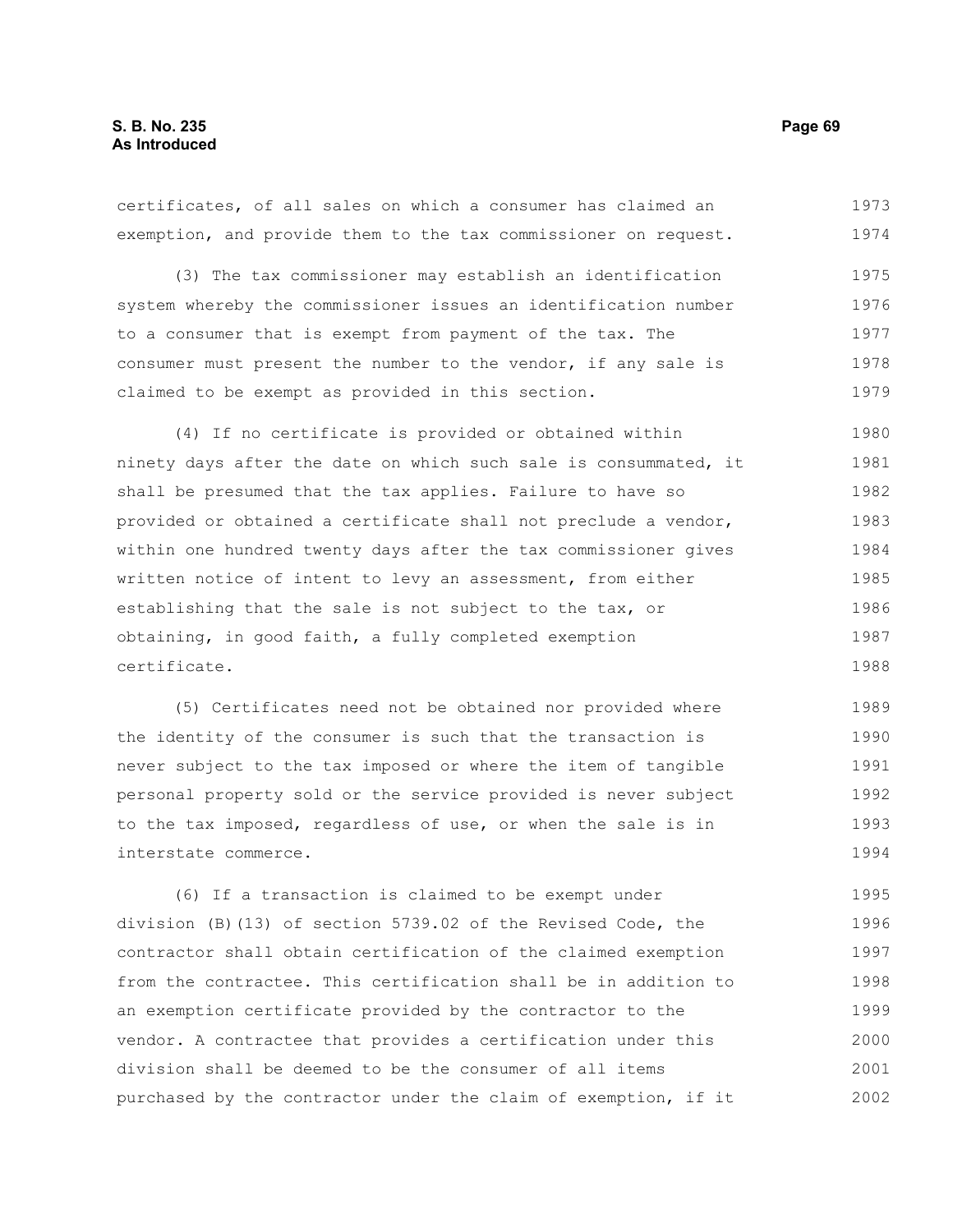is subsequently determined that the exemption is not properly claimed. The certification shall be in such form as the tax commissioner prescribes. 2003 2004 2005

(C) As used in this division, "contractee" means a person who seeks to enter or enters into a contract or agreement with a contractor or vendor for the construction of real property or for the sale and installation onto real property of tangible personal property. 2006 2007 2008 2009 2010

Any contractor or vendor may request from any contractee a certification of what portion of the property to be transferred under such contract or agreement is to be incorporated into the realty and what portion will retain its status as tangible personal property after installation is completed. The contractor or vendor shall request the certification by certified mail delivered to the contractee, return receipt requested. Upon receipt of such request and prior to entering into the contract or agreement, the contractee shall provide to the contractor or vendor a certification sufficiently detailed to enable the contractor or vendor to ascertain the resulting classification of all materials purchased or fabricated by the contractor or vendor and transferred to the contractee. This requirement applies to a contractee regardless of whether the contractee holds a direct payment permit under section 5739.031 of the Revised Code or provides to the contractor or vendor an exemption certificate as provided under this section. 2011 2012 2013 2014 2015 2016 2017 2018 2019 2020 2021 2022 2023 2024 2025 2026 2027

For the purposes of the taxes levied by this chapter and Chapter 5741. of the Revised Code, the contractor or vendor may in good faith rely on the contractee's certification. Notwithstanding division (B) of section 5739.01 of the Revised Code, if the tax commissioner determines that certain property 2028 2029 2030 2031 2032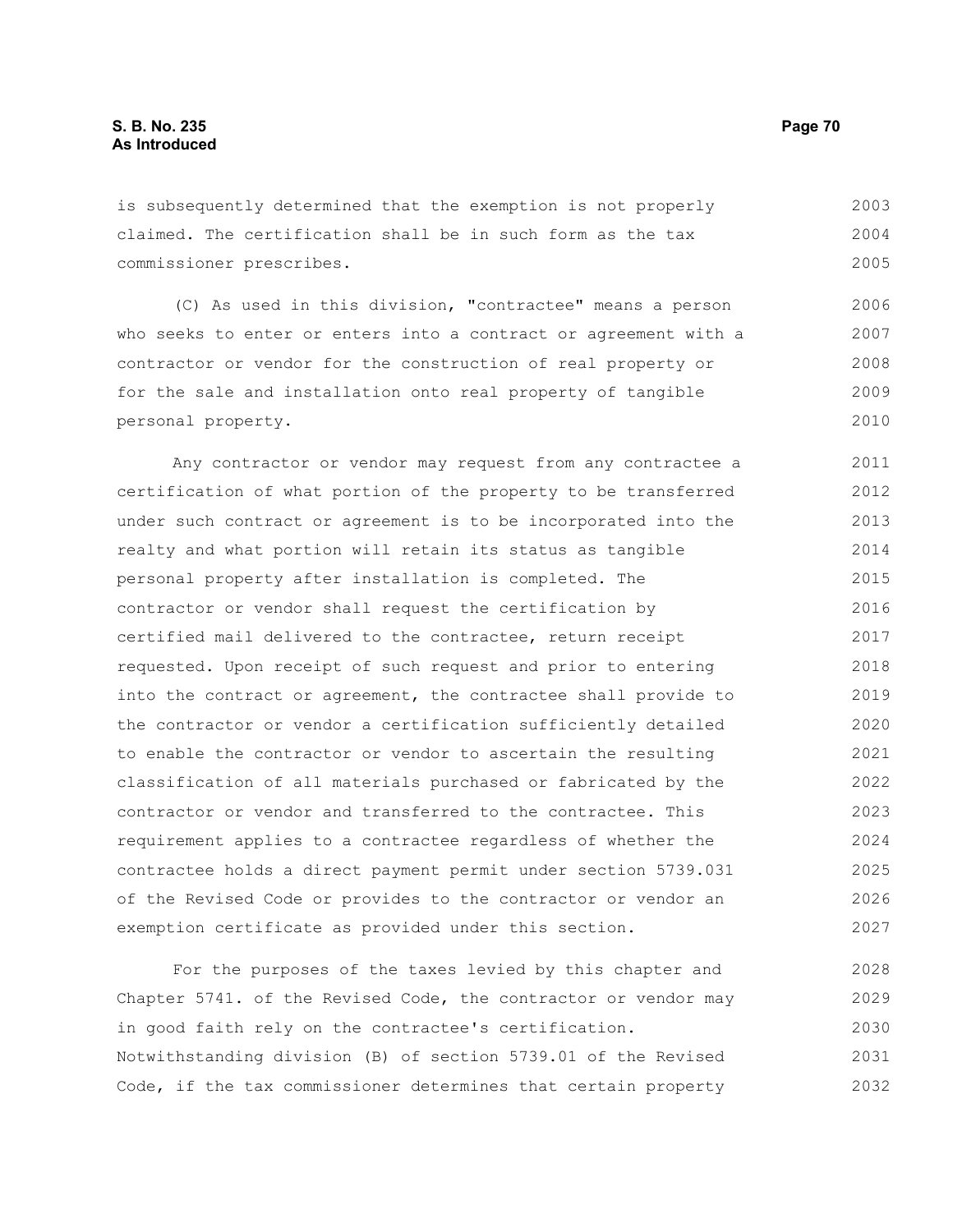### **S. B. No. 235 Page 71 As Introduced**

certified by the contractee as tangible personal property pursuant to this division is, in fact, real property, the contractee shall be considered to be the consumer of all materials so incorporated into that real property and shall be liable for the applicable tax, and the contractor or vendor shall be excused from any liability on those materials. 2033 2034 2035 2036 2037 2038

If a contractee fails to provide such certification upon the request of the contractor or vendor, the contractor or vendor shall comply with the provisions of this chapter and Chapter 5741. of the Revised Code without the certification. If the tax commissioner determines that such compliance has been performed in good faith and that certain property treated as tangible personal property by the contractor or vendor is, in fact, real property, the contractee shall be considered to be the consumer of all materials so incorporated into that real property and shall be liable for the applicable tax, and the construction contractor or vendor shall be excused from any liability on those materials. 2039 2040 2041 2042 2043 2044 2045 2046 2047 2048 2049 2050

This division does not apply to any contract or agreement where the tax commissioner determines as a fact that a certification under this division was made solely on the decision or advice of the contractor or vendor. 2051 2052 2053 2054

(D) Notwithstanding division (B) of section 5739.01 of the Revised Code, whenever the total rate of tax imposed under this chapter is increased after the date after a construction contract is entered into, the contractee shall reimburse the construction contractor for any additional tax paid on tangible property consumed or services received pursuant to the contract. 2055 2056 2057 2058 2059 2060

(E) A vendor who files a petition for reassessment contesting the assessment of tax on sales for which the vendor 2061 2062